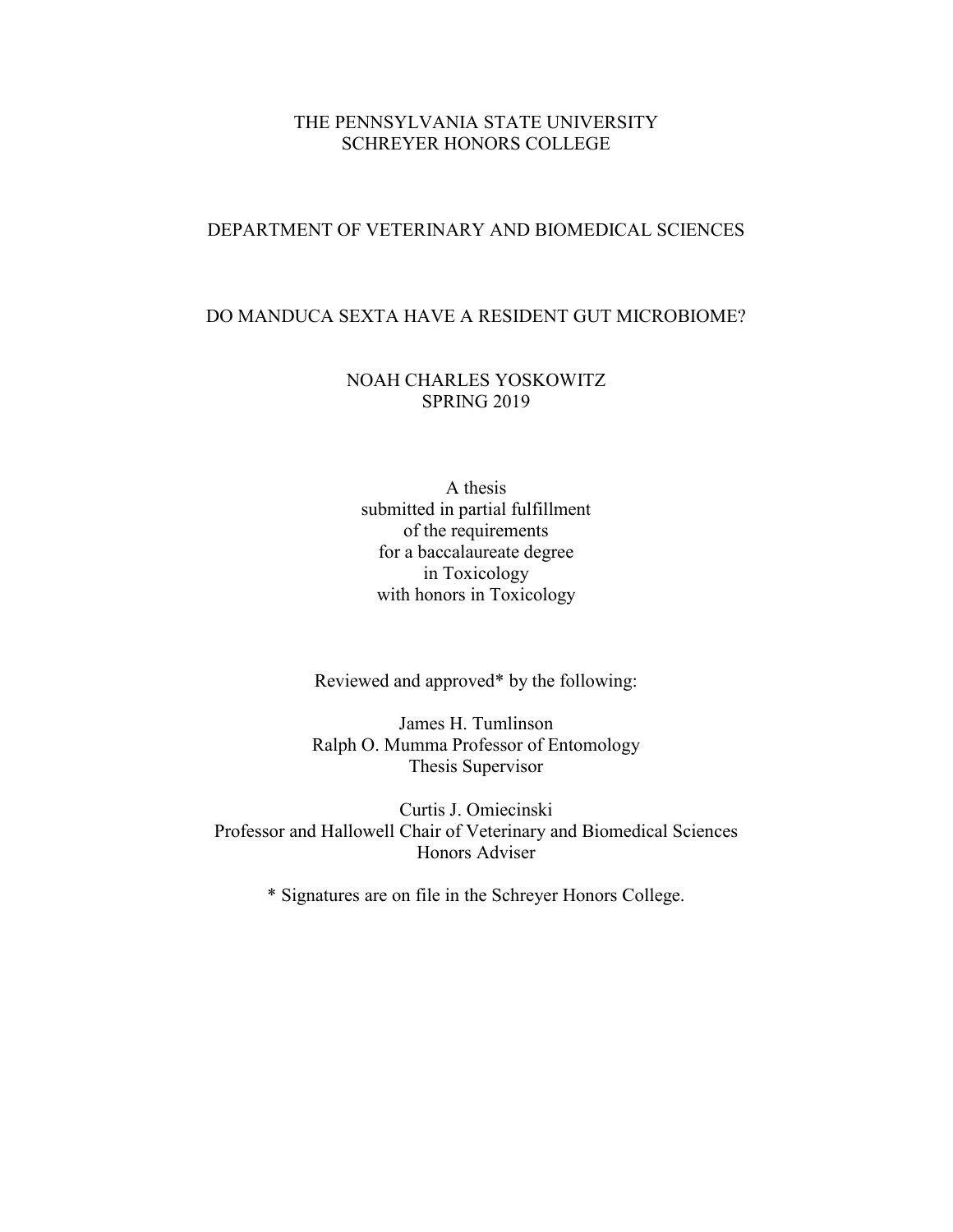#### **ABSTRACT**

It is unknown whether caterpillars (specifically *Manduca sexta*) have a resident microbiome or if the bacteria are transient. A resident microbiome would play a more significant role in aiding caterpillars with the metabolism of nutrients and toxic compounds. The current literature shows conflicting results. We hypothesized that caterpillars do indeed have a resident microbiome. To test our hypothesis, we developed three transgenic bacteria (*P. putida, B. mega,*  and *E. coli*) and designed a pulse-chase feeding assay for caterpillars to determine how long bacteria can persist within *Manduca sexta*. We showed that the pulse-chase assay was capable of tracking transgenic bacterial persistence by fluorescent microscopy, PCR or spreading the frass on selective plates. The first series of pulse chase experiments following each strain of bacteria separately showed that it is possible for endemic bacteria to persist within caterpillars for over a week, through multiple molting events. Additionally, the bacteria persisted within the *Manduca sexta* colony between experiments and multiplied within the caterpillars' guts. The second series of pulse chase experiments showed that if caterpillars molt before the bacteria have a chance to colonize the caterpillars fully, the bacteria is much less likely to persist within the caterpillar gut and can be cleared from the system. The answer to the question of whether or not bacteria can persist within caterpillars is a definitive yes. The question of whether *Manduca sexta* have a resident microbiome remains undecided since it is still unclear whether persistence or transiency is normal in environmental conditions.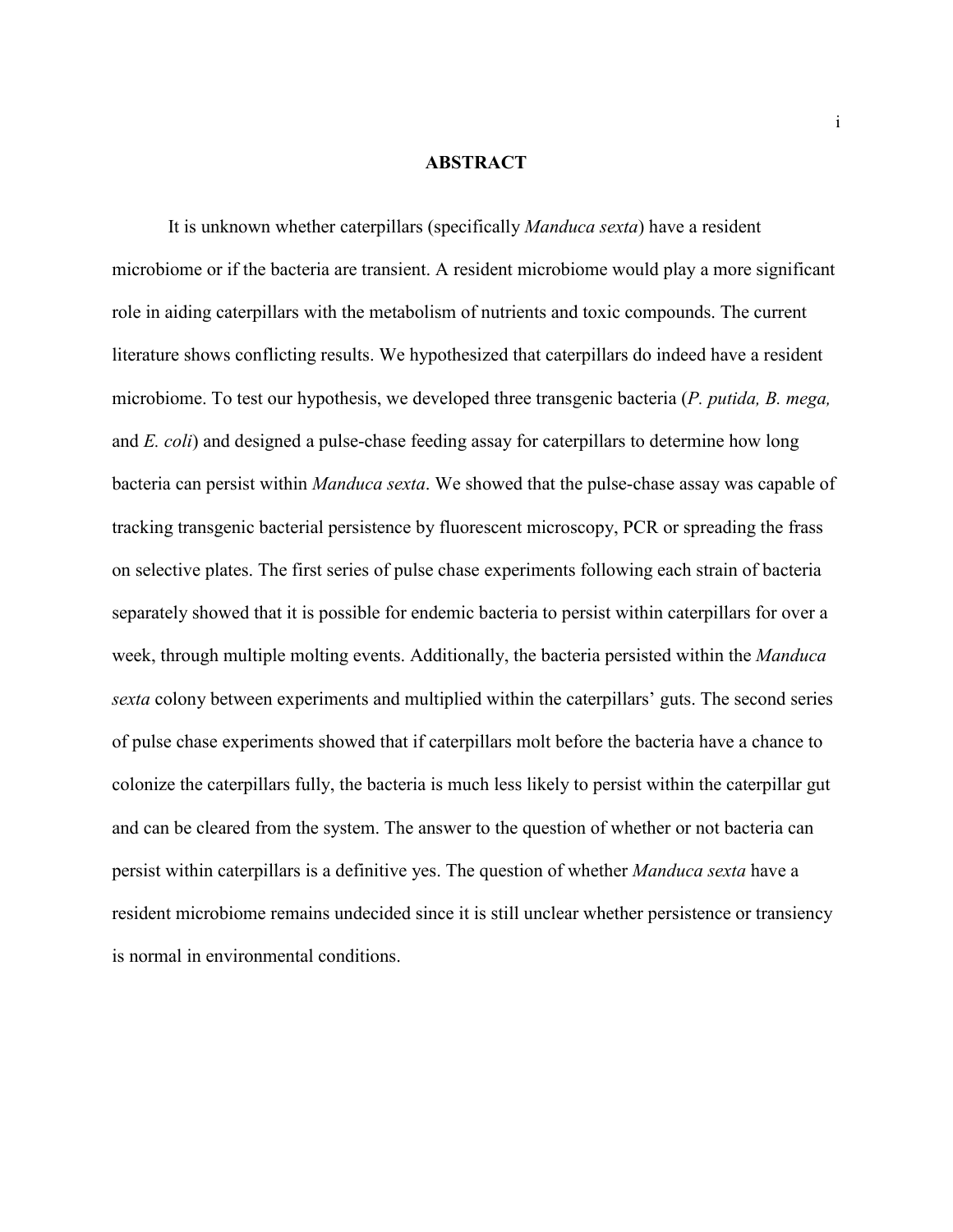# **TABLE OF CONTENTS**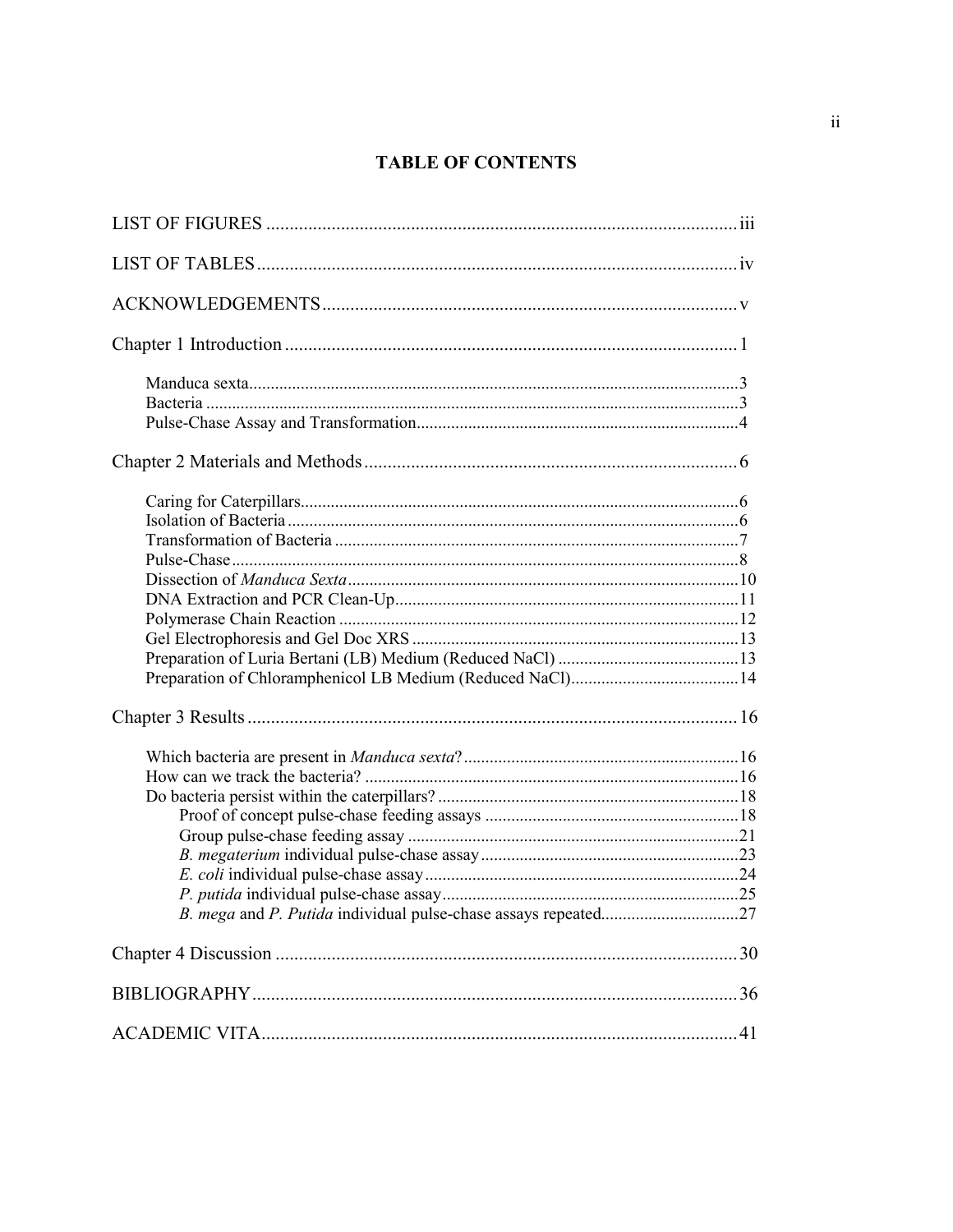# **LIST OF FIGURES**

| Figure 6: PCR gel showing bands for GFP plasmid, transformed E. coli and frass samples. .19   |
|-----------------------------------------------------------------------------------------------|
|                                                                                               |
| Figure 8: Caterpillar survival combined from the three proof of concept pulse-chase assays.21 |
|                                                                                               |
|                                                                                               |
| Figure 11 (Left): First Pulse-Chase Feeding Assay with B. megaterium 24                       |
|                                                                                               |
|                                                                                               |
|                                                                                               |
|                                                                                               |
|                                                                                               |
|                                                                                               |
|                                                                                               |
| Figure 19 (Left): P. putida dissection 1 - chloramphenicol selective media 28                 |
|                                                                                               |
|                                                                                               |
|                                                                                               |
|                                                                                               |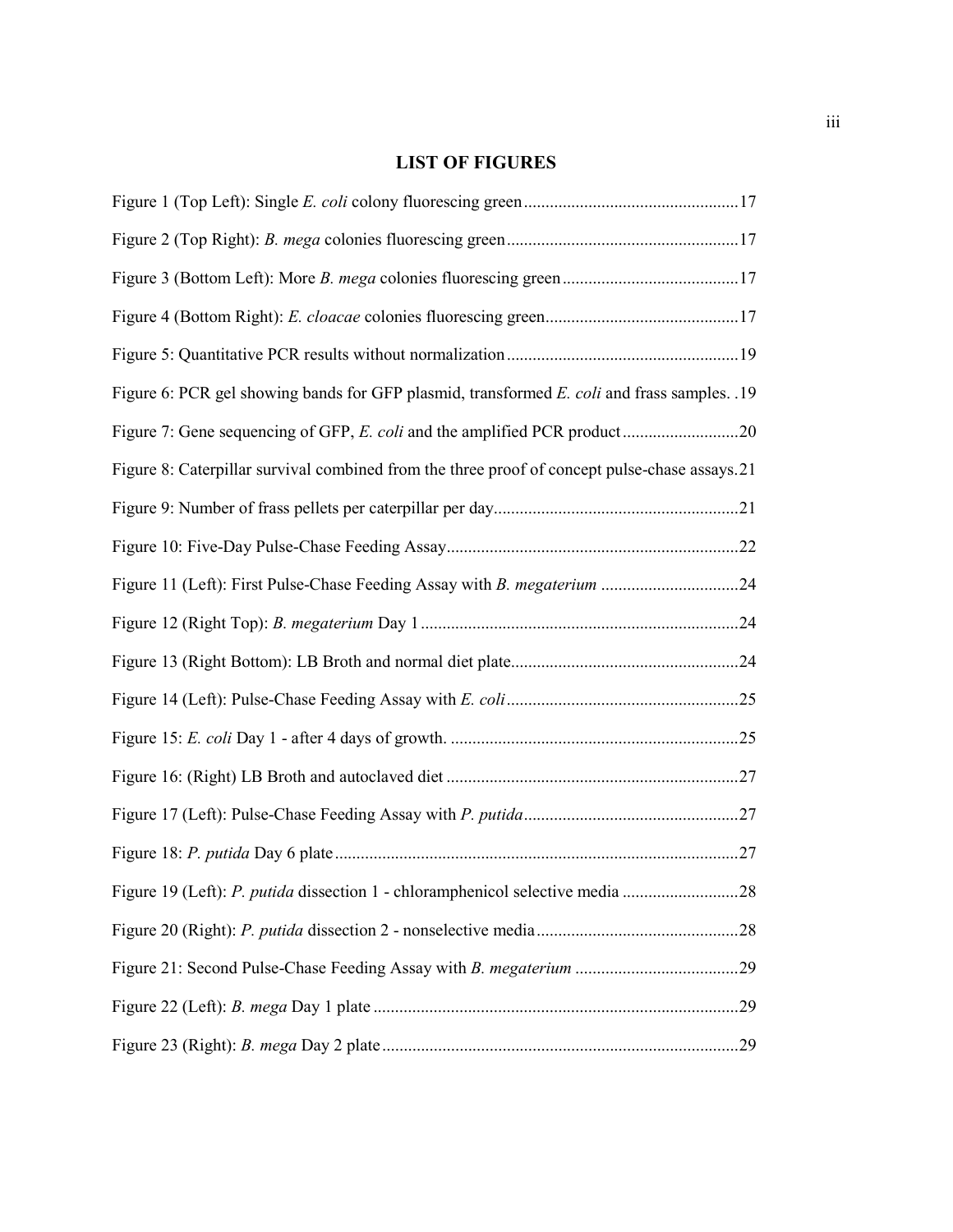# **LIST OF TABLES**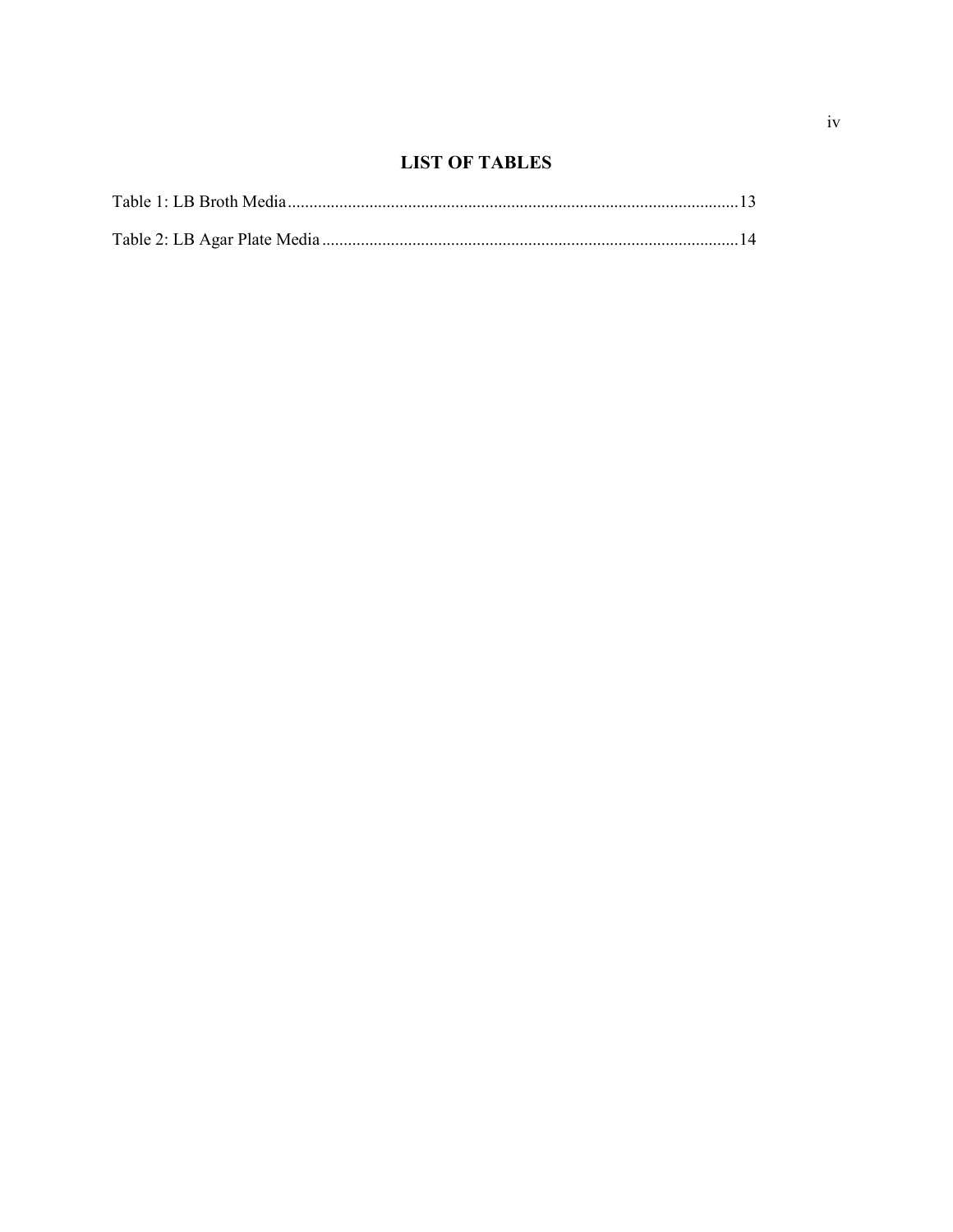## **ACKNOWLEDGEMENTS**

I would like to thank my mentors Dr. James Tumlinson and Dr. Curtis Omiecinski for all their help and support over the years, both inside and outside the lab.

Special thanks goes to Dr. Irmgard Seidl-Adams who was a tremendous help during my time in the lab and was a major source of insight while designing the experiments that became this thesis and a huge support in carrying them out.

I would like to thank Tracey Baumgartner for helping to isolate and identify strains of bacteria for this project and for working with me day to day when I first joined the lab.

Thanks to summer student researcher Bobbi Dunton for her help with transforming the bacteria, performing the proof of concept pulse-chase experiments and conducting the passaging experiments.

I would like to thank Anne Jones, Tristan Cofer, Arash Maleki and Bipana Paudel for all their help during my time in the lab.

Finally, I would like to thank the Schreyer Honors College for providing me the opportunity to write this thesis.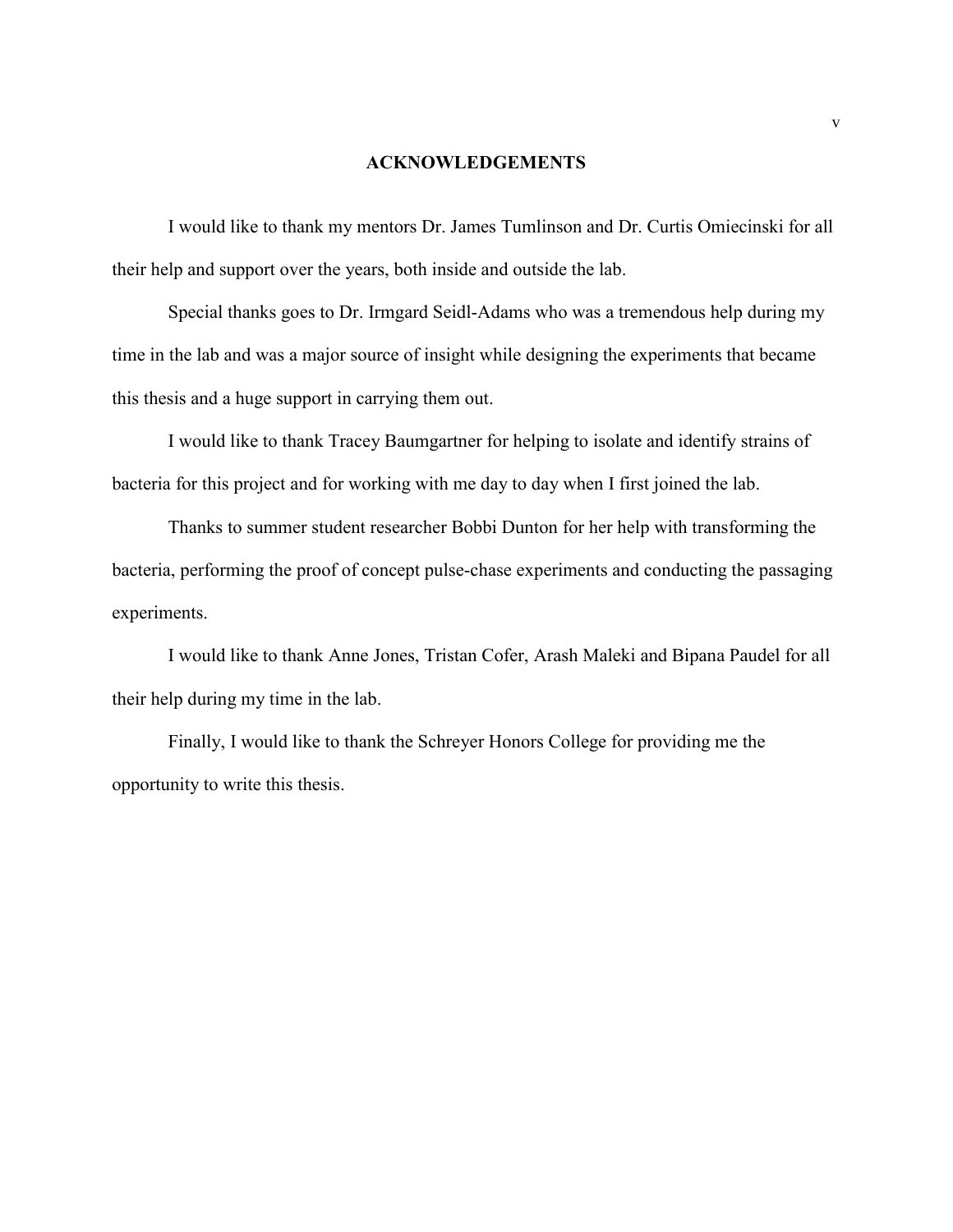## **Chapter 1**

### **Introduction**

<span id="page-6-0"></span>Symbiosis is nearly ubiquitous in nature. Mitochondria and chloroplasts originated as symbiotic organisms, and it exists on every scale of life, from plants and insects during pollination, to the more recent discovery of gut microbiomes in humans and other animals (Margulis Lynn, 1981; Wilson & Nicholson, 2017). Bacteria living within the gut of a host organism are primarily obtained through the diet, although live birth animals (including humans) obtain their initial microbiome while passing through the birth canal (Knight et al., 2010). Bacterial interactions in the microbiome can encompass mutualistic, commensalistic, opportunistic and even parasitic relationships. In general, the bacteria obtain nutrients and a living environment from their host. In return, bacteria can break down complex nutrients into simpler forms of energy such as *Lactobacillus* in the human digestive tract which breaks down polysaccharides into glucose (Ramakrishna, 2013). Bacteria can impact behavior, alter development and provide defenses against pathogens or toxic compounds (Chen et al., 2016; Heerman, Weng, Hurwitz, Durvasula, & Ramalho-Ortigao, 2015; Mason, Jones, & Felton, 2018; Voirol, Frago, Kaltenpoth, Hilker, & Fatouros, 2018; Wilson & Nicholson, 2017). In humans, the gut microbiome has been shown to directly metabolize a variety of drugs and certain species have even been identified in relation to the reactions they perform. *Clostridia* and *Eubacteria*, for example, have the ability to reduce prontosil and neoprontosil to 5-aminosalicylic acid, their active metabolite (Wilson & Nicholson, 2017). In mammals, the gut microbiome community also plays a major role in the variety and concentrations of the metabolites present in the blood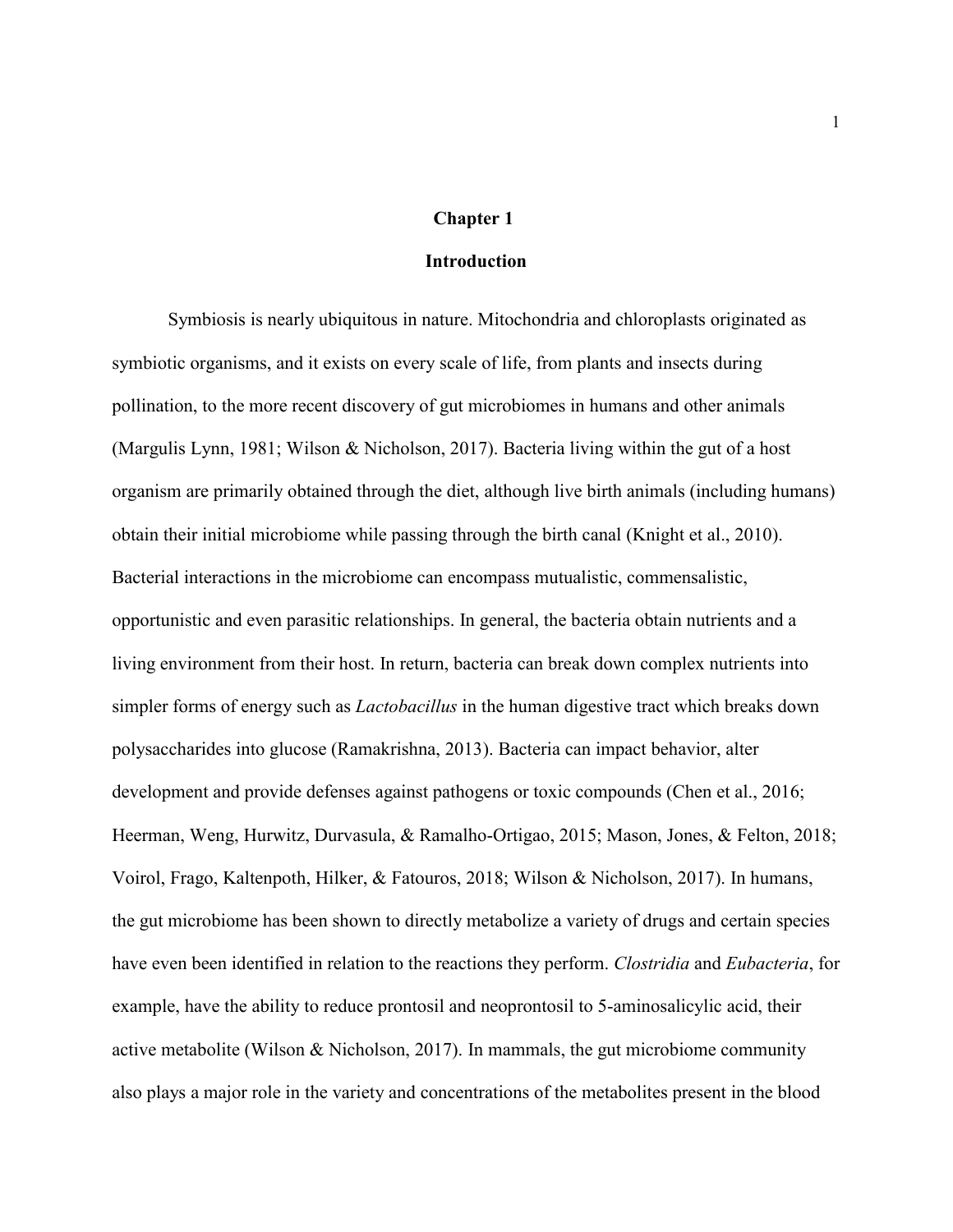(Wikoff et al., 2009). The gut microbiome is currently a topic of great interest in human medicine as well as in other organisms. There is still much research left undone on both fronts, but the gaps in knowledge are especially large in regards to Lepidopterans. It is suspected that midgut bacteria help *Manduca sexta* to counteract the defensive mechanisms employed by their major food source, *Nicotiana attenuata* by decreasing green leaf volatile (GLV) emissions (Hammer & Bowers, 2015; A. C. Jones et al., 2018; A. G. Jones, Mason, Felton, & Hoover, 2019; Mason et al., 2018; Spiteller, Dettner, & Boland, 2000). GLVs may cause direct harm to *Manduca sexta*, or act as signaling molecules that prime plants to activate their defenses or attract predatory insects (Scala, Allmann, Mirabella, Haring, & Schuurink, 2013; Whitman & Eller, 1990). *Manduca sexta*'s oral secretion has the ability to suppress GLVs by isomerizing the (Z)-3-hexenal to (E)-2-hexenal, but it is unclear whether the enzyme responsible for this reaction is produced by the caterpillars or by their microbiome (A. C. Jones et al., 2018). It is still unclear whether the bacteria endemic to *Manduca sexta* colonize part of their gut, or if the bacteria are merely transient as shown by Hammer et al., 2017 who analyzed 16S rRNA genes in wild caterpillars but primarily found chloroplast rRNA. The low levels of microbial rRNA could potentially be due to the volume of plant material ingested drowning out the microbial 16S signals, rather than a lack of resident microbes. The same study found that suppressing bacteria with an antibiotic treatment had no detectable effect on the survival of *Manduca sexta*  caterpillars (Hammer et al., 2017). A study on Gypsy Moth midgut bacterial communities found that initial egg mass-associated midgut bacteria varied a great deal, but as larvae developed, their midgut communities became relatively characteristic. The midgut bacteria community was reflective of the bacterial composition of the foliage diet but varied enough to be distinct from the diet (Mason & Raffa, 2014). In a paper by Chen et al., gut microbiota composition in *S.*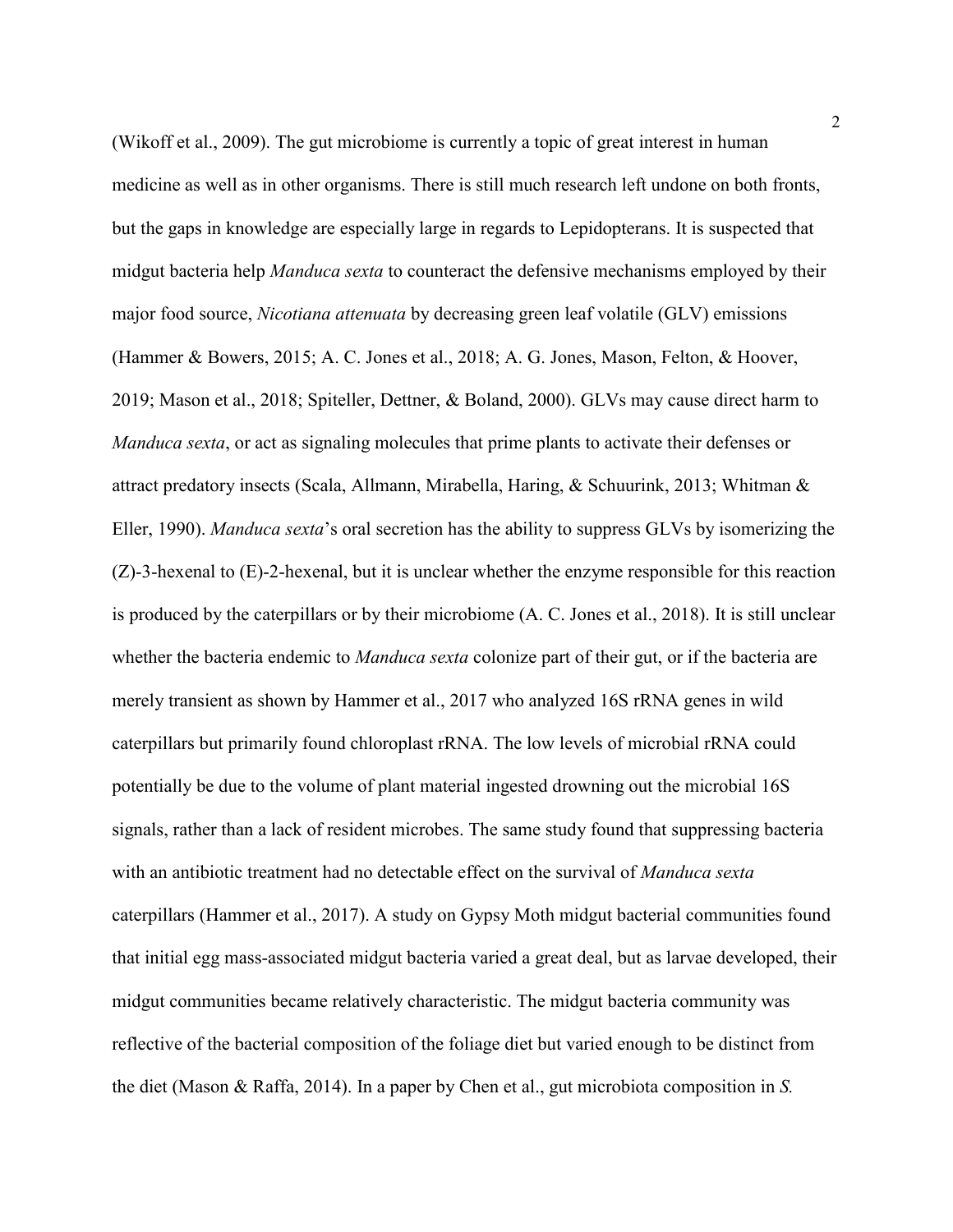*littoralis* was shown to change over the life cycle and functional analysis showed increased transcription of bacterial genes advantageous for each life stage (Chen et al., 2016). If the bacteria have the ability to colonize the caterpillars' midgut, it is unknown whether they can persist across molting events, through metamorphosis or even through multiple generations.

## <span id="page-8-0"></span>**Manduca sexta**

The life cycle of a *Manduca sexta* (Tobacco Hornworm) occurs in five larval instars, a pupal stage and an adult moth phase. An instar is a phase of development in insects that occurs between periods of molting. Tobacco hornworm eggs are transparent green and about 2mm in length. The eggs hatch after three to five days. Each of the first three instars lasts for 2-3 days, the fourth instar lasts for four days and the fifth instar lasts for five days. When a caterpillar molts after the fifth instar, it will begin to pupate. The pupal stage lasts 19 to 23 days until the pupa becomes an adult moth (Berkley, n.d.). "During metamorphosis, the overall body organization of the larva changes completely: most organs undergo deep remodeling or even completely degenerate…. (Chen et al., 2016)."

## <span id="page-8-1"></span>**Bacteria**

*Psuedomonas putida* (*P. putida*) is a member of the Pseudomonoadacaeae family and is a rod-shaped, Gram-negative soil bacterium. It is one of the common family and genera found within the gut microbiome of caterpillars (Voirol et al., 2018). *P. putida* colonies grew over the course of 1-2 days and appeared small, circular, beige colored and slightly glossy.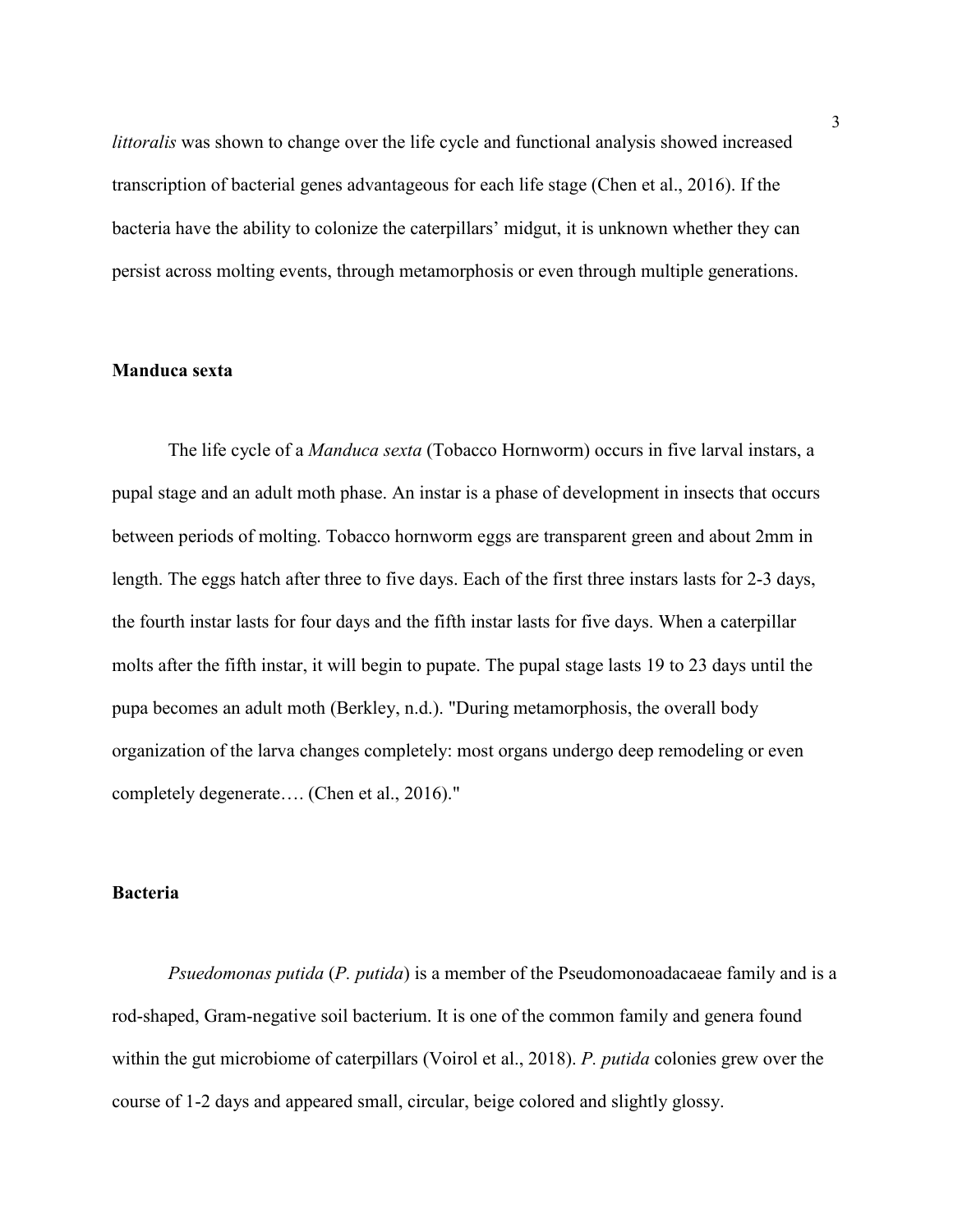*Bacillus megaterium* (*B. mega*) from the Bacillaceae family is a rod-shaped, Grampositive, spore forming, aerobic bacterium that primarily lives in soil. Bacillus is a common genera within the gut microbiome of caterpillars (Voirol et al., 2018). Its colonies grew over the course of 1-2 days and appeared white and fuzzy.

*Escherichia coli* (*E. coli*) is a rod-shaped, Gram-negative, facultative anaerobe from the Enterobacteriaceae family. It is common within the human gut microbiome and some serotypes can cause food poisoning while others are symbiotic. In general, *E. coli* does not persist within *Manduca sexta*, instead it is encapsulated by the caterpillars' hemocytes which clear the infection from the caterpillar (Daborn et al., 2002). Its colonies grew into circular colonies and appeared greenish-white on the plate due to the GFP plasmid.

## <span id="page-9-0"></span>**Pulse-Chase Assay and Transformation**

Persistence is the continued inhabitance of bacteria within its host organism. In order to determine whether bacteria are persistent within *Manduca sexta*, it was necessary to find a method of tracking them. The bacteria were transformed with green fluorescent protein (GFP) in order to make them trackable. A pulse-chase feeding assay was developed to investigate whether bacteria are persistent within the caterpillar, or simply pass through with the food bolus.

The gene for green fluorescent protein originated in the Pacific Northwest *Aequorea Victoria* jellyfish (Cubitt, Woollenweber, & Heim, 1999). The protein has seen widespread use as a marker for gene expression and in the localization of gene products (Ormo et al., 1996). One usage method involves inserting the GFP gene into a plasmid that contains a gene for antibiotic resistance. Researchers can then expose bacteria to the antibiotic that the gene provides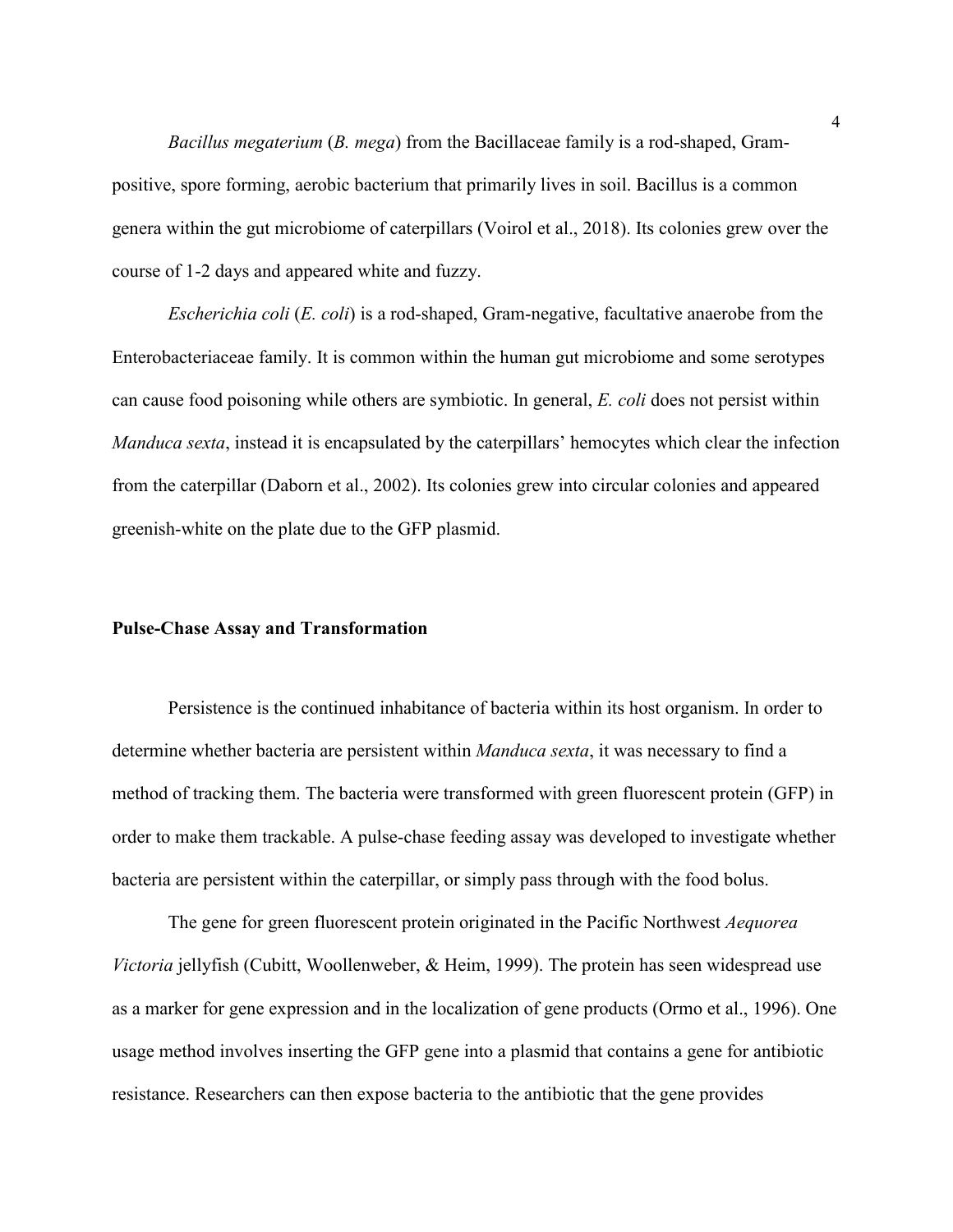resistance against and select for the transgenic bacteria. GFP has been expressed in bacteria such as *E. coli* (Chavshin et al., 2013) and *P. putida* (Chavshin et al., 2015). Green fluorescent protein expressed by bacteria makes them emit green light with an emission wavelength of 509nm under UV light and allows for direct visualization of the transgenic bacteria. Therefore, transformation of bacteria with a plasmid encoding GFP and antibiotic resistance allows tracking with fluorescence microscopy, PCR amplification of the GFP gene, or growth of the bacteria on selective media.

Pulse-chase analysis is a method used to examine processes that occur over time. A cell or organism is first exposed to a labeled compound (pulse) which is then followed by an unlabeled form of the compound (chase). Pulse-chase analysis is frequently used to illuminate biochemical pathways and mechanisms of action. Generally, the pulse consists of a fluorescently labeled or radiolabeled compound. In the case of this set of pulse-chase feeding experiments, diet cubes were used in place of a compound. Labeling took the form of blue food dye so that the caterpillars' frass would appear blue during inoculation (pulse) and brown post-inoculation (chase). The caterpillar's gut does not mix the food, making it easy to track a food bolus by feeding the caterpillar on colored diet for a specified amount of time before replacing it with uncolored diet.

We investigated the following questions:

- Do bacteria colonize the gut of *Manduca sexta* or pass through transiently?
- If the bacteria persist, do they persist through molting events, pupation and/or across generations?
- If the bacteria persist, what part of the caterpillar do they inhabit?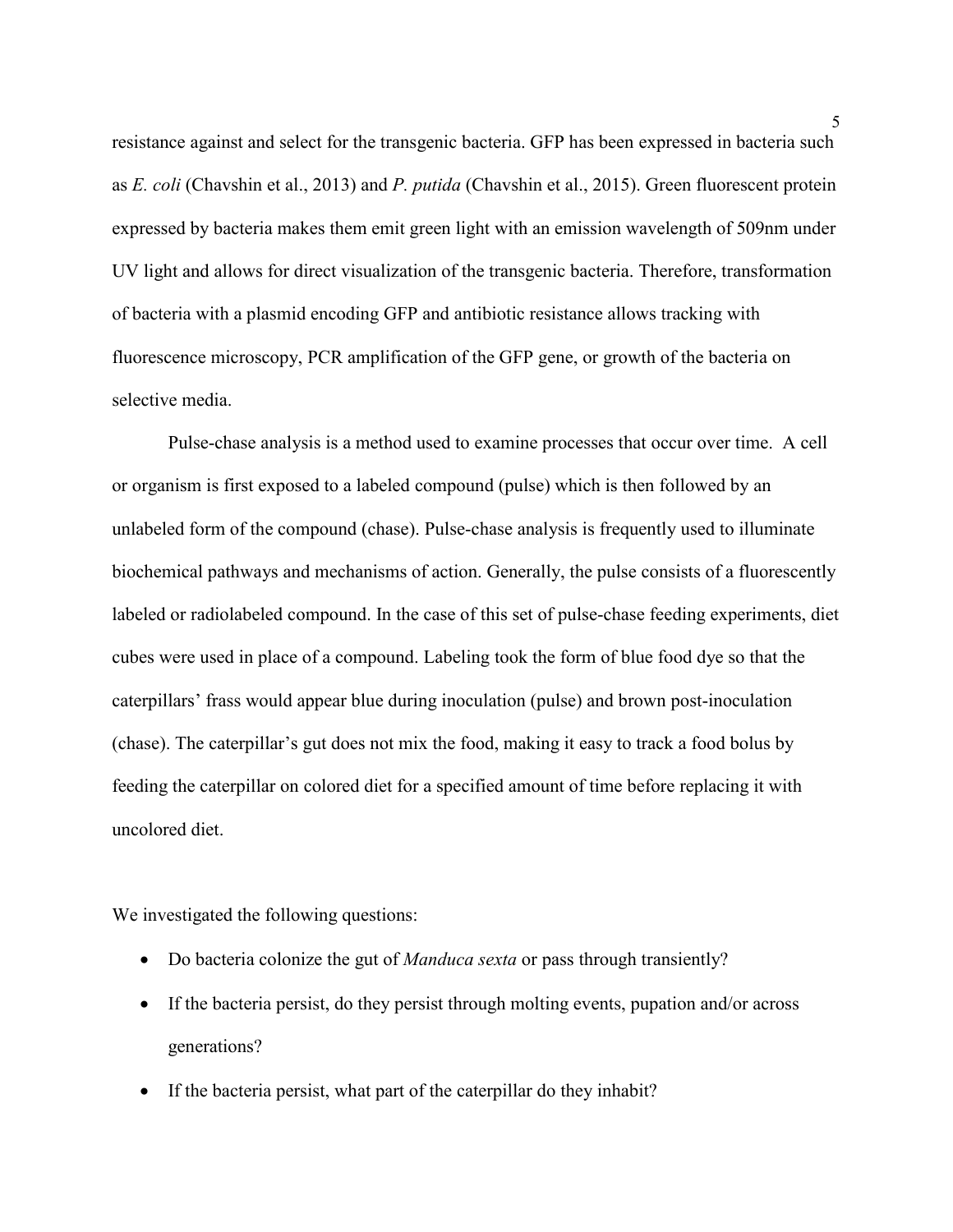## **Chapter 2**

## <span id="page-11-0"></span>**Materials and Methods**

#### <span id="page-11-1"></span>**Caring for Caterpillars**

*Manduca sexta* were sourced from the lab's colony. The caterpillars' normal diet consisted of 81g Southland Products Incorporated Tobacco Hornworm powdered diet added to 465mL boiling water and mixed for a minute with a hand mixer on the highest speed. The mixture solidified and was stored in the refrigerator.

## <span id="page-11-2"></span>**Isolation of Bacteria**

Bacteria were isolated from the regurgitant and frass of *Manduca sexta* (Tobacco Hornworm) caterpillars fed exclusively on *Nicotiana benthamiana*. Genomic DNA was extracted with the PrepGEM-bacteria kit from Zygem from isolated colonies. The V5 through V8 regions of the 16S rRNA gene were amplified and sequenced with 799F-Mod6: CMGGATTAGATACCCKGGT and 1392R: ACGGGCGGTGTGTRC to allow identification of the strain of each isolate (Hanshew, Mason, Raffa, & Currie, 2013). Glycerol stocks of the isolates with a final concentration of 20% glycerol were stored at -80˚C.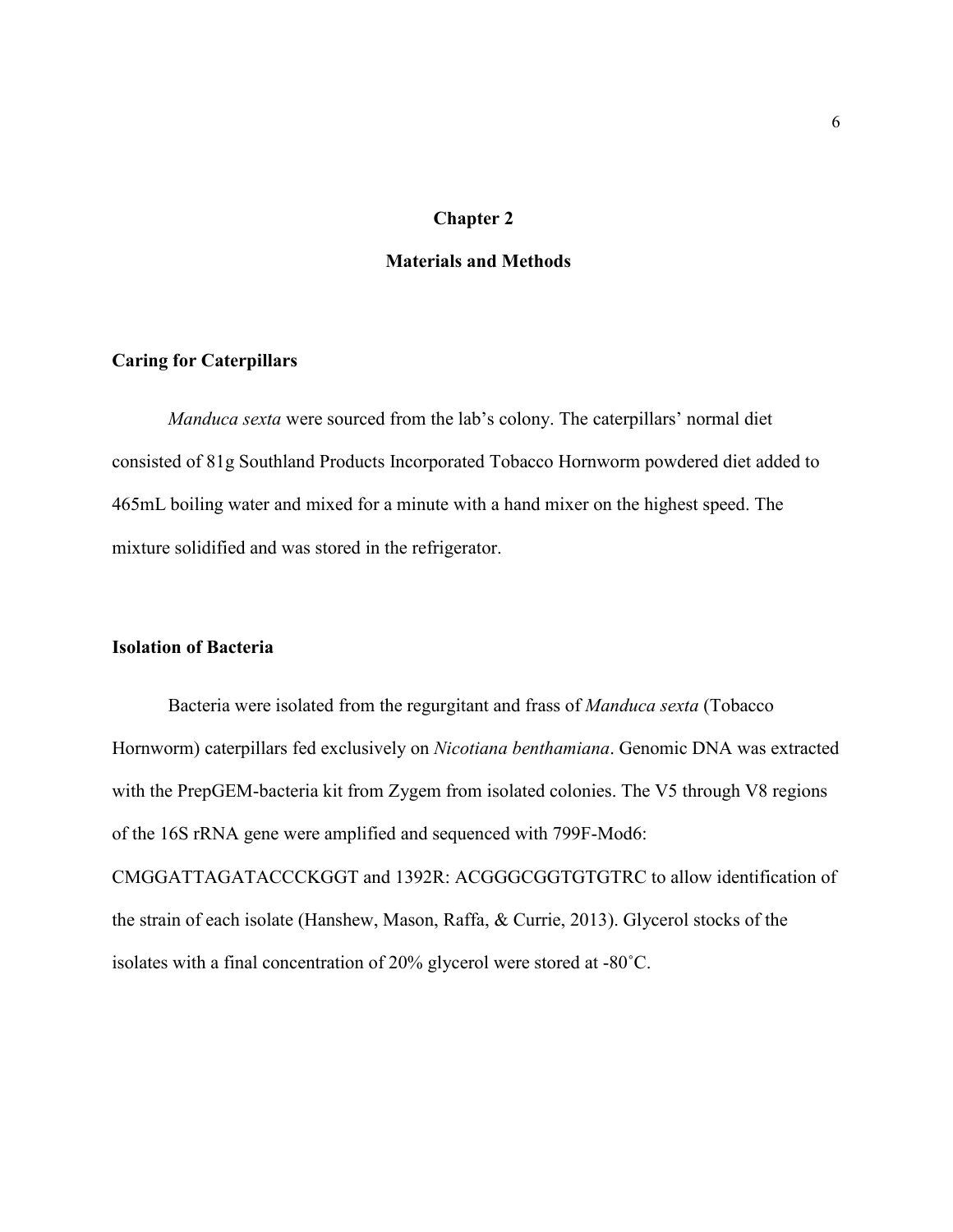#### <span id="page-12-0"></span>**Transformation of Bacteria**

*P. putida*, *B. megaterium, E. cloacae* and *E. coli* were transformed with the pfdC4Z'-gfp (Bogs, Bruchmüller, Erbar, & Geider, 1998; Geider, Baldes, Bellemann, Metzger, & Schwartz, 1995; Spinelli, Ciampolini, Cresti, Geider, & Costa, 2005) plasmid containing a truncated version of the gene for Green Fluorescent Protein (GFP) and a gene for Chloramphenicol resistance. Successful transformations of *P. putida, B. megaterium* and *E. cloacae* were performed following the methods described by Aune & Aachmann, (2010) and modified to match the methods in Iwasaki et al., (1994).

*P. putida* (and *E. cloacae* and *B. megaterium)* was grown as a starter culture overnight in 3ml LB Medium with reduced (50%) NaCl content. The starter culture was used to inoculate 25ml of NaCL reduced LB liquid broth. It was incubated at 28°C, and grown to mid-log phase  $(A_{600} = 0.26 - 0.38).$ 

Electrocompetent cells were made by pelleting bacterial cells and replacing the growth media with a medium containing no (low) ionic strength. Bacteria were centrifuged at 5000g for 10 minutes at 4˚C, the supernatant was discarded and washed twice with 2.5 ml of sterile ice cold 300mM sucrose solution followed by a wash with 1ml of 300mM sucrose, 10% glycerol solution and finally resuspended in 500µl of 300mM sucrose-10% glycerol solution. Each centrifugation step occurred at 4˚C and 5000g for 10 minutes. 40µl aliquots were used either directly for electroporation or were stored at -80˚C.

 $40\mu$ l of electrocompetent cell solution and 1 $\mu$ l of the plasmid (at  $10\text{ng}/\mu$ l) were incubated on ice for 10 minutes in a pre-chilled electroporation cuvette (2mm gap). The cuvette was placed in the electroporator (ECM399 by BTX) set to 2500V. The actual delivered pulse was 2460V for 5ms. Immediately after electroporation, 500µl of the LB Broth (low salt, no chloramphenicol)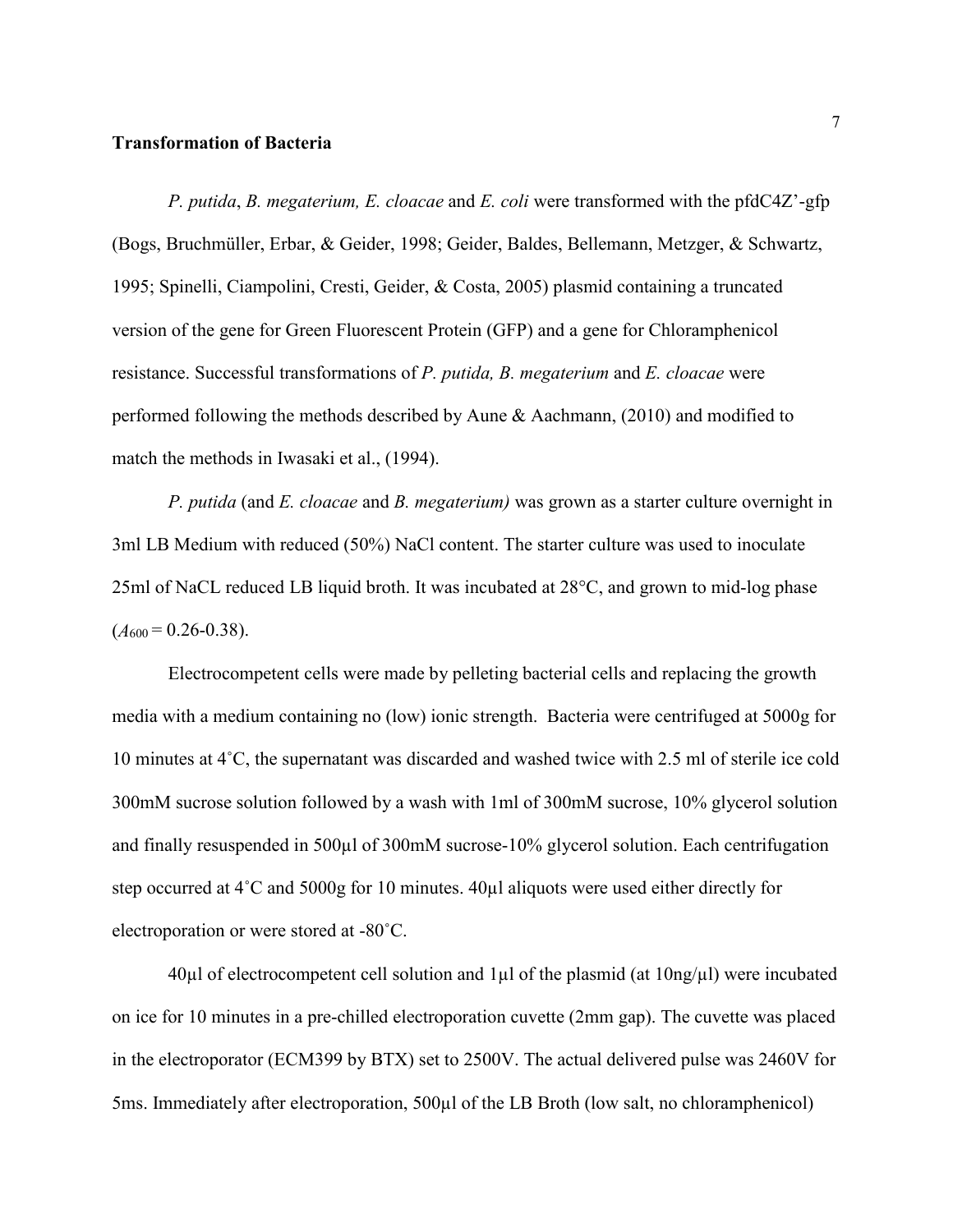was added to the cuvette. Cells and media in the cuvette were transferred to a 1.5ml Eppendorf tube and incubated at 28°C, shaking at 140 rpm for 1 hour. An aliquot of 150µl was spread on each chloramphenicol  $(20\mu g/ml)$  containing selective LB plates. The plates were covered with tinfoil and incubated at 28°C for 1-2 days. Visible colonies were screened for plasmid insertion by PCR with GFP specific primers GFPL-502: CTGGGTATCTCGCAAAGCAT and GFPR-670: GGTGATGTTAATGGGCACAA. All tested colonies carried the plasmid. Colonies that grew on the selective plates were also imaged using fluorescence microscopy on the default GFP settings and all were found to fluoresce. Two glycerol stocks were prepared using LB broth (low salt), 20µg/ml chloramphenicol 20% Glycerol and frozen at -80˚C.

*E. coli* One Shot Top 10 (Invitrogen, USA) chemically competent cells were successfully transformed by heat shock; 40µl of competent cells and 1µl of plasmid were combined and incubated on ice for 30 minutes. The mixture was heated in a 42°C water bath for 2 minutes, then 300µl of LB Broth was added and the solution was incubated for 1 hour at 28°C while shaking at 140rpm in order to recover. After an hour of recovery, the heat-shock transformed *E. coli* followed the same post-recovery procedure used with the electroporated cells.

## <span id="page-13-0"></span>**Pulse-Chase**

*Manduca sexta* caterpillars (second instar) were collected and placed in separate transparent portion cups with air holes poked into the lids using sterilized tweezers. Caterpillars at this life stage were chosen so that they would have the chance to molt multiple times. The caterpillars fed on bacterial diet for a variable number of days (three days in the proof of concept experiment, two days in the group experiment and one day in the individual experiments). In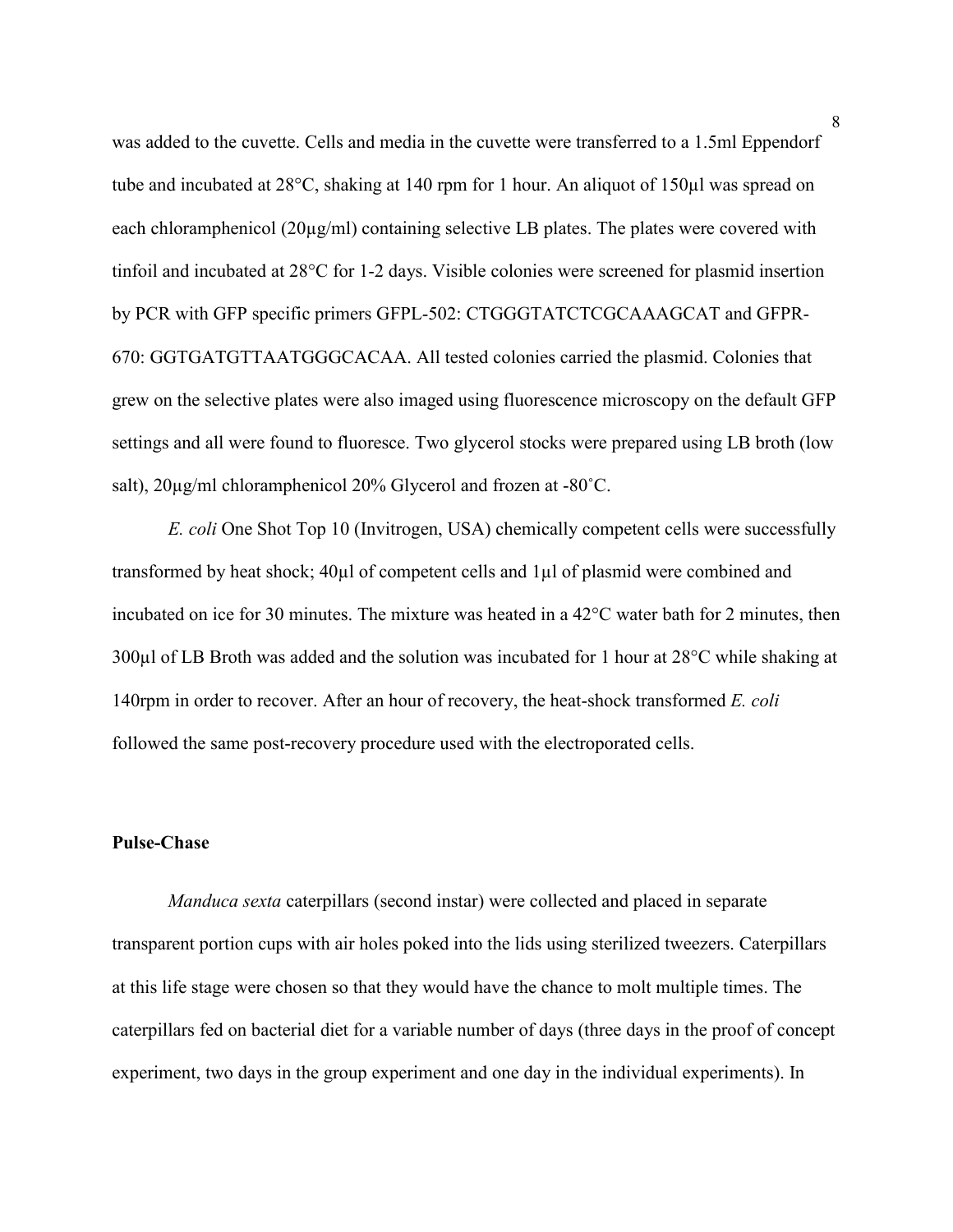order to create the bacterial diet, eleven drops of blue food dye were added to the caterpillars' normal diet and stirred until the entire mixture was blue. The blue diet was cut into 1cm x 1cm x 1cm cubes and immersed in overnight bacterial LB suspensions grown to OD 1.20 (Abs. 600nm) for one minute. Excess solution was shaken off and one cube was placed in each feeding cup. After feeding on bacterial diet, the caterpillars were moved to new transparent cups that contained normal diet. The caterpillars remained in these cups until the end of each experiment.

Frass was collected daily and both the number and size of the pellets was recorded for each caterpillar. Size was categorized by length of the pellets: small (0.1cm or less), medium (0.1-0.3cm), large (0.3-0.4cm), or extra-large (0.5cm or more). Only the blue pellets not touching the food source were collected when the caterpillars had been fed bacterial diet. Once the caterpillars were switched to normal diet, only the non-blue pellets were collected for analysis. In both cases, any remaining pellets were removed from the container. Molting behavior was also recorded each day based upon the presence of horn or skin fragments or visible molting behavior.

The frass was suspended in just enough LB broth (low NaCl content) to make it easy to pipette. For small pellets, 10µl was added per pellet. For medium pellets, 15µl was added per pellet. For large pellets, 20µl was added per pellet. For extra-large pellets, 50-100µl was added per pellet. A minimum of 30µl was added if there was only 1 pellet. The frass and broth were mixed using a pipette tip to create a slurry.

A 30µl aliquot of suspended frass was plated on one half of a chloramphenicol selective LB plate. The plates were covered with aluminum foil to protect the chloramphenicol from photodegradation and incubated at 28°C for one day. After one day, the plates were checked for the presence of colonies. The strains of bacteria present on each plate were recorded. If none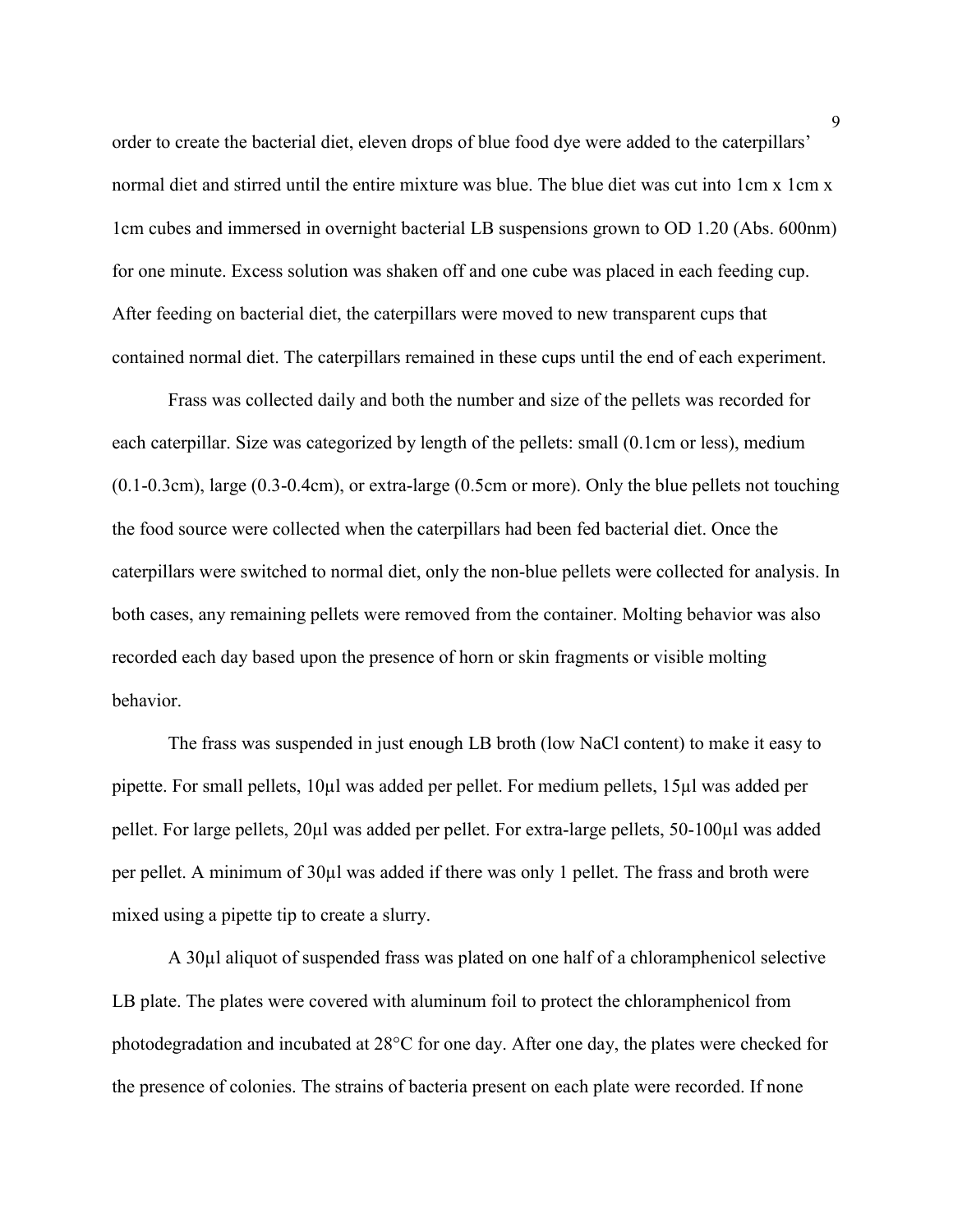grew, the plates were returned to the incubator and checked again the next day. If nothing grew again, the plate was stored at room temperature and monitored for any growth.

In the proof of concept set of experiments performed by Bobbi Dunton, 10 caterpillars from the third instar were assigned to two groups. The control group was fed blue diet immersed in LB media for one minute. The experimental group was fed diet that was immersed in bacterial suspensions of either *E. coli* or *P. putida*. Both groups were switched to normal diet after 3 days. The experiment was concluded on day 6. These experiments amplified GFP gene fragments from the frass instead of relying on chloramphenicol selective plates.

In the group experiment that lasted for five days, 24 *Manduca sexta* caterpillars in the second instar were collected and assigned to four cohorts of six caterpillars. Each cohort was assigned a bacterial strain transformed with the GFP plasmid (*E. coli, B. megaterium, P. putida*  and *E. cloacae*). They were fed on bacterial diet for 2 days before being switched back to normal diet.

In the individual bacteria experiments, the blue diet was inoculated with one strain of bacteria (*P. putida, B. megaterium,* or *E. coli*) and then fed to a cohort of ten caterpillars for one day before they were switched over to normal diet. These experiments were concluded after 7-10 days after the strain of choice was no longer present or multiple molting events were recorded.

## <span id="page-15-0"></span>**Dissection of** *Manduca Sexta*

Following the second round of individual experiments, *Manduca sexta* caterpillars were dissected. The caterpillars were covered with ice for 15 minutes. The frozen caterpillars were placed on their backs and pinned down through the head and anal prolegs. An incision was made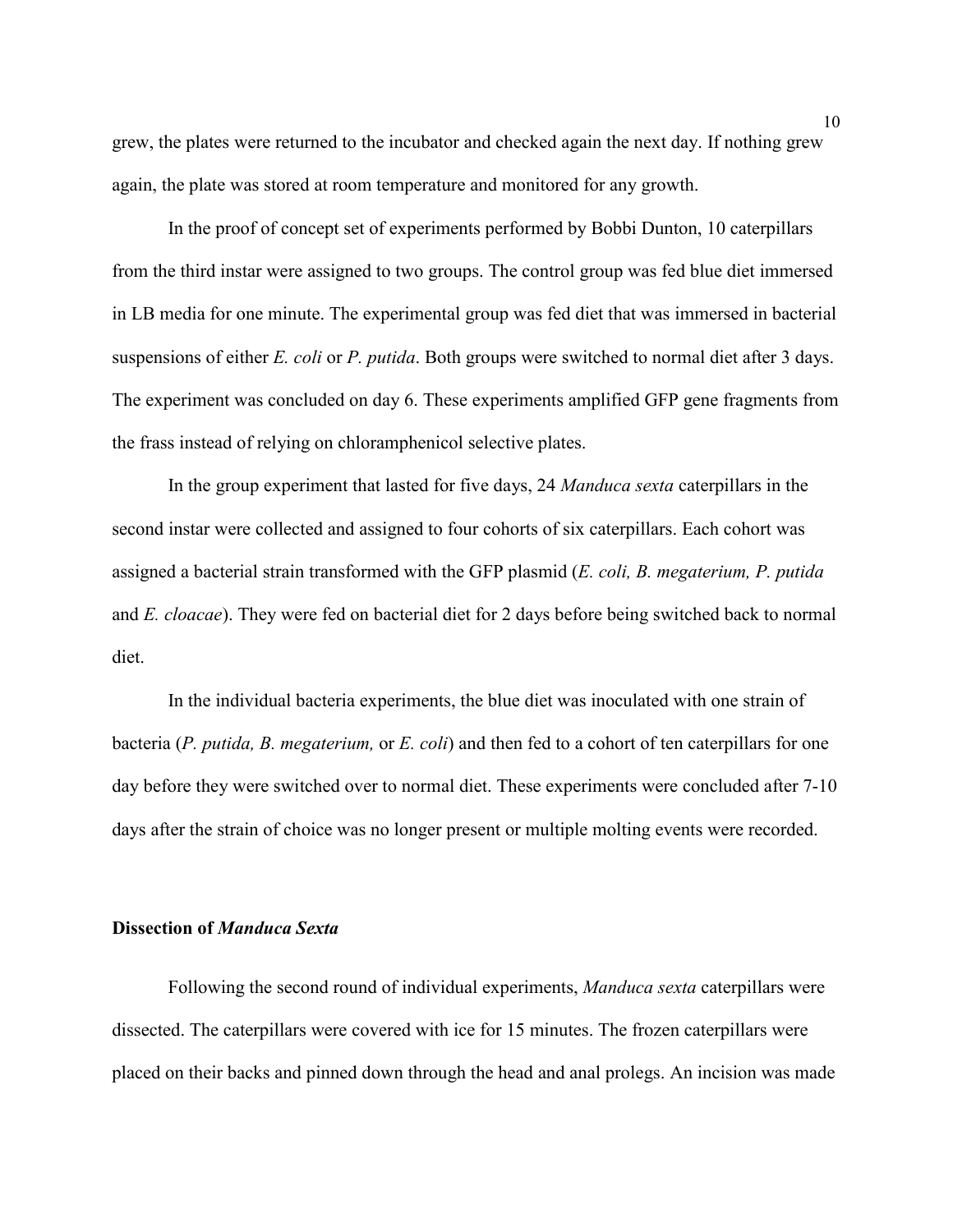in the center of the abdomen, closest to the anal prolegs using microdissection scissors. A micropipette was used to remove hemolymph from the incision. The incision was extended up the abdomen without puncturing the gut. When the incision extended from the anal prolegs to the abdomen, four more pins were used to spread the caterpillar open. Two pins were placed, one on each side between the first and second true legs. The other two pins were placed one on each side between the second and third abdominal prolegs. The white strands of muscle tissue holding the gut in place were then cut away. The gut was severed at the head and the rear. It was then removed with microdissection forceps. The guts, skin, molted skin if any, and hemolymph were stored in separate 1.5ml tubes. 200µl of LB broth (low NaCl content) was added to each of the tubes containing guts, skin or molted skin and the tubes were vortexed. 25µl of broth from each tube and 25µl of hemolymph were spread onto chloramphenicol selective plates or nonselective plates and incubated for two days at 28°C.

## <span id="page-16-0"></span>**DNA Extraction and PCR Clean-Up**

DNA was extracted using the prepGem bacteria kit from ZyGem. 100µl of *P. putida* was centrifuged at 11,000 rpm for 6 minutes using a tabletop centrifuge. The supernatant was pipetted away. Three frass pellets from *P. putida* fed caterpillars were added to a separate tube. 89µl of DNA-free water, 10µl of 10x GREEN buffer and 1µl of *prep*GEM were each added to the tube containing the three frass pellets and the tube containing the *P. putida* pellet. The mixtures were vortexed twice and placed in the PCR*Sprint* thermal cycler set to 37°C for 15 minutes, 75°C for 10 minutes and 95°C for 2 minutes. Mo Bio Laboratories, Incorporated PCR clean-up kit was used for initial DNA extractions to remove any contaminants within the DNA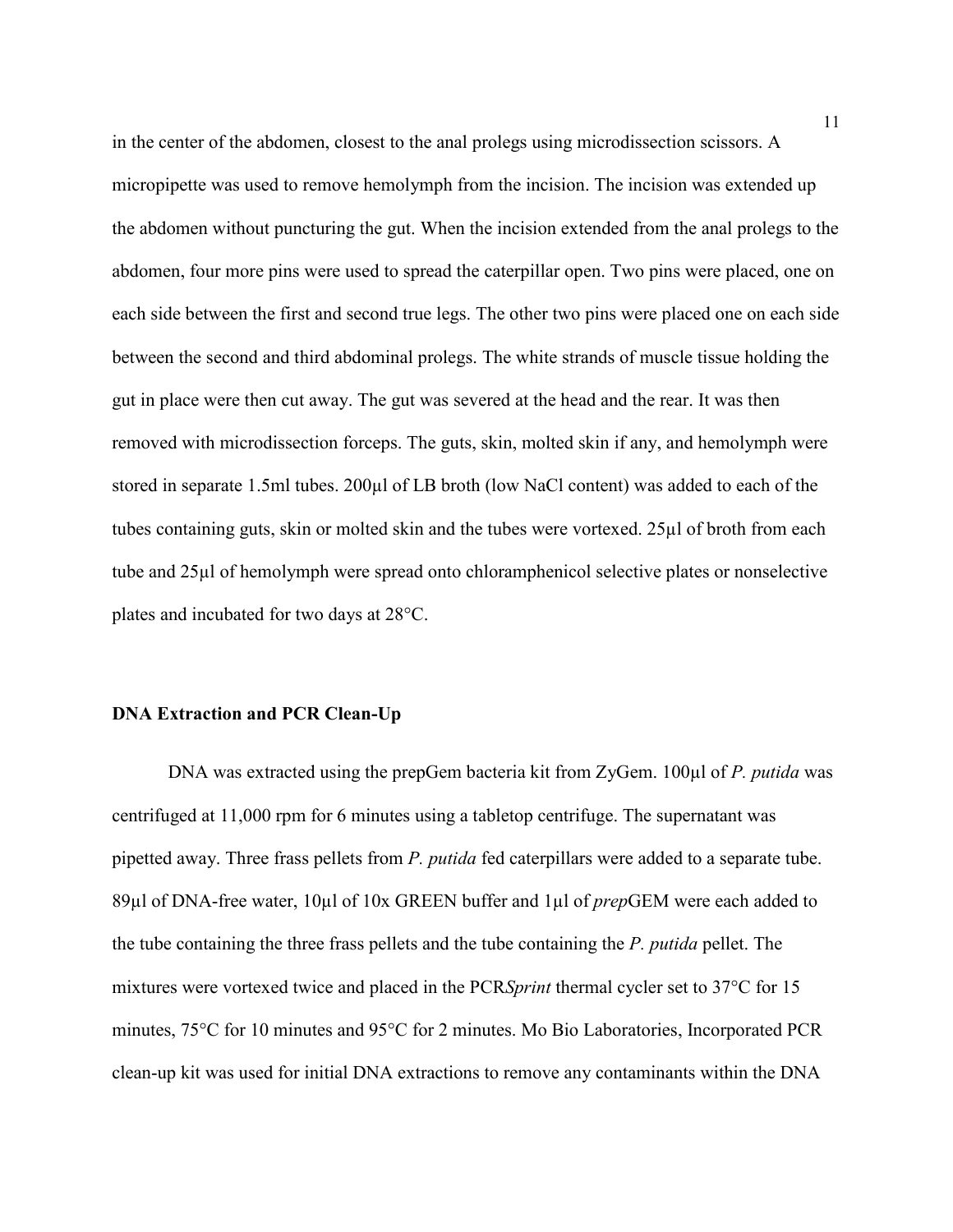by adding 500µl of SpinBind to 100µl of DNA. The DNA and SpinBind mixture was transferred to a Spin Filter unit and centrifuged for 30 seconds at 13,000 rpm in a tabletop centrifuge (MicroMax from Thermo IEC). The Spin Filter basket was removed to discard the liquid and put back into the original tube, and then 300µl of SpinClean Buffer was added to the Spin Filter and centrifuged for 30 seconds at 13,000rpm. The flow through was discarded and the filter was centrifuged again to remove any remaining liquid. The filter was transferred to a clean collection tube. 50µl of Elution buffer (10mM Tris) was added directly to the center of the Spin Filter membrane and centrifuged for 60 seconds at 13,000rpm. The Spin Filter basket was discarded, and the flow through DNA was stored at -20°C.

#### <span id="page-17-0"></span>**Polymerase Chain Reaction**

A MasterMix was created in two separate tubes, which include water, GreenGOTAQ 2x Master Mix (10 $\mu$ l), 0.5 $\mu$ l GFP primer mix (10 $\mu$ M) and cleaned up DNA (5 $\mu$ l). Fifteen microliters of reaction master mix were aliquoted into the PCR tube strip and 5µl of DNA or water were added individually. The PCR tube strip was centrifuged briefly to collect the reaction mix at the bottom of the tubes and placed into the Bio-Rad thermocycler (iQ5 Cycler). The PCR (polymerase chain reaction) program consisted of an initial denaturation step at 95°C for 2 minutes followed by 40 cycles consisting of three steps: denaturation at 95<sup>o</sup>C for 30 seconds, annealing at 60°C for 30 seconds and elongation at 72 °C for 30 seconds and ended with a final extension at 72°C for 5 minutes. The samples were held at 4°C after completion of the 40 cycles. Quantitative PCR used a 2x Mastermix that contained SsoFastEvaGreen, and the template was 1µl of DNA from the ZyGem DNA extraction kit procedure. The cycling program was 2 min at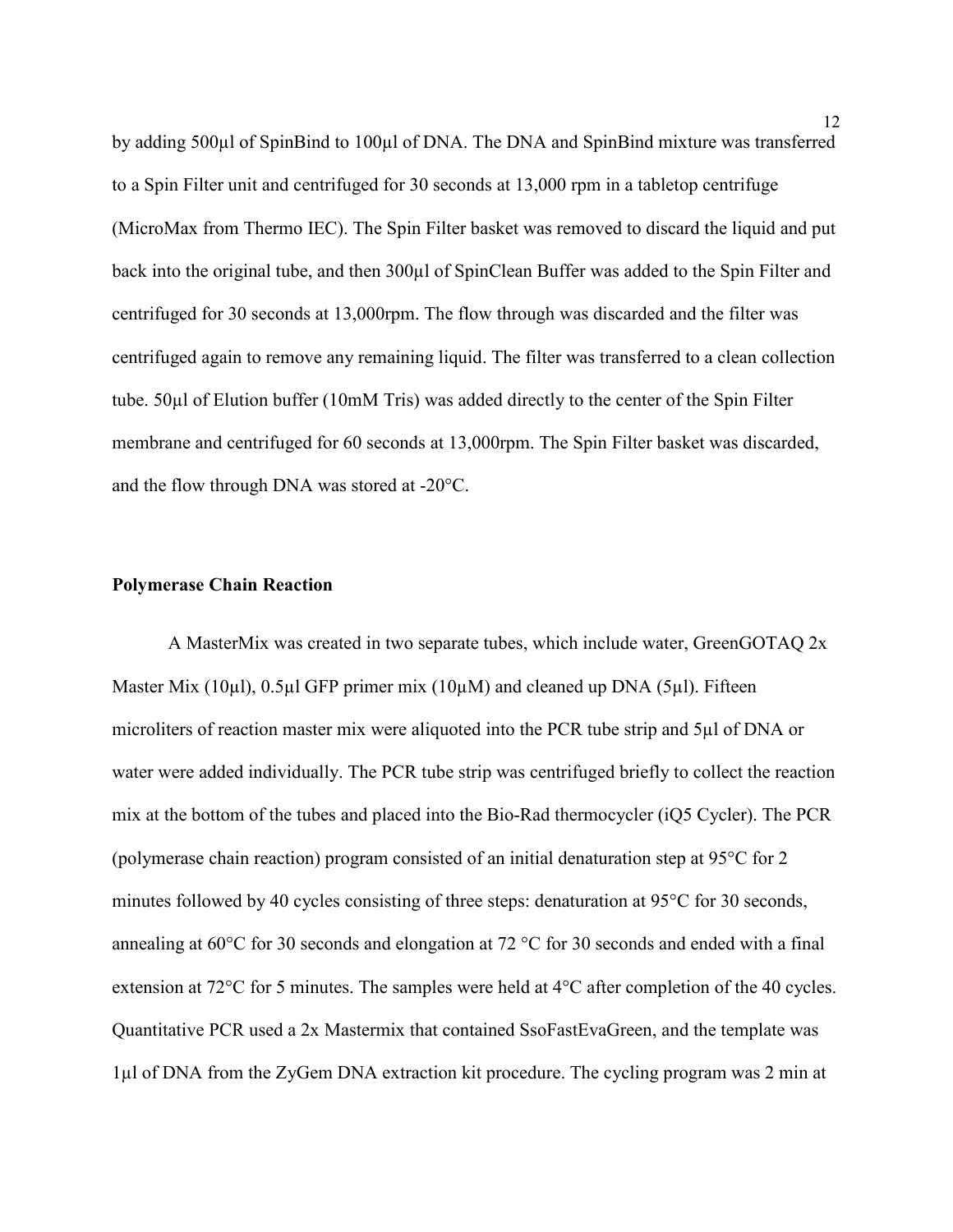95˚C, followed by 40 cycles of 15 sec incubations at 95˚C, 60˚C, and 72˚C each, a final extension at 60˚C for 5 minutes and a melting curve in 0.3˚C increases from 60˚C to 94.5˚C.

## <span id="page-18-0"></span>**Gel Electrophoresis and Gel Doc XRS**

An agarose gel was prepared using 40mL 1x TBE (Tris/Borate/EDTA) buffer and 0.55g of Agarose Type 1 powder, which were boiled together for two minutes in a microwave to dissolve the agarose in the buffer. After some cooling 17.5µl of Ethidium Bromide (0.5 mg/ml) was added to the mixture. The mixture was poured into the gel-casting tray and a comb was added to create wells. The comb was removed after the gel solidified. 1x TBE buffer was added to the gel rig until the gel was completely covered. 10µl of PCR sample was added per well. The electrophoresis apparatus was set to 120 Volts for 30 minutes. The gel was removed from the casting tray and placed on the Gel Doc XRS Imager. UV light was used during imaging of the gel.

## <span id="page-18-1"></span>**Preparation of Luria Bertani (LB) Medium (Reduced NaCl)**

| <b>LB Broth Media</b> |             |                |                |  |
|-----------------------|-------------|----------------|----------------|--|
|                       | 1L Solution | 500ml Solution | 250ml Solution |  |
| Fryptone              |             |                |                |  |
| Yeast                 |             | $\angle . 59$  |                |  |
| NaCl                  |             | 2.5g           | 1.25g          |  |
| Water                 | 000ml       | 500ml          | 250ml          |  |

#### <span id="page-18-2"></span>**Table 1: LB Broth Media**

*\* Normal LB Broth has double the NaCl listed here*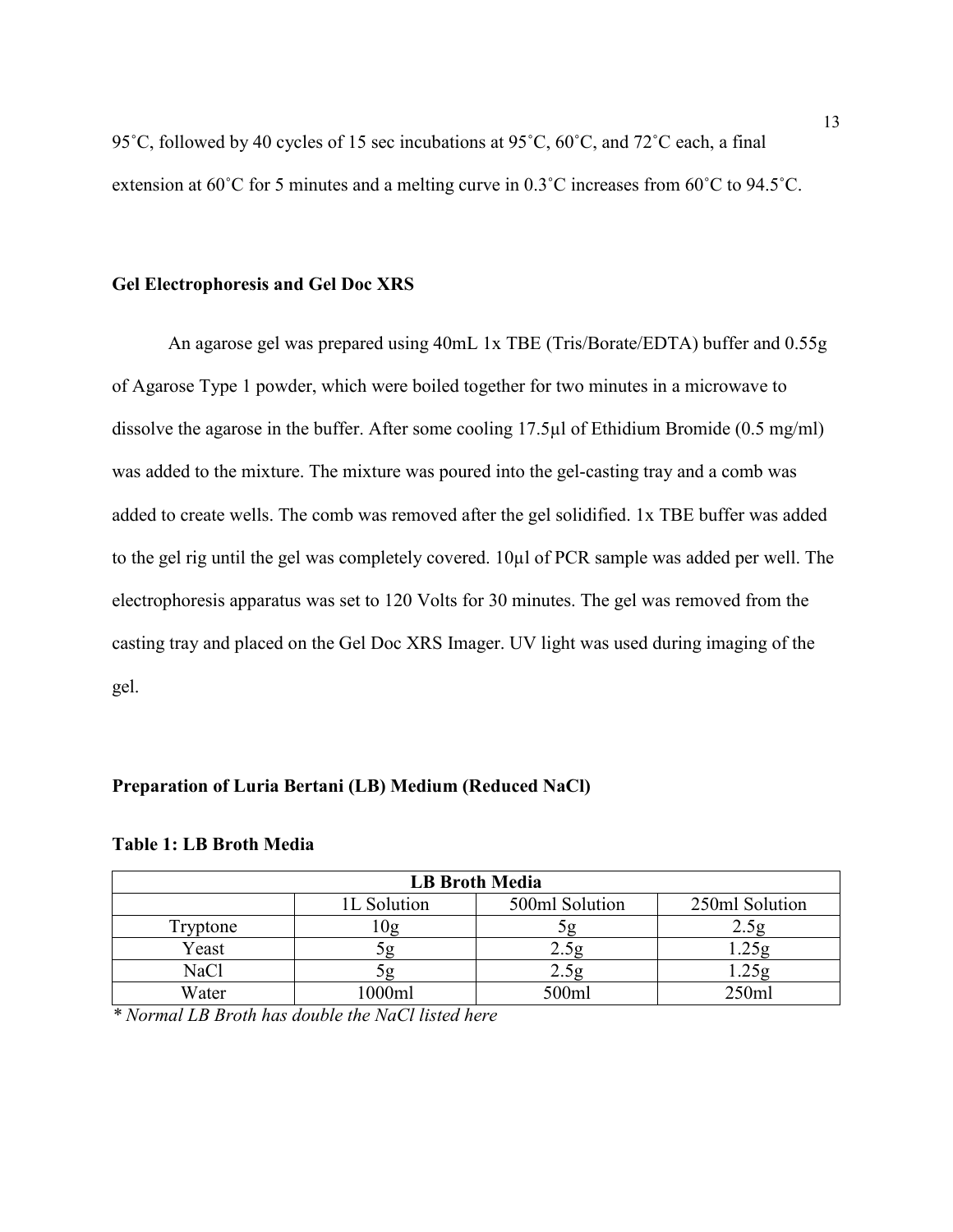#### <span id="page-19-1"></span>**Table 2: LB Agar Plate Media**

| <b>LB Agar Plate Media</b> |             |                |                |  |
|----------------------------|-------------|----------------|----------------|--|
|                            | 1L Solution | 500ml Solution | 250ml Solution |  |
| Tryptone                   | 0g          |                |                |  |
| Yeast                      |             |                |                |  |
| <b>NaCl</b>                | эg          | 2.5g           | 1.25g          |  |
| Water                      | 1000ml      | 500ml          | 250ml          |  |
| Agar                       | 4g          |                |                |  |

Tryptone, Yeast and NaCl were weighed out separately and combined in a media bottle following the quantities in Table 1. The appropriate volume of water was added and the bottle was capped, then swirled and shaken to mix. The cap was loosened almost all of the way, and then the bottle was microwaved until it boiled, then taken out and swirled until a uniform solution was achieved. After microwaving, the solution was autoclaved on the liquid cycle. The media was then cooled.

The same steps were followed to create LB Agar Plates using Table 2, with the addition of Agar being weighed out and combined in the media bottle before the water was added. Once the media cooled to 50˚C, it could be poured or pipetted into plates. Larger plates received 20- 25ml of media to cover the entire plate.

## <span id="page-19-0"></span>**Preparation of Chloramphenicol LB Medium (Reduced NaCl)**

Chloramphenicol was used as a selective agent to ensure that only the successfully transformed bacteria survived. Normally *P. putida, E. coli* and *B. megatarium* are susceptible to chloramphenicol. The plasmid encodes both a GFP gene and a chloramphenicol resistance gene, so the *P. putida, E. coli* and *B. megatarium* that survive the electroporation or heat shock, but were not transformed will die off, while the transgenic bacteria would survive.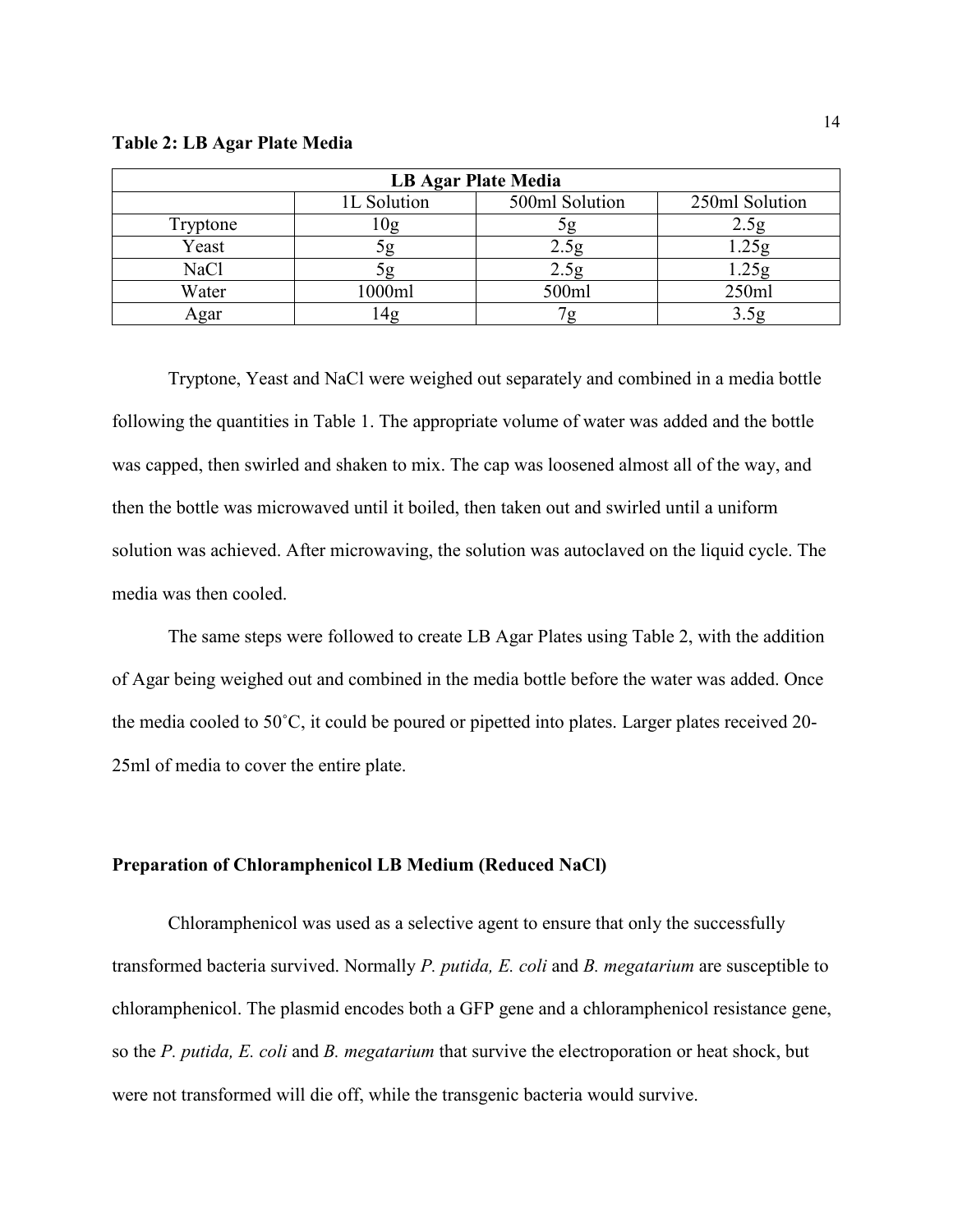The preparation of chloramphenicol LB Medium (Reduced NaCl) follows the same procedure as above, but chloramphenicol was added at a final concentration of 20µg/ml to the broth or agar after the media was autoclaved and cooled to below 42°C. This prevents degradation of the chloramphenicol. The resulting broth or plates were covered with tinfoil to prevent degradation of the chloramphenicol by light.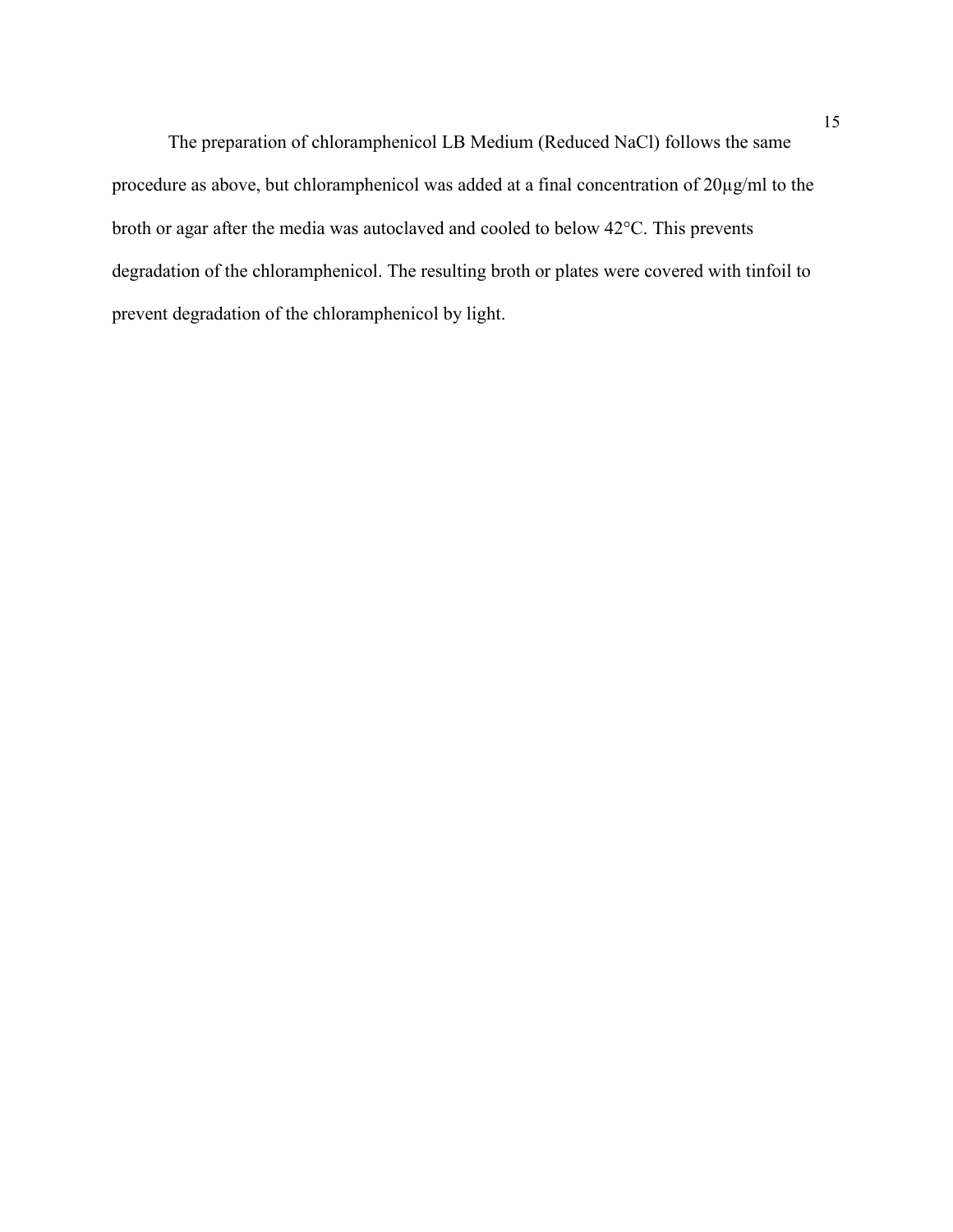## **Chapter 3**

## **Results**

#### <span id="page-21-1"></span><span id="page-21-0"></span>**Which bacteria are present in** *Manduca sexta***?**

*Manduca sexta* (Tobacco Hornworms) have bacteria in their guts. The caterpillars obtain bacteria from their food, and reintroduce the bacteria to the environment with their frass and regurgitant. Eleven bacteria from the frass and regurgitant were isolated, cultured, and identified by 16S sequences. Diet-fed caterpillars contained *Bacillus amyloliquefaciens*; *Trichosporon faecale*; *Diutina catenulate* and a coccobacilli species. All of which were isolated from the regurgitant, although *B. amyloliquefaciens* was also obtained from the frass. When the caterpillars were fed *Nicotiana benthamiana* for a few days, *Pseudomonas putida*; a representative of the *Enterobacter cloacae complex*; *Enterococcus durans*; *Enterococcus casseliflavus*; *Candida duobus haemulonii*; *Bacillus megaterium* and a proteus species were isolated from the frass. *E. cloacae*, *Pseudomonas putida* and *Enterococcus durans* were also isolated from the regurgitant (Credit to Tracey Baumgartner). Subsequent experiments made use of *Pseudomonas putida, Bacillus megaterium* and *Enterobacter cloacae*.

#### <span id="page-21-2"></span>**How can we track the bacteria?**

Several transformation techniques were attempted before successful methods were found. Heat shock was used to transform *E. coli* which served as a positive control to confirm that the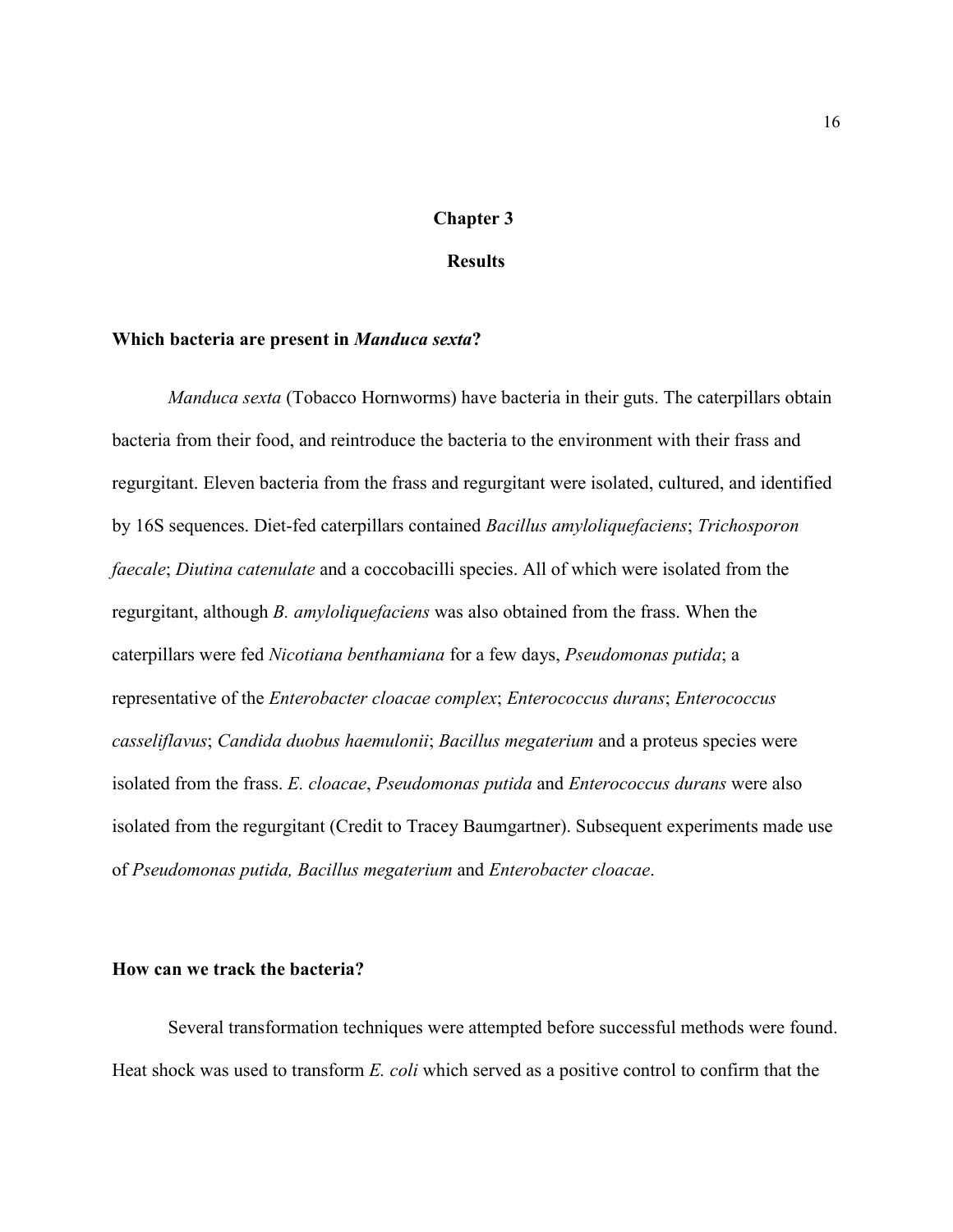plasmid carried the correct genes, i.e. a gene conferring resistance to chloramphenicol and the GFP gene. *E. coli* also served as an "out group" in the feeding experiments since we did not isolate it from the caterpillars. *P. putida*, *E. cloacae* and *B*. *megaterium* were transformed by electroporation. Successful transformation was confirmed by PCR and plating onto selective chloramphenicol plates. Colonies that grew on the selective plates were imaged using fluorescence microscopy on the default GFP settings. A selection of those images (**Figures 1-4**) clearly show the bacteria fluorescing green. All of the selective plates with colonies growing showed fluorescence of the colonies. Based on this information, growth on a selective plate was equated with presence of the GFP plasmid. This provided three methods of tracking the bacteria: using PCR to verify presence of the plasmid, plating the bacteria onto Chloramphenicol selective plates, and inspecting the plates under a fluorescent microscope for GFP expression.





<span id="page-22-3"></span><span id="page-22-2"></span><span id="page-22-1"></span><span id="page-22-0"></span>

**Figure 1 (Top Left):** Single *E. coli* colony fluorescing green **Figure 2 (Top Right):** *B. mega* colonies fluorescing green **Figure 3 (Bottom Left):** More *B. mega* colonies fluorescing green **Figure 4 (Bottom Right):** *E. cloacae* colonies fluorescing green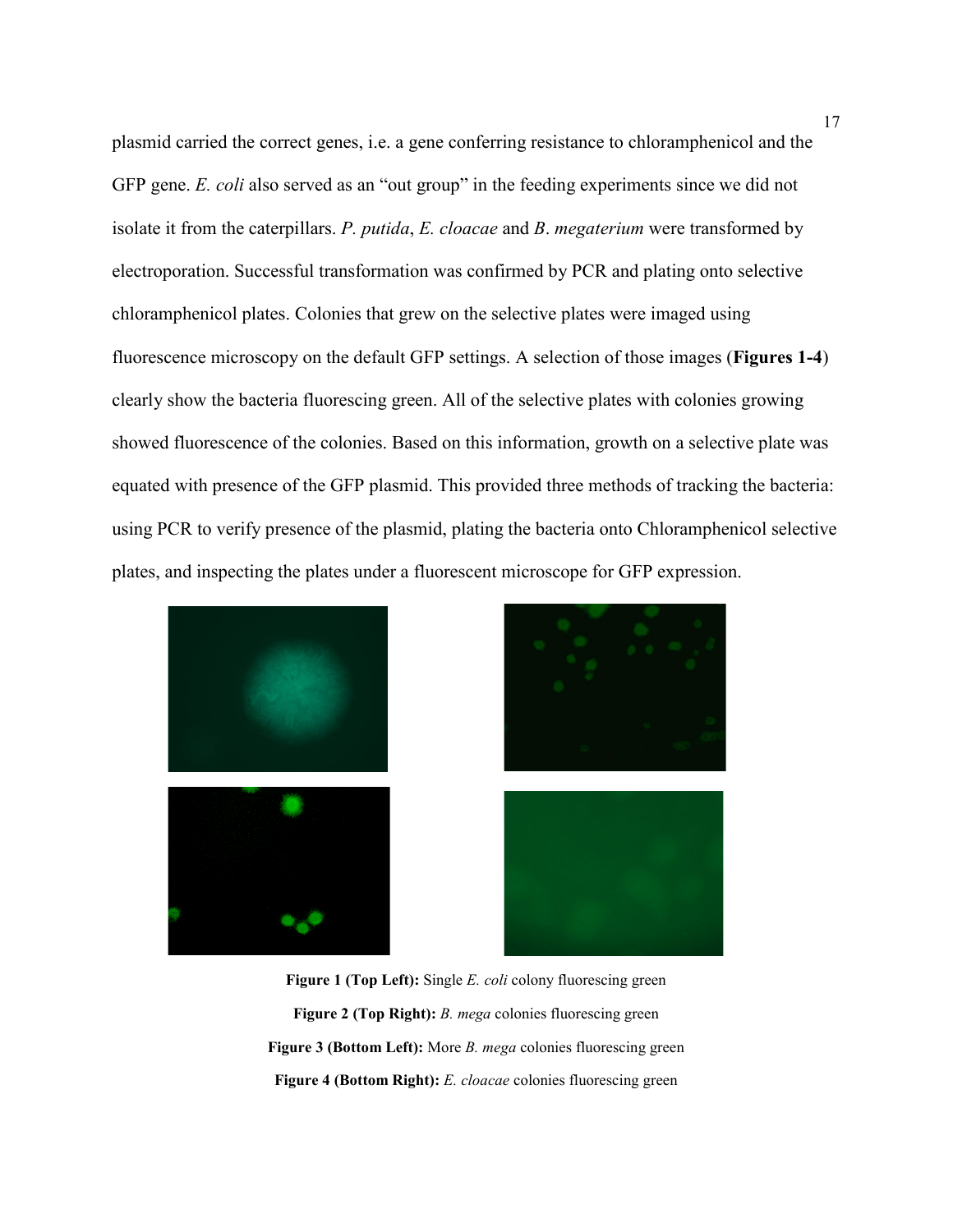#### <span id="page-23-0"></span>**Do bacteria persist within the caterpillars?**

## <span id="page-23-1"></span>**Proof of concept pulse-chase feeding assays**

Three proof of concept pulse-chase feeding assays (performed by a summer student – Bobbi Dunton) using the transgenic *E. coli* and *P. putida* strains showed that a GFP gene fragment could be amplified out of the DNA isolated from the frass of infected caterpillars (1-5a) for the three days they were fed diet inoculated with transgenic *E. coli* (**Figure 5**). The amount of GFP gene fragments amplified was highest on the first day and decreased daily before disappearing entirely after the caterpillars were switched to normal diet. To verify the identity of the PCR product (**Figure 6**), PCR products of samples 1a and 4a (fed on GFP-expressing *E. coli* inoculated diet), 8a (fed on normal diet immersed in LB media), and the bacterial inoculum were sequenced. 1a, 4a and *E. coli* aligned perfectly under the 200 base pair mark with the GFP gene of the plasmid (168-bp) (**Figure 7**) while the band amplified in 8a was not specific. These results show that transgenic bacteria can be amplified from the frass and that the bacteria infused into the diet can be tracked through the frass. With confirmation that the bacteria from the frass harbored the gene for GFP, it was decided that plating an aliquot of suspended frass onto a selective plate was an easier and cheaper method of tracking transgenic bacteria.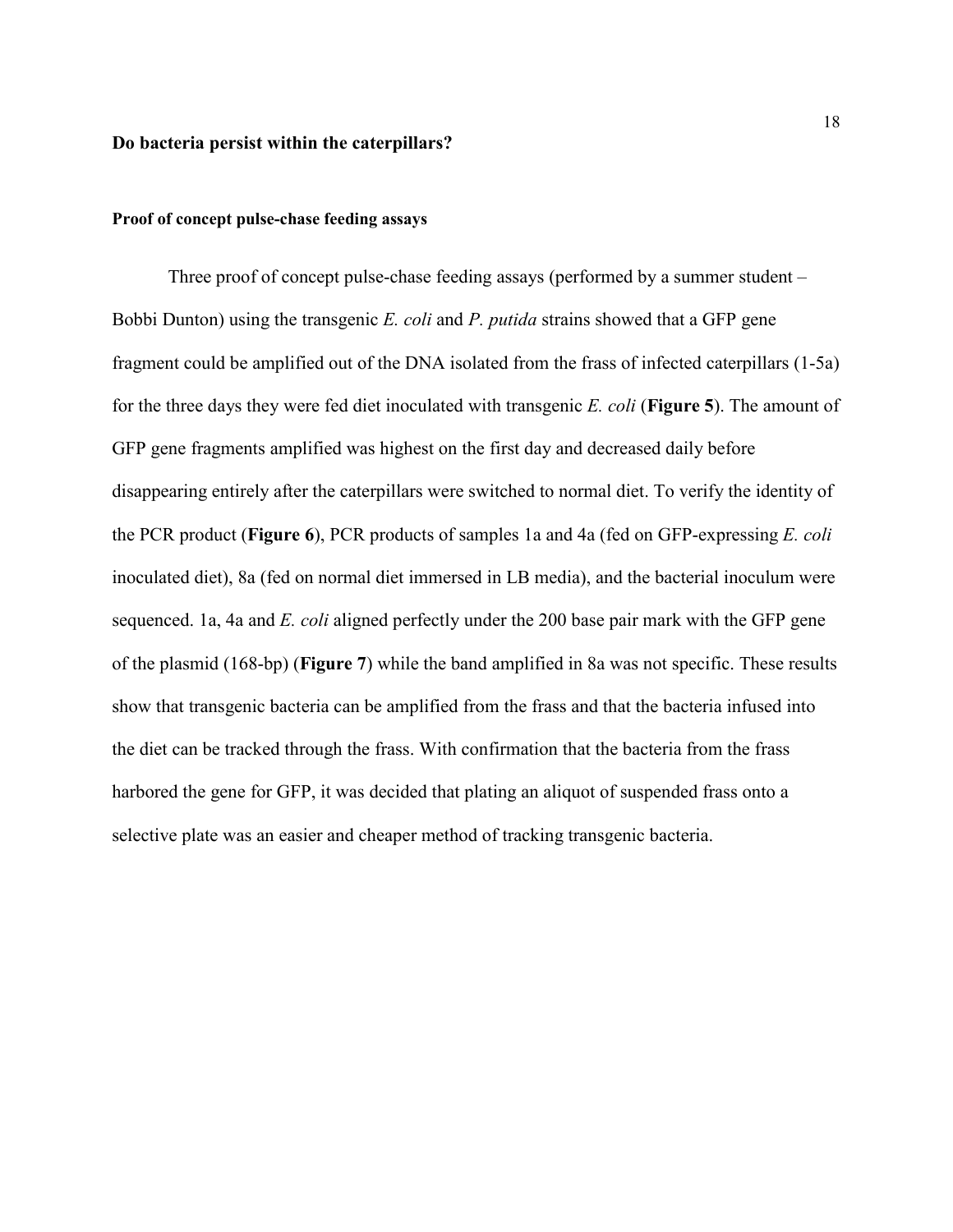<span id="page-24-1"></span>

<span id="page-24-0"></span>**Figure 5:** Quantitative PCR Results without normalization. Samples 1a-5a were fed on *E. coli* diet. Samples 6a-10a were fed on LB media diet. GFP could be amplified out of the frass produced by caterpillars fed on the *E. coli* diet. Caterpillar 5a died after Day 2 and caterpillar 3a died after Day 4. The highest amounts of GFP were amplified out of the frass on Day 1 (**left**) and decreased until Day 3 (**right**), before disappearing altogether when switched to normal diet.



**Figure 6:** PCR gel showing bands for Green Fluorescent Protein plasmid, transformed *E. coli* and frass samples.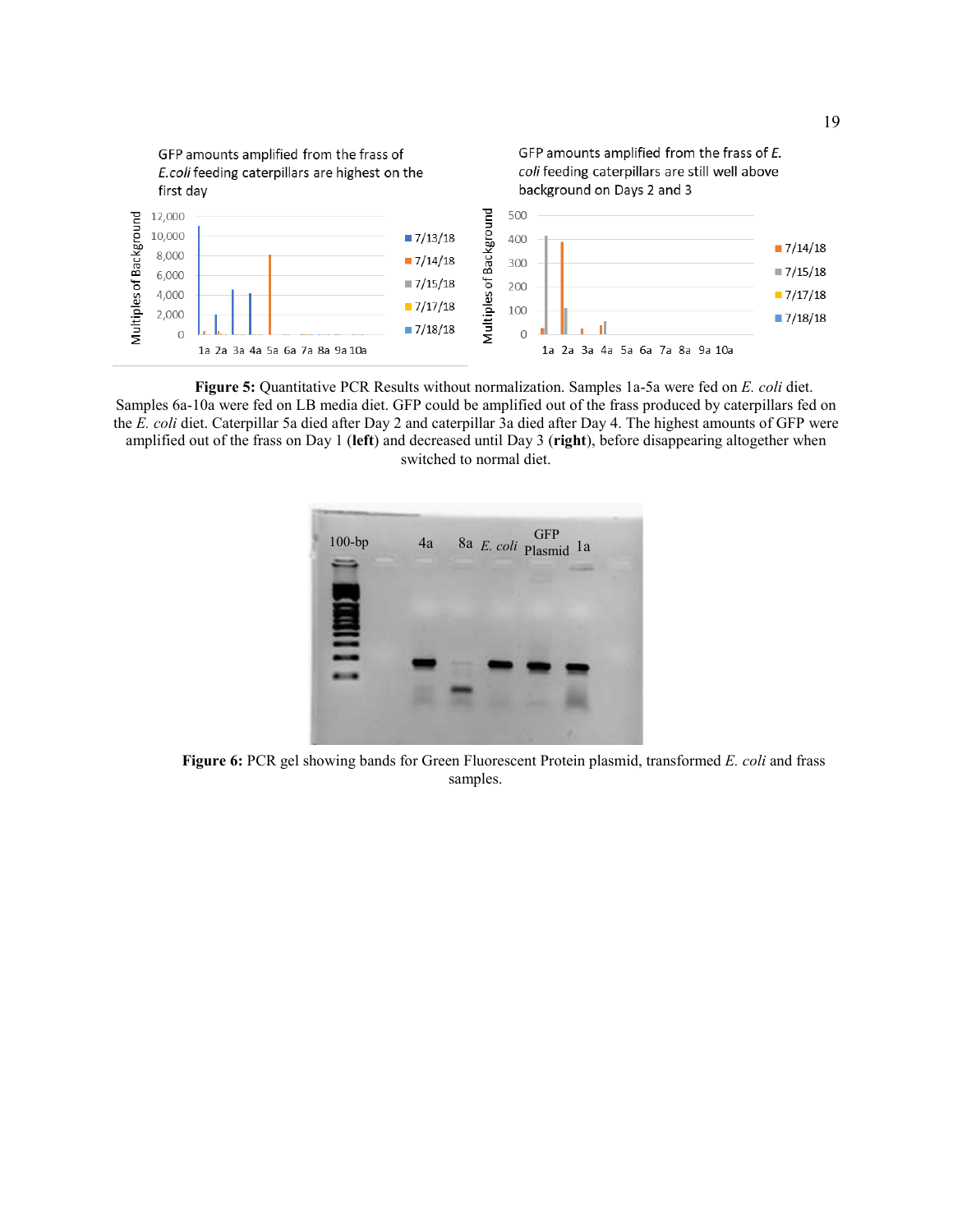<span id="page-25-0"></span>

**Figure 7:** Gene sequencing of GFP, *E. coli* and the amplified PCR product of one frass sample. The targeted sequence of the GFP gene was 502 to 670 and the sequence from caterpillar 4a's frass falls within the two markers and aligns perfectly with the targeted GFP gene sequence of the plasmid (in blue).

The three pulse-chase experiments also showed that feeding *Manduca sexta* on *P. putida* or *E. coli* diets did not affect mortality rates of the experimental groups of caterpillars as compared to the control groups (**Figure 8**). Neither did feeding on food soaked in chloramphenicol. Each of these experiments also showed that the experimental group caterpillars' feeding and excretion patterns were not altered compared to the controls (**Figure 9**).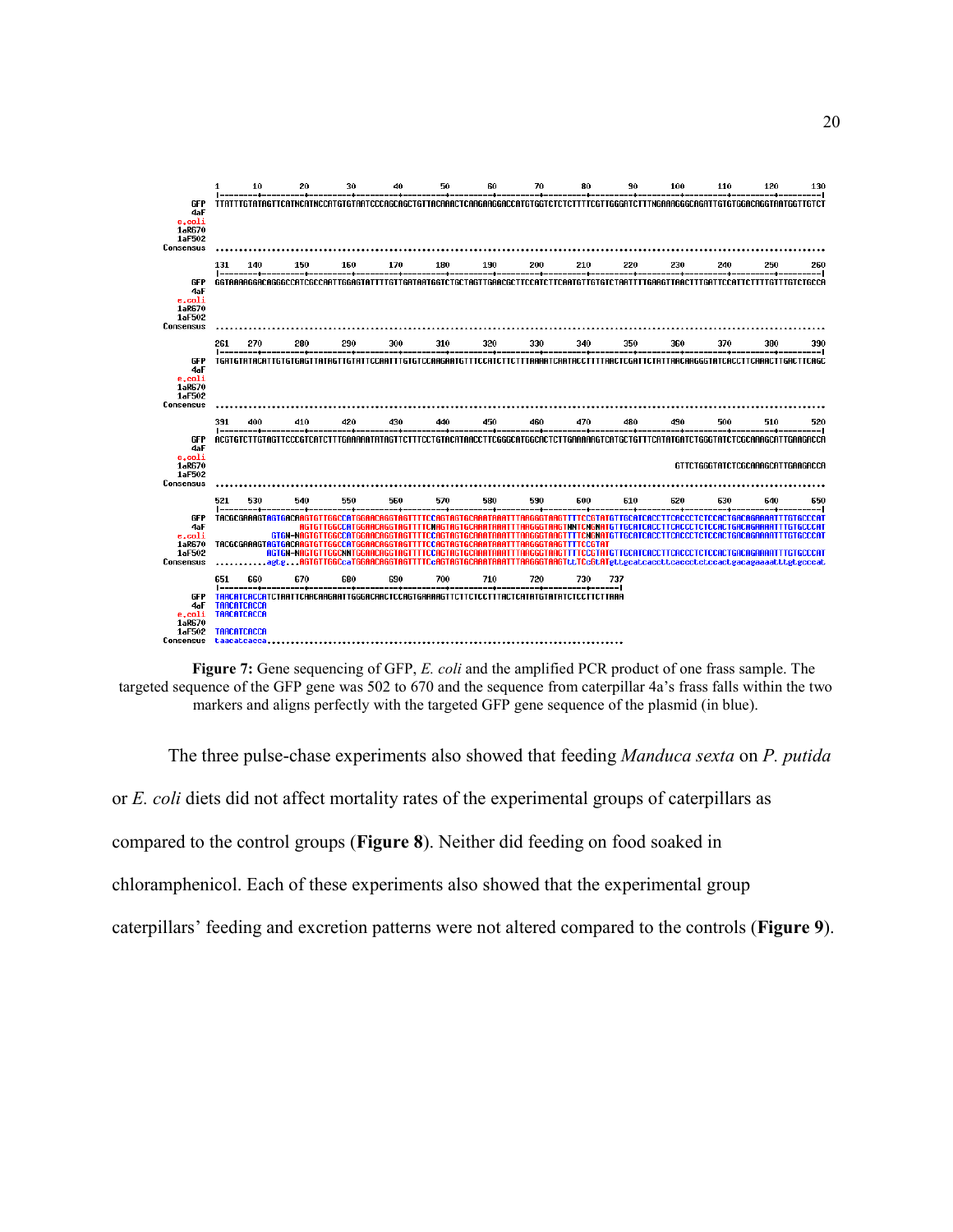

<span id="page-26-1"></span>**Figure 8:** Control and bacterial inoculated (*P. putida* or *E. coli*) caterpillar survival combined from the three proof of concept pulse-chase assays.



<span id="page-26-2"></span>**Figure 9:** Number of frass pellets per caterpillar per day. (Data combined from the three proof of concept pulse-chase experiments).

## <span id="page-26-0"></span>**Group pulse-chase feeding assay**

A group pulse-chase assay was conducted over the course of five days using each of the four transgenic strains of bacteria (*E. coli, B. megaterium, P. putida* and *E. cloacae*). The experiment used 24 caterpillars sorted into four cohorts, each of which was assigned a bacterial strain. Each caterpillar was fed on a bacterial diet for two days before being switched back to normal diet on Day 2. Frass was collected and plated on Days 1, 2 and 5. Plating the frass on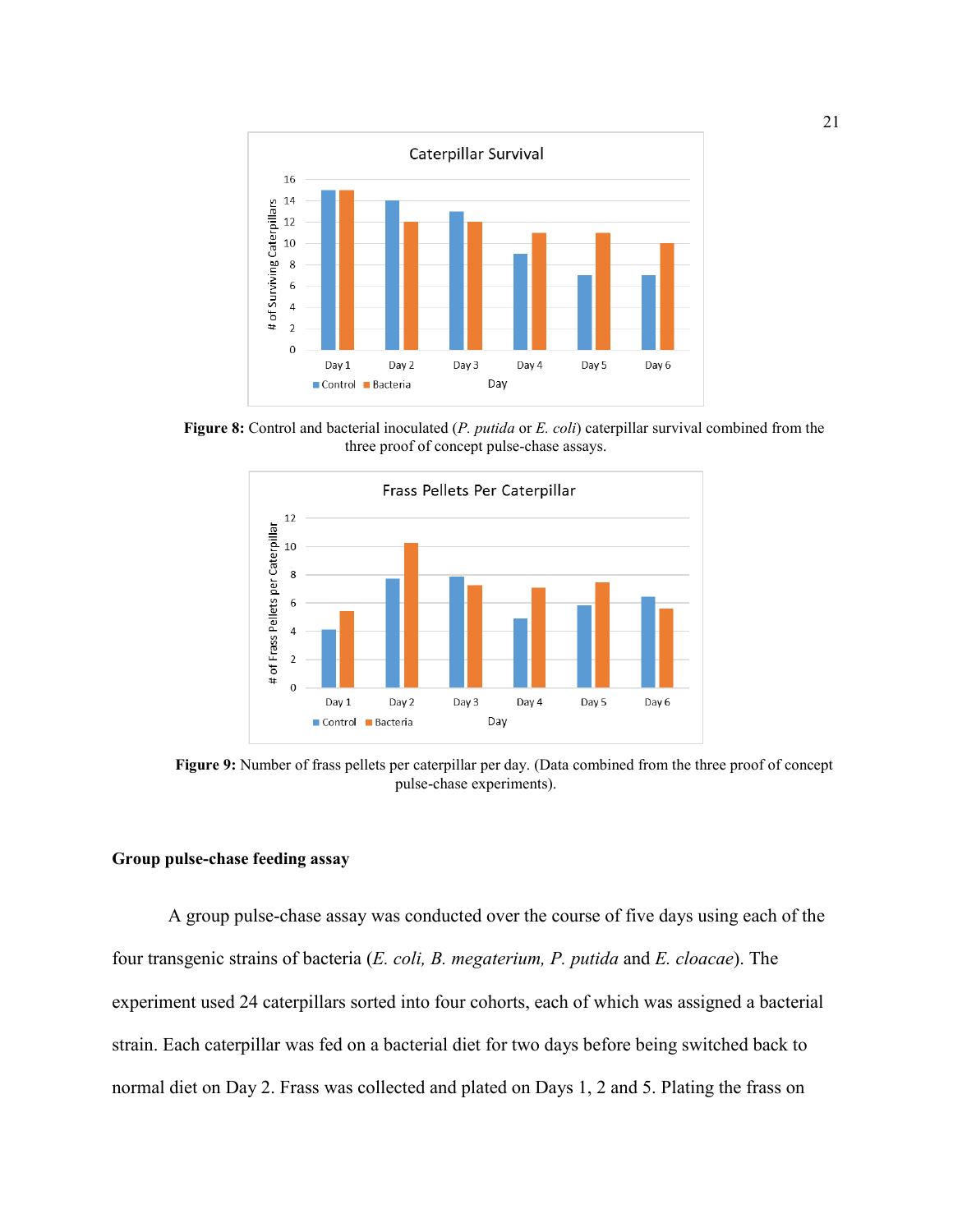selective medium provided a measure of viable bacteria in the frass (**Figure 10**). The *B. megaterium* persisted for at least 2 days after feeding and *P. putida* persisted for at least 5 days after feeding. *P. putida* persisted through at least one round of molting. Plates P2 and P3 from Day 5 were inspected under the fluorescent microscope and verified to be expressing GFP. This shows that the bacteria maintained the plasmid for at least 3-5 days. *E. coli* appeared on the plates only for the duration the caterpillars were fed on *E. coli* bacterial diet, but disappeared quickly afterwards. The *E. cloacae* did not appear on the selective plates from any of the days and were likely not transformed successfully. Minimal cross-contamination was seen on the selective plates. The caterpillars were returned to the colony after the experiment was concluded.



<span id="page-27-0"></span>**Figure 10:** Five-Day Pulse-Chase Feeding Assay **-** W represents *E. cloacae*; E represents *E. coli*; B represents *B. megaterium*; P represents *P. putida*.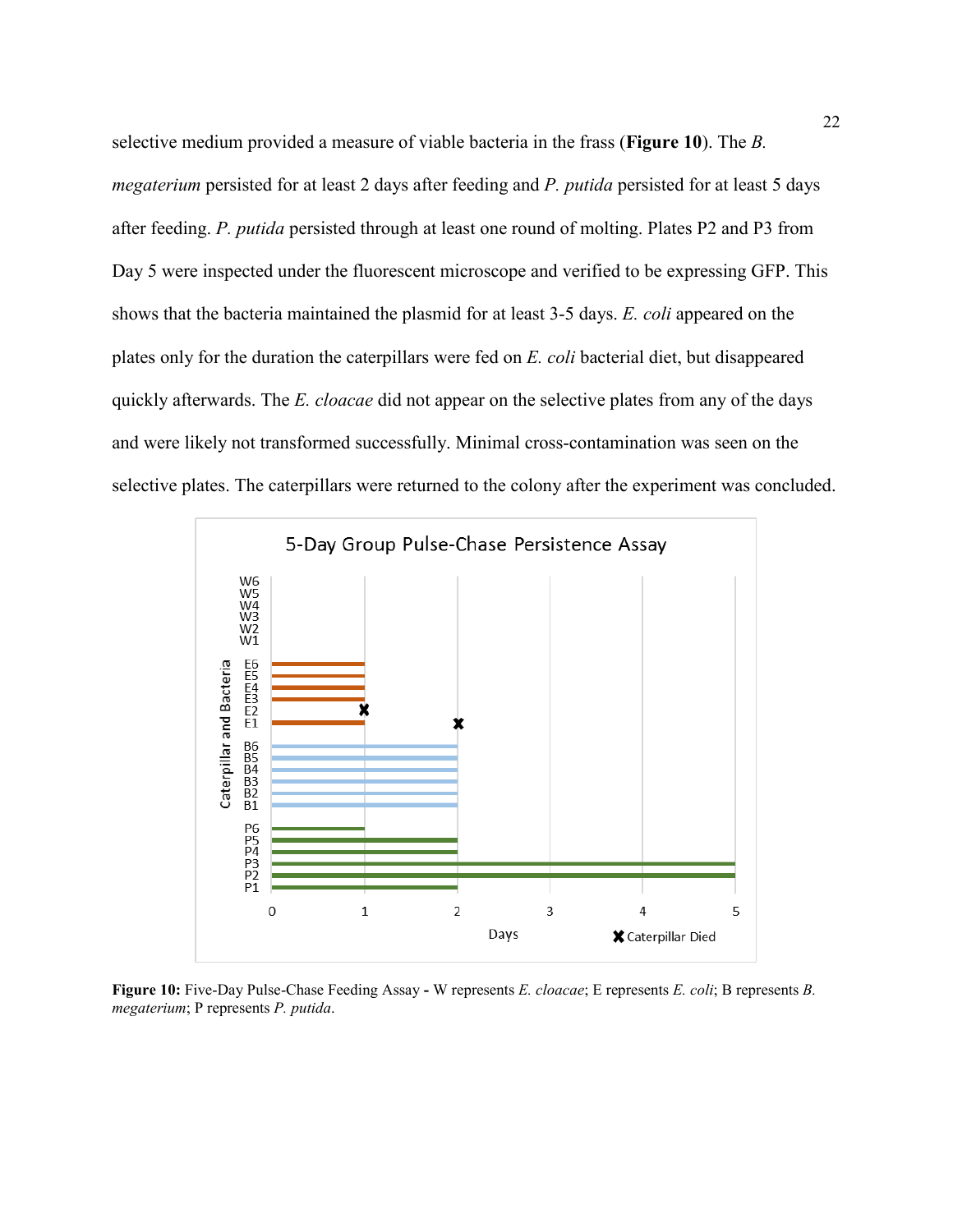Individual pulse-chase feeding assays were conducted with *B. megaterium*, *E. coli* and *P. putida*. Each experiment involved a cohort of 10 caterpillars and one bacterial strain at a time. The caterpillars were fed on bacterial diet for the first day and then switched to normal diet in new cups.

## <span id="page-28-0"></span>*B. megaterium* **individual pulse-chase assay**

Frass was collected, suspended and plated on Days 2 through 10 with the exception of weekends. *B. megaterium* persisted in the caterpillars for the duration of the 10-day experiment, and over 2-3 rounds of molting as shown in **Figure 11**. Only presence or absence of *B*. *megaterium* was scored. **Figure 12** indicates that similar levels of bacterial growth were exhibited when plating one pellet suspended in 50 $\mu$ l of broth or 46 pellets suspended in 690 $\mu$ l. Cross contamination by *P. putida* was seen on many of the plates for the duration of the experiment. LB broth used for the resuspension of the frass pellets was plated and no bacterial growth was seen. Suspending the normal diet in LB broth and spreading it onto a selective plate resulted in scattered growth of both *P. putida* and *B. megaterium* colonies (**Figure 13**).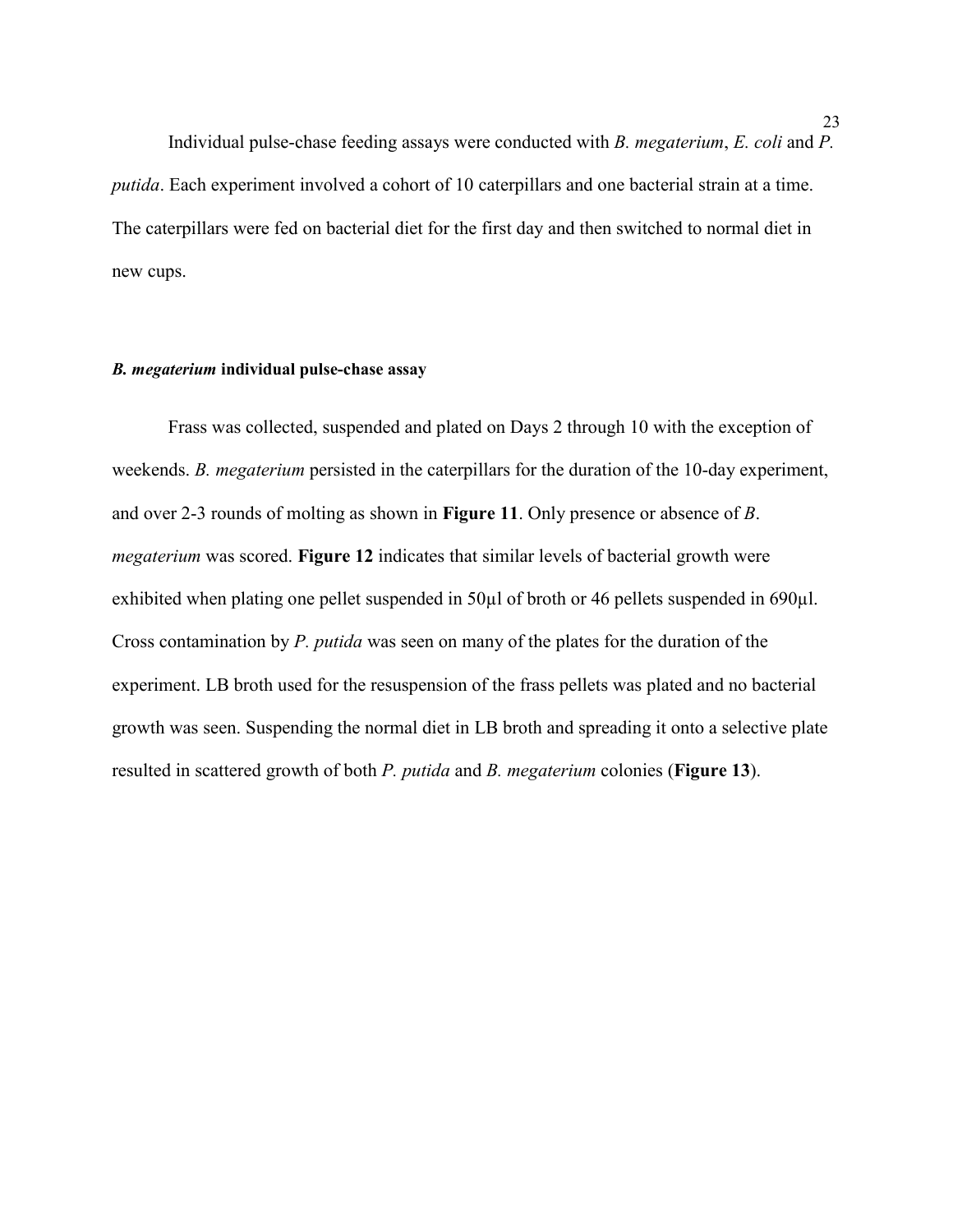



<span id="page-29-1"></span>**Figure 11 (Left):** First Pulse-Chase Feeding Assay with *B. megaterium*

<span id="page-29-2"></span>**Figure 12 (Right Top):** *B. megaterium* Day 1 - samples B5 (left half of plate) and B6 (right half of plate). B5 was sourced from one frass pellet, suspended in 50µl of LB broth, and 50µl was plated. B6 was sourced from 46 frass pellets, suspended in 690µl of LB broth (15µl per pellet) and 50µl were plated.

<span id="page-29-3"></span>**Figure 13 (Right Bottom):** LB Broth (left half of plate) shows no bacterial colony growth. Normal Diet (right half of plate) shows some *P. putida* and *B. megaterium* growth.

#### <span id="page-29-0"></span>*E. coli* **individual pulse-chase assay**

The next pulse-chase feeding assay tested the persistence of *E. coli*. Ten second instar caterpillars were chosen and fed on blue bacterial diet for the first day and then switched onto normal diets in new cups. The frass was suspended in LB broth and plated. Of the eight caterpillars that survived past the second day, all showed bacterial growth, primarily in the form of *B. megaterium* and *P. putida* throughout the 7 days that the experiment lasted. Only one caterpillar (E8) had *E. coli* show up on the plates, and only one or two *E. coli* colonies appeared on the plate, mixed in among the *B. megaterium* and *P. putida* (**Figure 14**). The *E. coli* persisted within the caterpillar until Day 4, after which it did not show up on any more plates. Both the bacterial diet (after contact with caterpillars) and the normal diet (before contact with the caterpillars) were plated and it was found that the normal diet contained *B. megaterium* and *P.*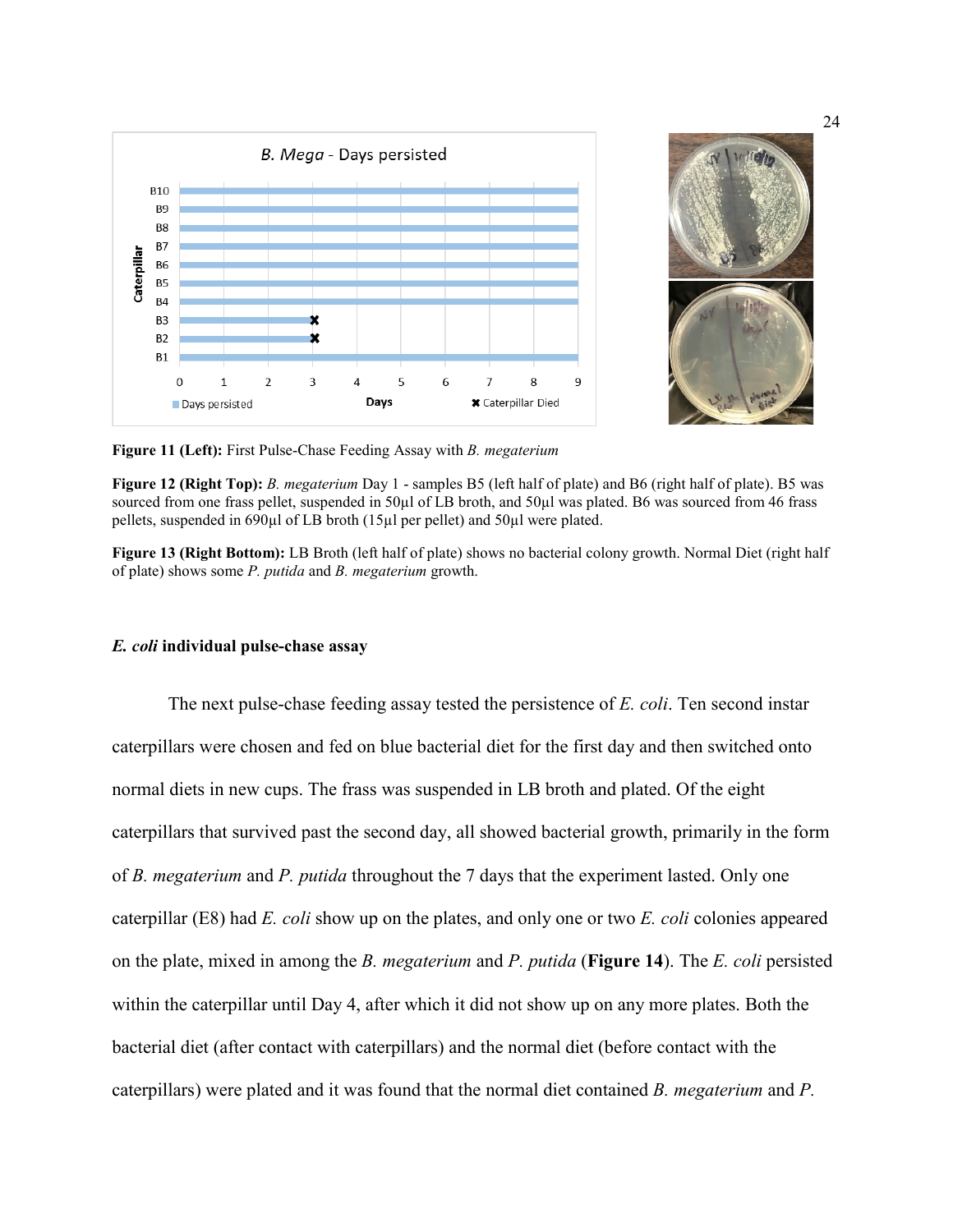

*putida*, while the bacterial diet contained *E. coli* with a few scattered *P. putida* colonies (**Figure** 

<span id="page-30-1"></span>**Figure 14 (Left):** Pulse-Chase Feeding Assay with *E. coli* - (measuring *P. putida*, *B. megaterium*, and *E. coli*)

<span id="page-30-2"></span>**Figure 15:** *E. coli* Day 1 - after 4 days of growth. Left side of plate: the normal diet before contact with caterpillars showed growth of B. megaterium (the larger colonies) and P. putida (the smaller colonies). Right side of plate: The bacterial diet (soaked in *E. coli)* showed growth of *E. coli* (the large green colonies) and a few *P. putida*.

#### <span id="page-30-0"></span>*P. putida* **individual pulse-chase assay**

**15**).

This experiment took place after confirmation that the normal food source was contaminated with bacteria, and that the colony of *Manduca sexta* may have been exposed to the bacteria already. The blue food was autoclaved and new normal food was made and autoclaved. The *Manduca sexta* caterpillar cohort of 10 was moved to a different room in the lab (neonate Fall Army Worms in the insect room were getting into the *Manduca sexta* containers during the *E. coli* experiment). LB broth and normal autoclaved diet were plated and presented no bacterial colonies growing after 4 days of incubation, so the food source and suspension media were not sources of contamination in this experiment (**Figure 16**). The caterpillars were rolled over plates with selective medium to test what resistant microorganisms they were carrying on their skin.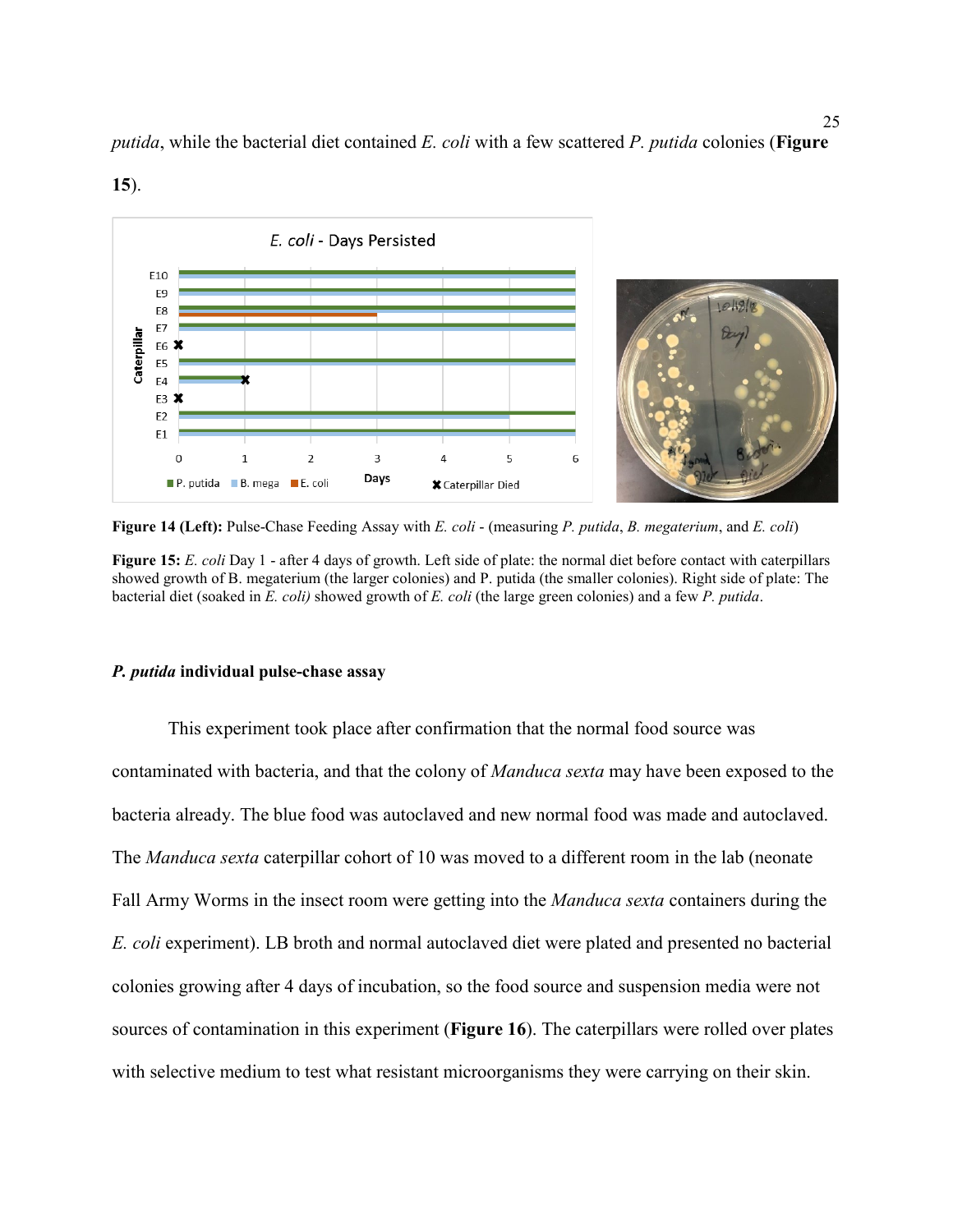Some of the caterpillars had *P. putida* or *B. megaterium* and one had mold from its skin. Frass was also collected and plated to determine what the caterpillars might be carrying inside their guts before the experiment started. Of the six caterpillars this was performed for, two had mostly *P. putida* with one *B. megaterium* colony, one had no colonies, one had heavy *B. megaterium*  growth, one had only *P. putida*, and one had *P. putida* and mold. The blue autoclaved diet was soaked in *P. putida* overnight culture for one minute and fed the caterpillars for a day. On Day 2, the caterpillars were moved into their original containers with the original autoclaved food. On Day 3, they were moved into new containers, with new autoclaved pieces of diet in order to minimize transport of bacteria located on the bodies of the caterpillars. After being fed on the bacterial diet, all contained *P. putida* on Day 2; although five of them also had some *B. megaterium* and/or some mold (**Figure 17**). On Days 3 and 4, of the seven surviving caterpillars, all of them had *P. putida* and three of them showed contamination with one or two *B. megaterium* colonies*.* On Days 5 through 7, the five surviving caterpillars all showed *P. putida*  with no contamination. On Day 8, the four remaining caterpillars still had *P. putida* with no other bacteria. The experiment was discontinued after Day 8. The number of frass pellets collected during this experiment was considerably lower (1-2 pellets/24 hrs) and there was no positive evidence that the caterpillars molted. From this experiment, it can be seen that the *P. putida* can persist in *Manduca sexta* for at least 7 days after exposure without being lost. On the final days of the experiment, the *P. putida* on the plates ranged from only four colonies from one caterpillar, to a completely covered section of plate, with most of the samples falling somewhere in the middle range (**[Figure 18](#page-32-3)**).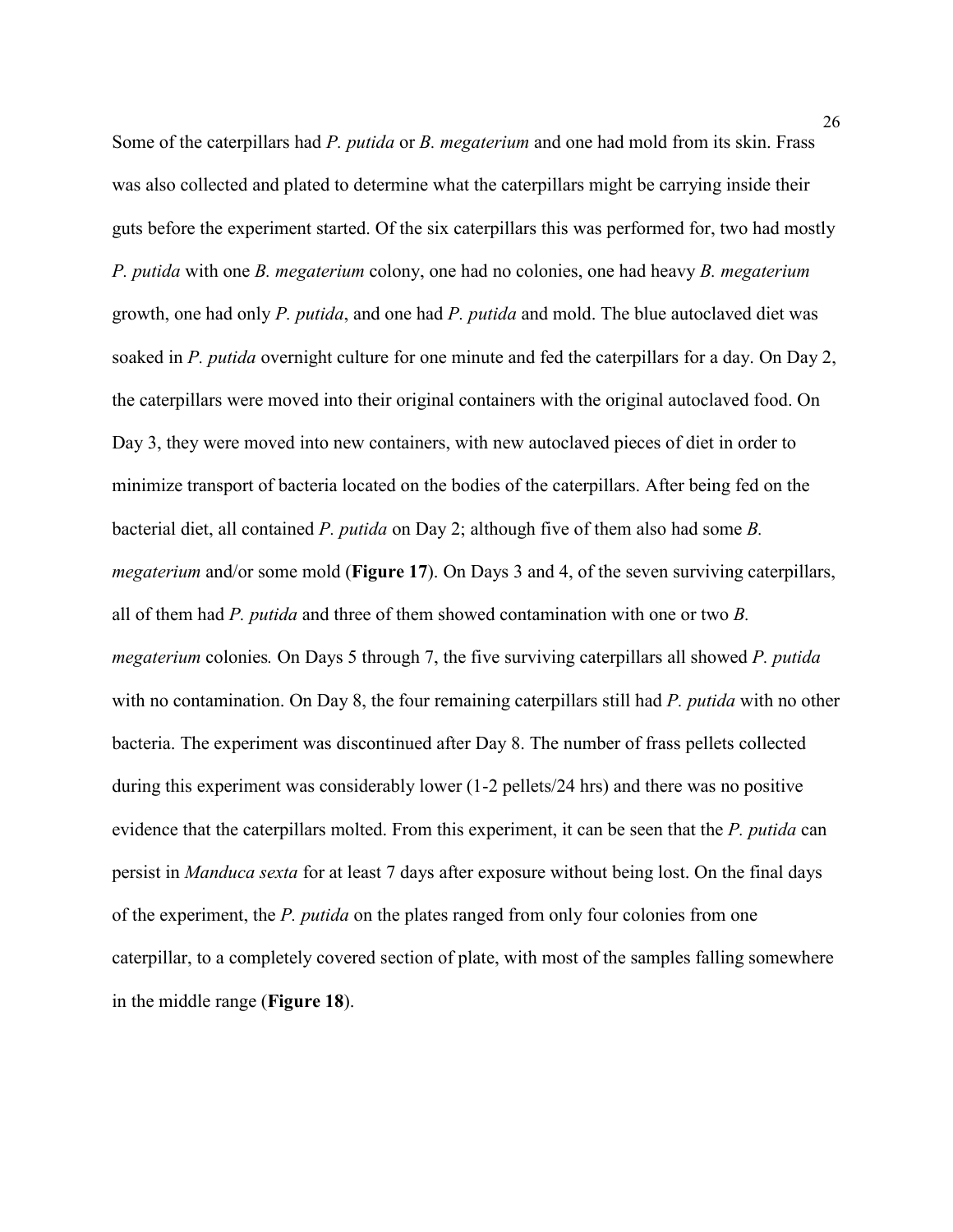

<span id="page-32-1"></span>**Figure 16: (Right)** LB Broth (Bottom Left Quadrant) was plated and shows no bacterial growth. Autoclaved Diet (Bottom Right Quadrant) shows no bacterial growth, only frass remnants.

<span id="page-32-2"></span>**Figure 17 (Left):** Pulse-Chase Feeding Assay with *P. putida* (measuring *P. putida*, *B. megaterium* and *E. coli*).



**Figure 18:** *P. putida* Day 6 plate containing (Clockwise from right) P4, P5, P10, P7, P8.

## <span id="page-32-3"></span><span id="page-32-0"></span>*B. mega* **and** *P. Putida* **individual pulse-chase assays repeated**

We repeated the individual pulse-chase experiments for *B. mega* and *P. putida* following the updated procedure to avoid contamination. Each experiment had a cohort of twelve caterpillars. We attempted the *P. putida* assay two times. The first time, nothing grew on any of the plates, including the inoculated diet pellets. The lab was closed due to a snow day on the day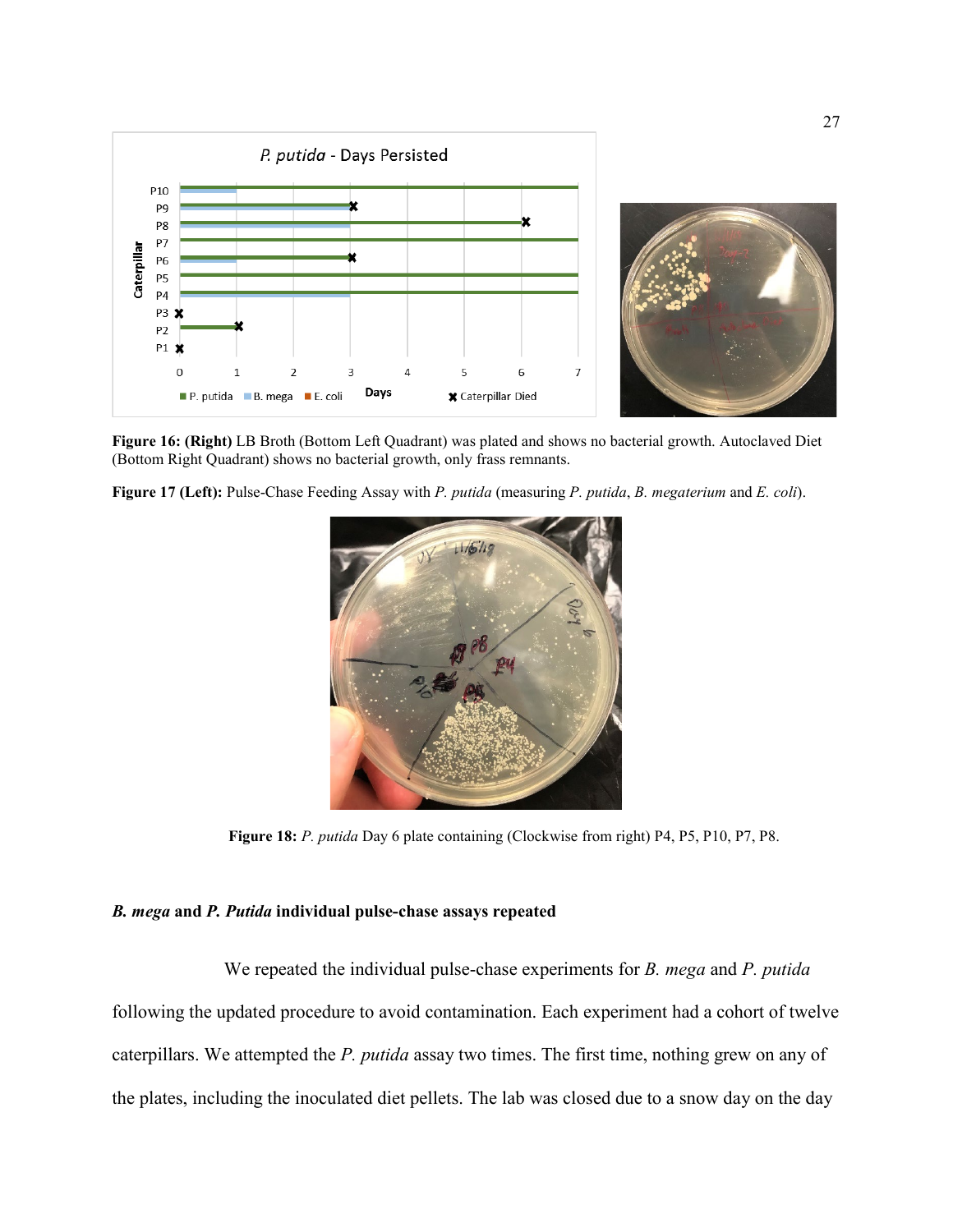after feeding which may have contributed to the lack of growth. Starting the second time, the caterpillars were grown in an incubator set to 28°C with a light source, to keep them at a constant temperature and isolate them from flies in the lab that could be a source of contamination. The caterpillars grew quickly and appeared to molt every two days. When the inoculated food was plated, *P. putida* colonies grew, but no colonies were present in the frass. We dissected two of the caterpillars a week after discontinuing the second experiment. We plated the guts, hemolymph, skin and molted skin from the first caterpillar on a chloramphenicol selective plate (**[Figure 19](#page-33-0)**) and found two colonies of *P. putida* in the guts, one colony of *B. mega* from the skin, and mold growing from the hemolymph, skin and molted skin. We plated the guts, hemolymph, skin and molted skin from the second caterpillar on a nonselective plate (**[Figure 20](#page-33-1)**) and found what appeared to be *P. putida* growing from the hemolymph, an unknown white bacteria growing from the guts and mold growing from the guts, skin and molted skin. Replating the guts and hemolymph from both caterpillars on selective plates four days later resulted in the growth of one colony of *P. putida* and a different mold from the guts of the second caterpillar and no growth from the guts or hemolymph of the first caterpillar or the hemolymph of the second caterpillar.

<span id="page-33-1"></span><span id="page-33-0"></span>



**Figure 19 (Left):** *P. putida* dissection 1 – chloramphenicol selective media **Figure 20 (Right):** *P. putida* dissection 2 - nonselective media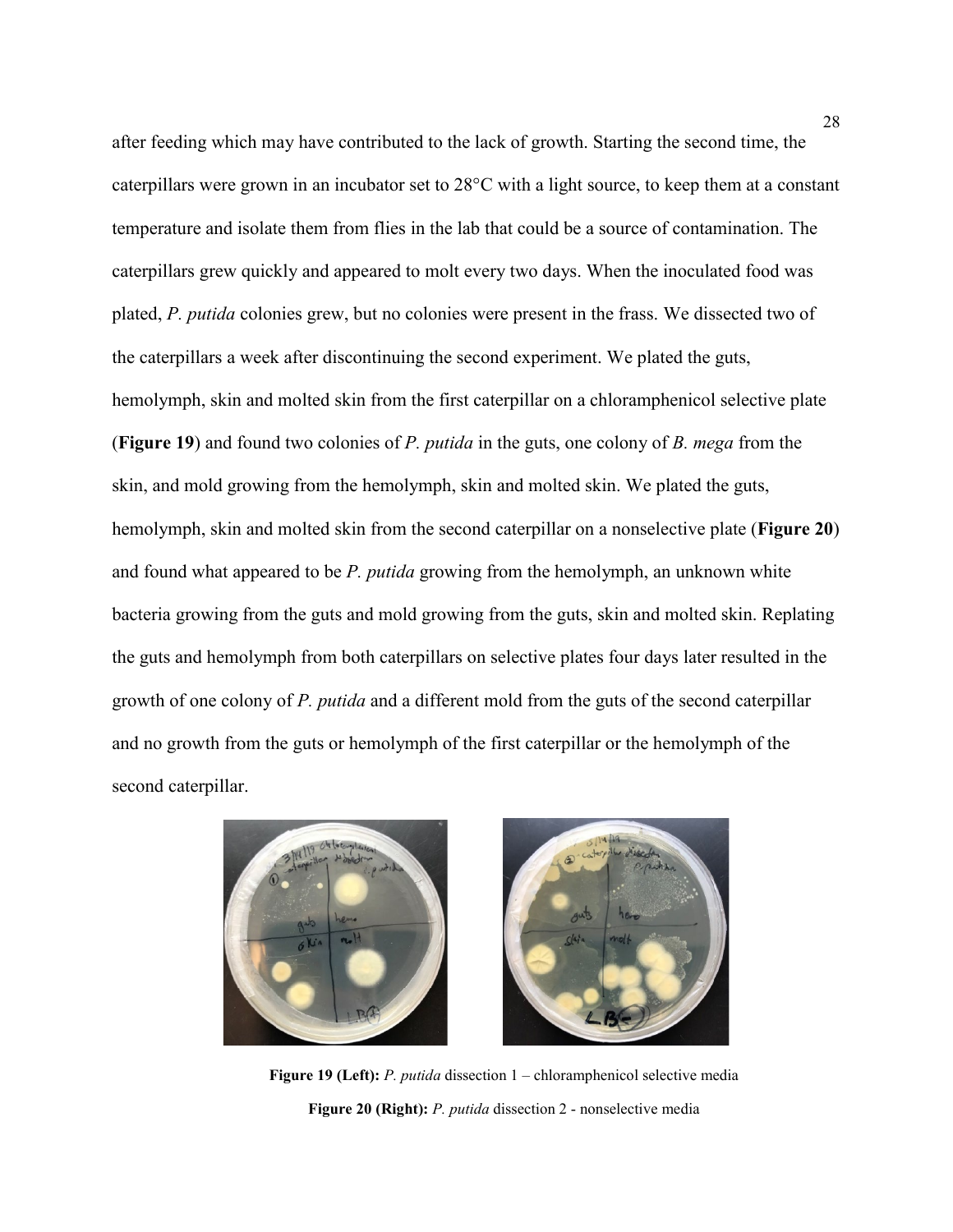During the repeat of the *B. mega* pulse-chase experiment, each of the caterpillars molted once within the first two days and again before the termination of the experiment. Eleven of the caterpillars retained *B. mega* for two days after feeding on inoculated diet and then cleared the bacteria from their frass by Day 3. *B. mega* persisted within one of the caterpillars (B3) for six days (**[Figure 21](#page-34-0)**). None of the frass was contaminated with other transgenic bacteria, which can be seen in **[Figure 22](#page-34-1)** and **[Figure 23](#page-34-3)**. On Day 8 each of the caterpillars were dissected. The guts and hemolymph were spread onto chloramphenicol selective plates and no bacteria grew on any of the plates after four days of incubation.



<span id="page-34-3"></span>**Figure 21:** Second Pulse-Chase Feeding Assay with *B. megaterium*

<span id="page-34-2"></span><span id="page-34-1"></span><span id="page-34-0"></span>

**Figure 22 (Left):** *B. mega* Day 1 plate – after two days of growth **Figure 23 (Right):** *B. mega* Day 2 plate – after two days of growth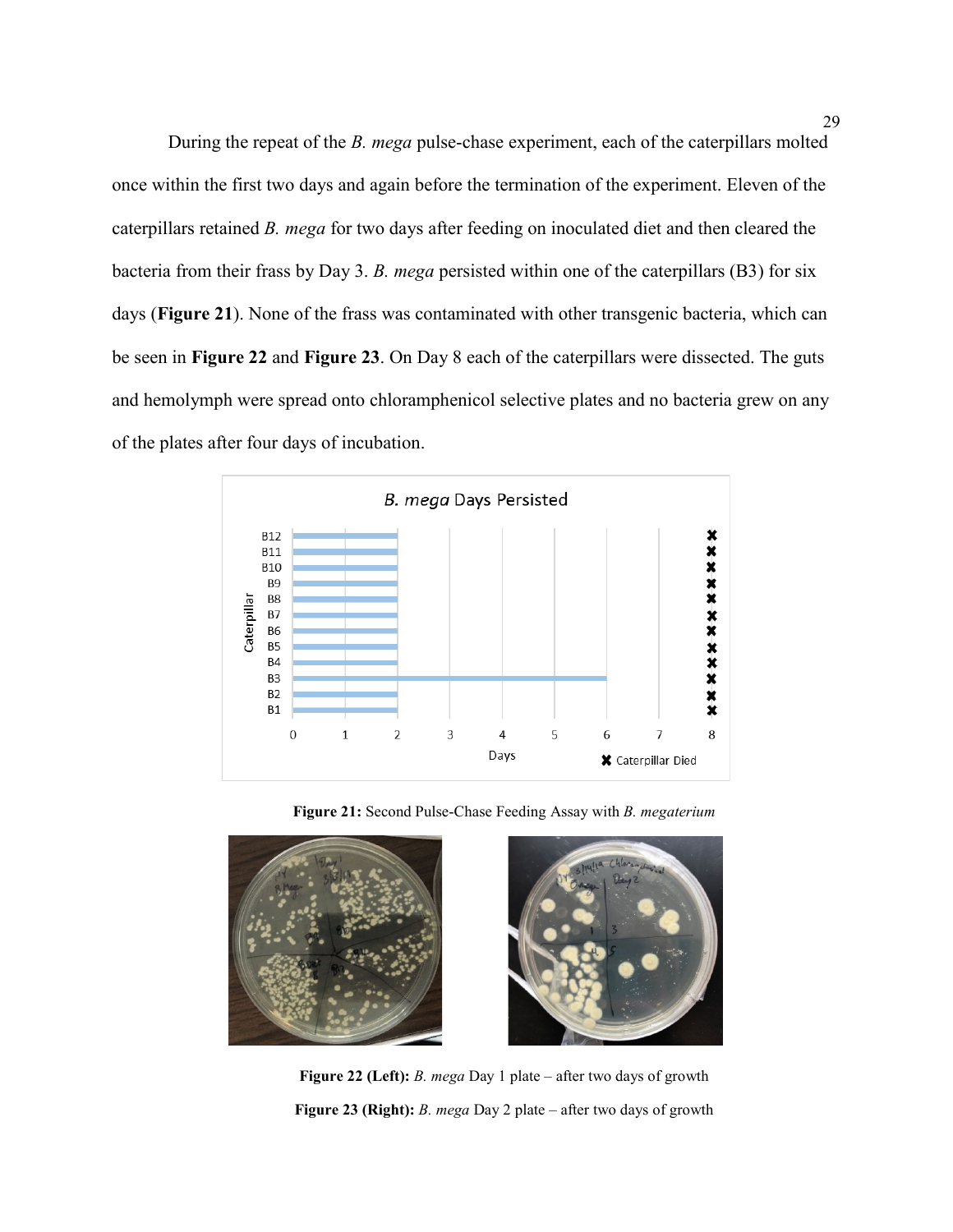#### **Chapter 4**

#### **Discussion**

<span id="page-35-0"></span>Over the course of these experiments, bacteria were isolated from *Manduca sexta* and transformed with a plasmid containing genes for GFP and chloramphenicol resistance. Fluorescence microscopy and gene sequencing of the PCR product confirmed their transformation. In passaging experiments performed by Bobbi Dunton, GFP transgenic *E. coli*  and *B. mega* grown in nonselective media and transferred to selective media retained the GFP plasmids over the course of the weeklong experiment, indicating that the bacteria do not lose their ability to be tracked in the timeframe of the pulse-chase experiments. In order to track the transgenic bacteria and determine whether they colonize the caterpillars gut, a pulse-chase assay was developed, tested and refined.

The proof of concept pulse-chase experiments illustrated that the pulse-chase assay was a viable method of tracking strains of transgenic bacteria. The experiments also showed that the assay did not increase the mortality rates or alter the feeding and excretion patterns of the caterpillars. The five-day pulse-chase experiment confirmed that plating suspended frass on chloramphenicol selective plates was a reproducible method to track transgenic bacteria. Using qPCR to track transgenic bacteria had the advantage of greater precision since it provided confirmation that the specific GFP plasmids were in the frass as well as the relative quantities of transgenic bacteria present. The disadvantages of qPCR are primarily the speed, cost and labor involved. Suspending and plating frass was a faster, less labor intensive and cheaper method of tracking transgenic bacteria. In subsequent pulse-chase assays, we plated resuspended frass pellets on chloramphenicol selective plates to track the presence and amount of viable transgenic bacteria.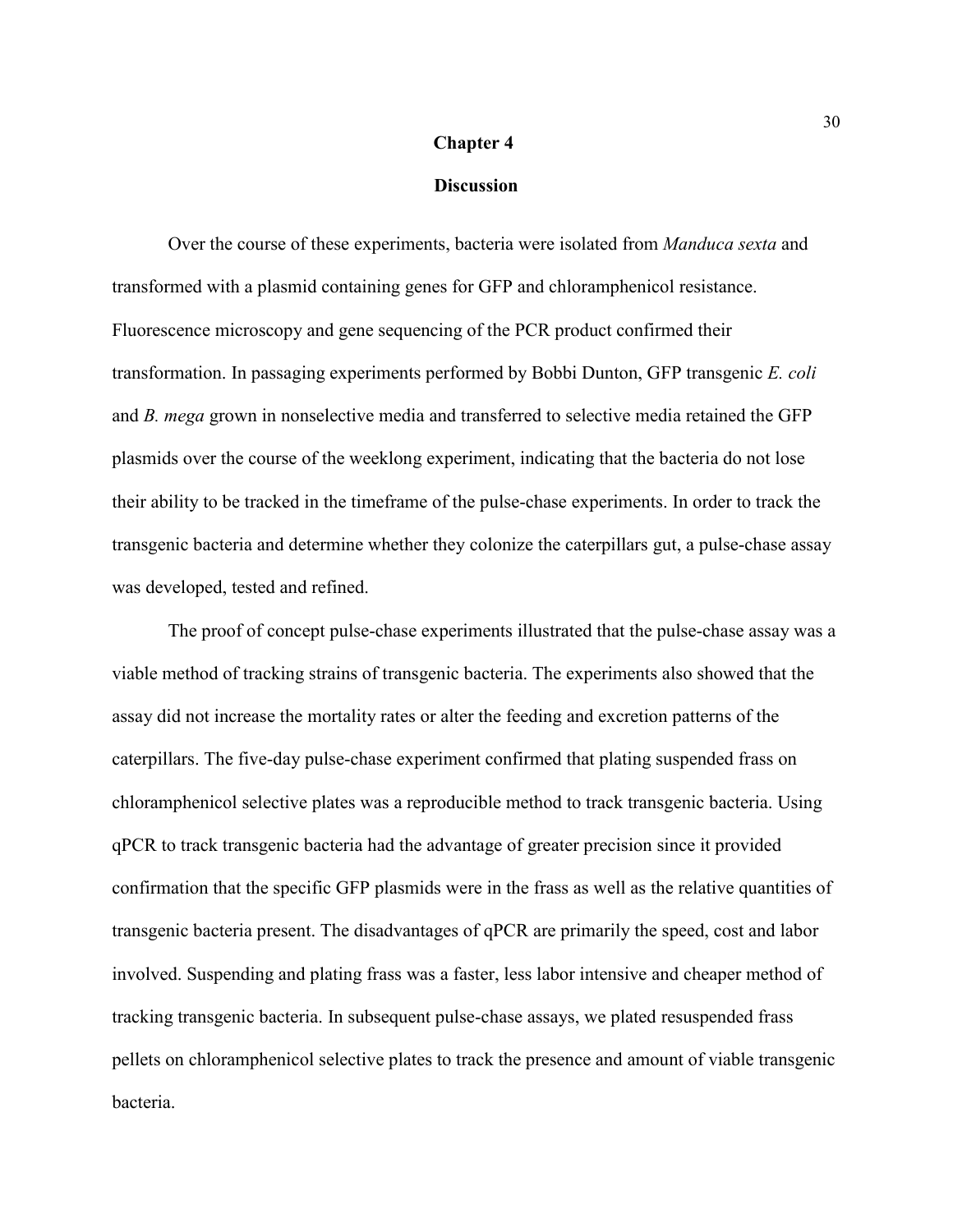The five-day pulse-chase assay provided initial evidence that it was possible for the transgenic bacteria to persist in the caterpillars beyond the duration of the inoculated food bolus passing through their digestive tracts. No cross contamination was seen on the plates at this stage of the experiment.

The first round of individual pulse-chase experiments served as further evidence that transgenic bacteria have the ability to persist within the caterpillars for at least a week and over the course of multiple molting events. In the individual pulse-chase experiments, *B. megaterium* persisted for the full ten days of the experiment, nine of which took place after switching to the normal diet. *P. putida* persisted for the full eight days of the experiment. *E. coli* persisted for three days in one of the ten caterpillars but did not appear in any of the other caterpillars' frass.

The diet inoculated with *E. coli* was suspended and plated on a selective plate and showed growth of *E. coli.* Therefore, the lack of *E. coli* persistence was not due to a problem with the inoculated food source. The lack of persistence was consistent with the proof of concept experiments where the *E. coli* disappeared quickly from the frass. It is possible that *E. coli* was unable to flourish in the *Manduca sexta* or was outcompeted by the *P. putida* and *B. megaterium* that appeared during the *E. coli* experiment. *E. coli* was not originally isolated from *Manduca sexta* while the *B. megaterium* and *P. putida* strains were isolated from *Manduca sexta* frass and regurgitant and it is possible that they are better equipped to persist within the caterpillars than *E. coli*.

During the first *B. megaterium* individual pulse-chase experiment, *P. putida* also appeared on the selective plates. During the *E. coli* pulse-chase experiment, both B*. megaterium* and *P. putida* appeared on the plates. Scattered colonies of both *B. megaterium* and *P. putida* grew after plating suspended normal diet, but not after plating the LB broth used as suspension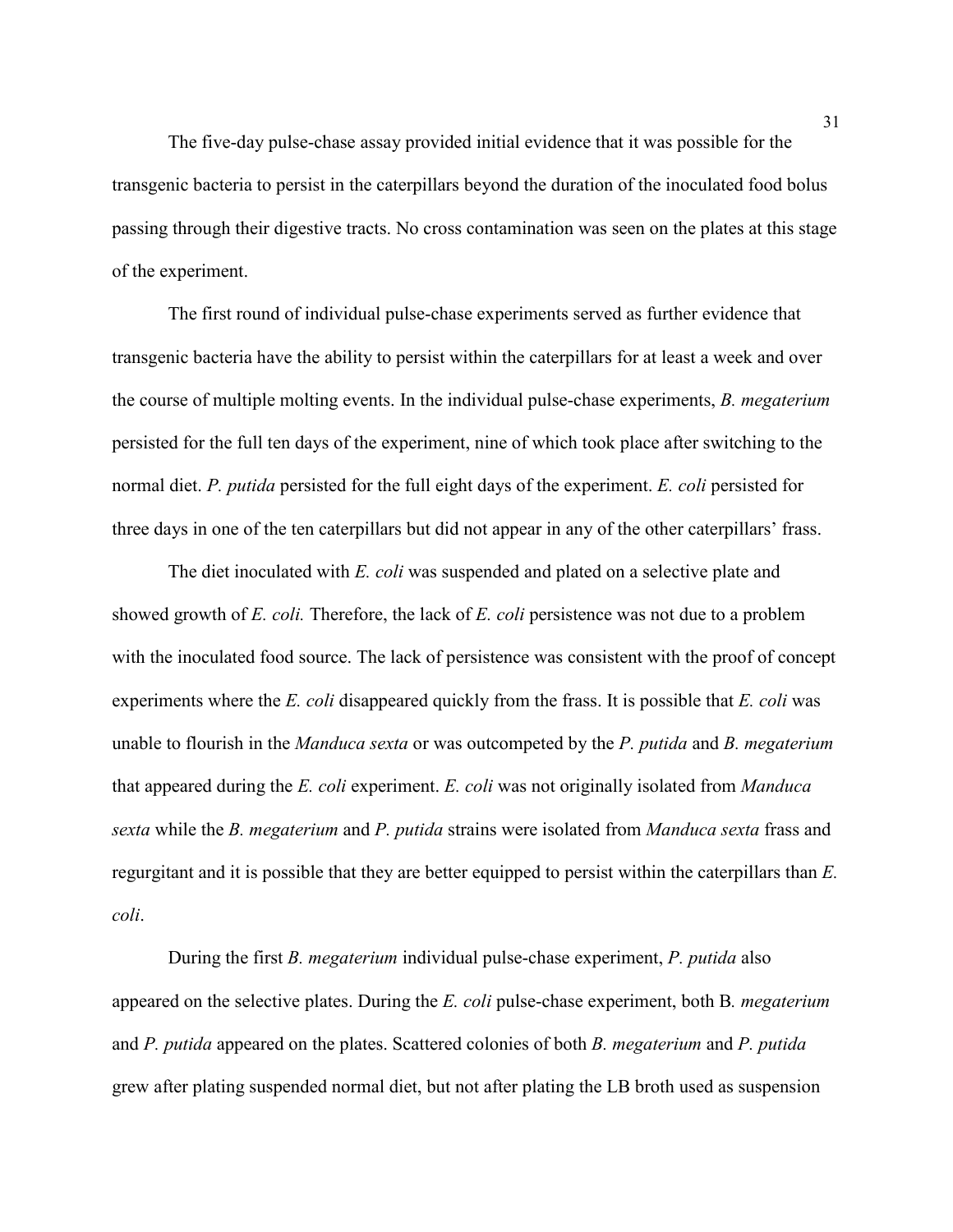media, indicating that the normal diet was contaminated and acted as a continuous pulse. Plating suspended frass resulted in growth of *B. megaterium* and *P. putida* that covered the selective plates and was significantly greater than the amount of growth on the plate with normal diet. This suggests that the bacteria flourish and multiply within the digestive tract of *Manduca sexta* **Figures 12 & 13**.

The first *P. putida* experiment took place in a separate room away from the *Manduca sexta* and Fall Army Worm colonies using new diet sources that had been autoclaved to limit contamination. The caterpillars' were switched to new containers on two occasions to minimize the spread of bacteria hitchhiking on the outside of the caterpillars' bodies. The caterpillars' bodies were rolled onto selective plates and the frass was plated to determine if they carried any bacteria. Some of the plates showed growth of *P. putida* or *B. megaterium* before the start of the experiment. It is likely that the caterpillars from the five-day pulse-chase experiment retained the transgenic *B. megaterium* and *P. putida* and infected the other caterpillars when they were returned to the *Manduca sexta* colony. These caterpillars would have been infected before the start of the individual experiments, providing strong evidence for the persistence and colonization of the bacteria.

Repeating the individual pulse-chase assay with *P. putida* in uncontaminated caterpillars resulted in no persistence of *P. putida*. It did not appear on selective plates from the first day after feeding the caterpillars inoculated diet. The caterpillars used for this experiment appeared much healthier than the one used in the first *P. putida* individual experiment and they molted at a faster rate. This suggests that *P. putida* did not have had a chance to take hold and persist within the gut before cleared from the system during the course of a molting event. Alternatively, the caterpillars' immune system may have cleared the bacteria from the gut. The one colony of *B.*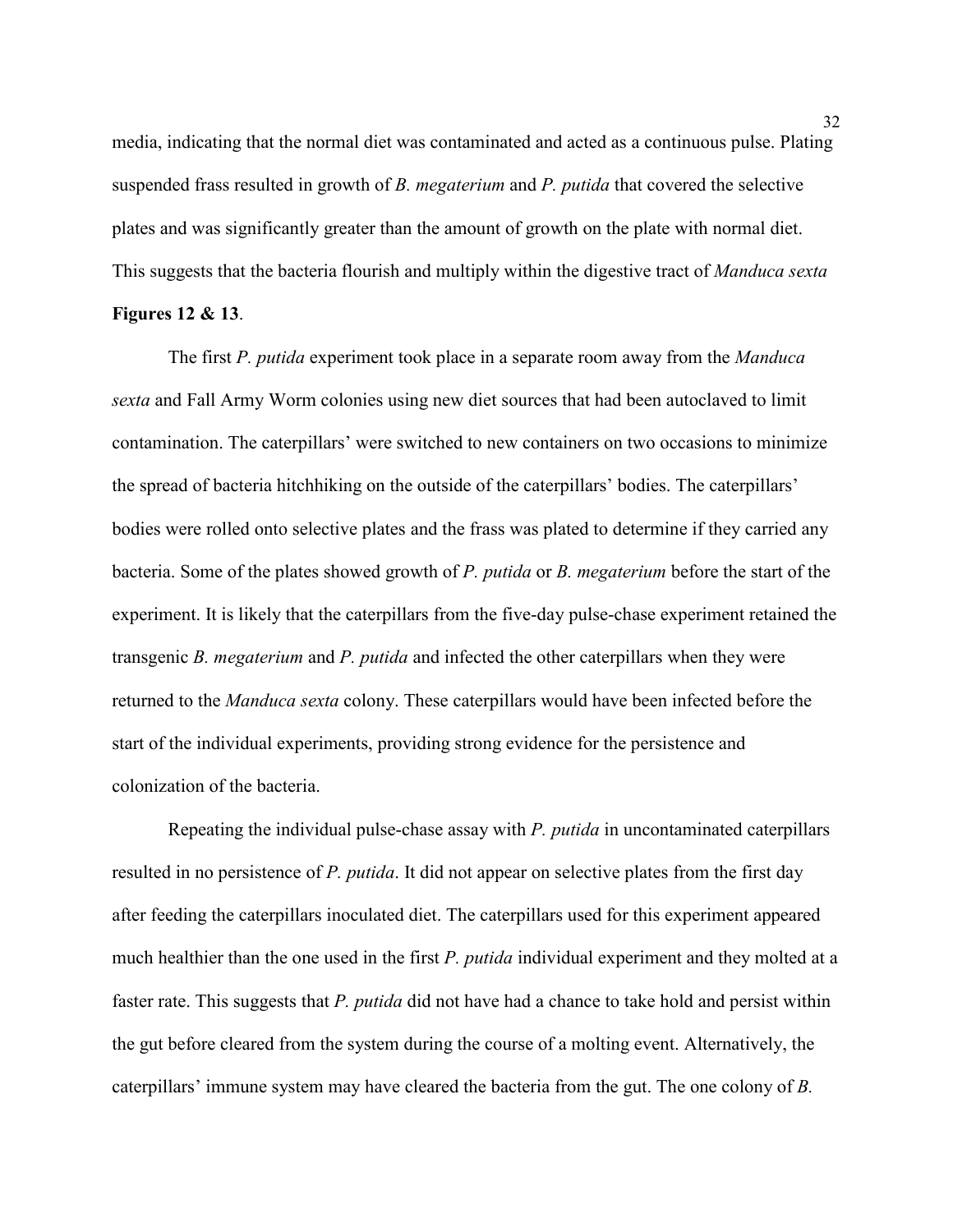*mega* that grew from the skin of the second dissected caterpillar was likely from the outside of skin and a carryover from the *B. mega* individual pulse-chase experiment occurring at the same time.

The repeated *B. mega* individual pulse-chase experiment showed that it is possible for *B. mega* to persist in the caterpillar for close to a week, but it also showed that the majority (eleven out twelve) of the caterpillars did not retain the bacteria for more than two days after inoculation. All of the caterpillars in this experiment molted within a day of feeding on the bacterial diet. This further supports the idea that molting wipes out a portion of the gut microbiome. If bacteria have not had a chance to establish a hold in the caterpillar, they may be extinguished from the gut microbiome. The dissections of the twelve caterpillars inoculated with *B. mega* showed that *B. mega* did not reside within the hemolymph or gut and was completely cleared from the caterpillars' system.

The two bacteria native to *Manduca sexta – B. megaterium* and *P. putida –* persisted within *Manduca sexta* for the duration of the first individual pulse-chase assays, through multiple molting events and even persisted in the colony across multiple experiments. They appeared to flourish within the caterpillar during the first round of experiments, as the number of colonies seen on the plates was significantly greater compared to similar amounts of plated bacterial diet. All of which provides evidence that there is a resident microbiome in the caterpillar.

In the repeated *P. putida* and *B. mega* experiments, the results were not as clear. The *P. putida* experiment indicates that the bacteria did not persist at all and may have been killed by the caterpillars' immune systems. The *B. mega* experiment indicated that the bacteria could persist for a short time before being cleared by a molting event unless the bacteria had taken a large enough hold and could persist through a molting event.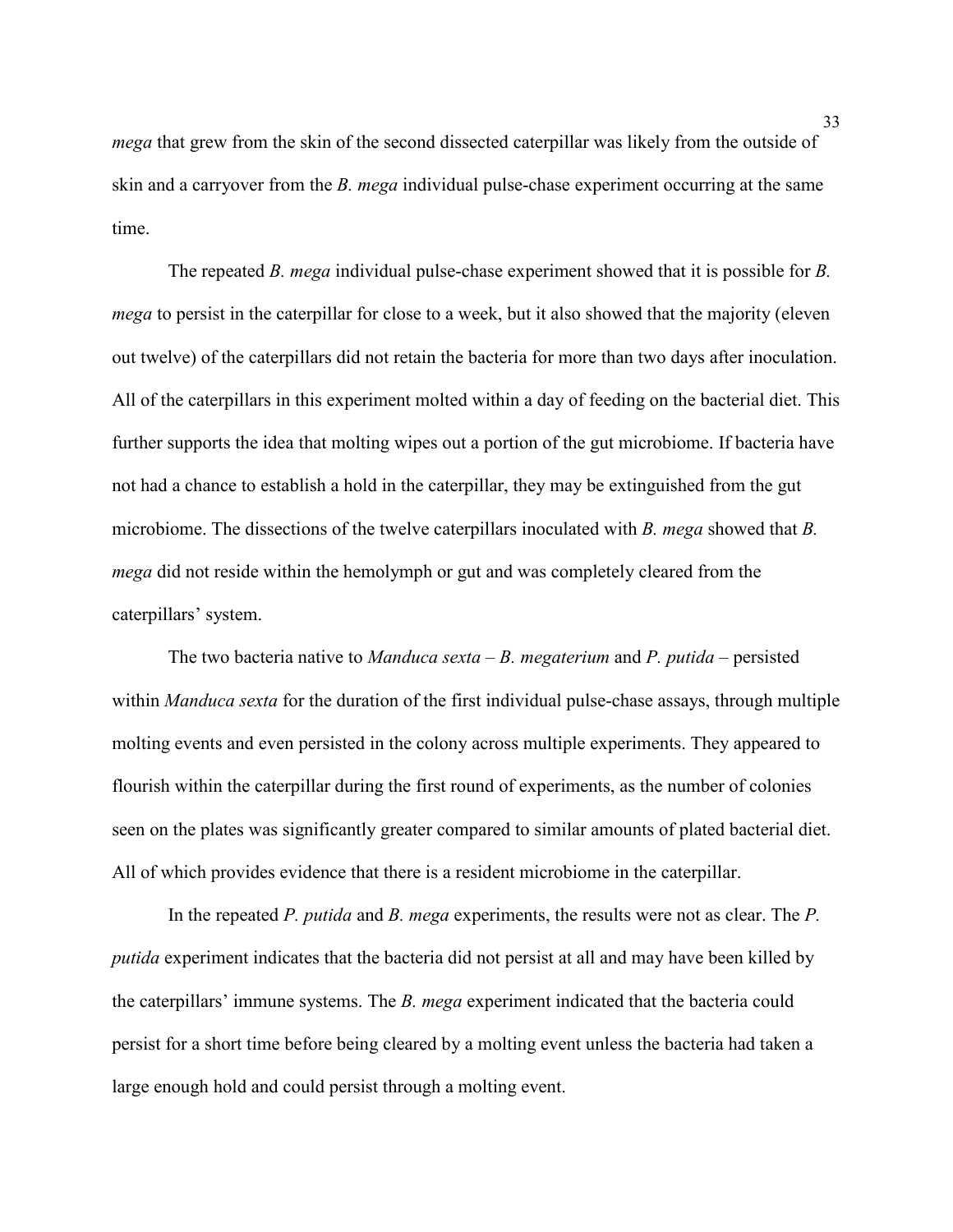It appears that molting events act in a similar manner to evolutionary bottlenecks, in that they clear much of the microbiome away, leaving only a portion of the microbiome intact. Bacteria that have not managed to take hold have less chance of persisting than the bacteria that colonized in greater numbers. For this reason, caterpillars that molt more frequently would have fewer cases of persistent bacteria and would appear to have a transient microbiome. Bacteria would colonize caterpillars that grow at a slower rate more significantly and be more likely to persist through molting events. These bacteria would be more likely to be present in caterpillar regurgitant and would have a greater chance of reinoculating the caterpillars each time they feed.

These findings indicate that *Manduca sexta* have the potential for a resident gut microbiome, but that there is a large turnover rate, especially during periods of molting. When caterpillars grow quickly, they appear to have a transient microbiome that relies on ingesting new bacteria to maintain colonies. When caterpillars grow more slowly and have longer periods between molts, bacteria have the potential to establish a greater hold and persist for greater lengths of time. When bacteria persist across multiple molts, it seems likely that the caterpillars supplement the low remaining levels of bacteria by consuming their shed skin and reinoculating themselves with some of the bacteria that they lost.

In the future, results from experiments that varied the growth rates of the caterpillars with different feeding, temperature and light conditions would help to determine how easy it is for bacteria to persist within caterpillars under different conditions. Comparing these experiments to the growth rates of wild caterpillars would help to determine whether caterpillars primarily have a transient or resident microbiome. Experiments looking at metabolomics and operational taxonomic units within the guts of wild caterpillars would prove incredibly useful in determining the flux and flow of bacteria within the gut. These experiments would help to evaluate the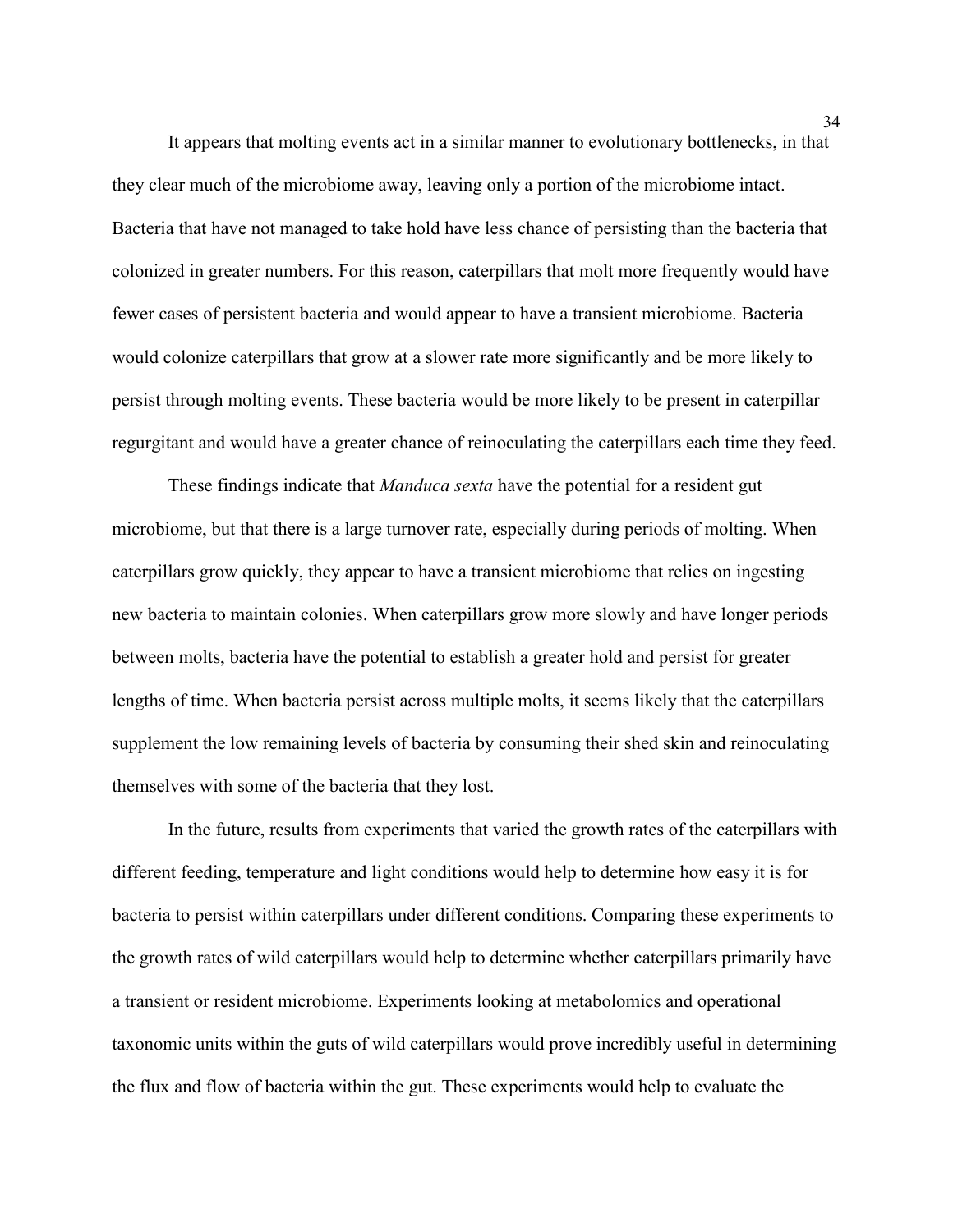stability of the enzymatic composition of the gut microbiome. Results from these types of investigations would also be important biologically, helping to determine how much the bacteria within the gut microbiome actually aid caterpillars with digestion, supplementing missing nutrients and neutralizing plant defenses.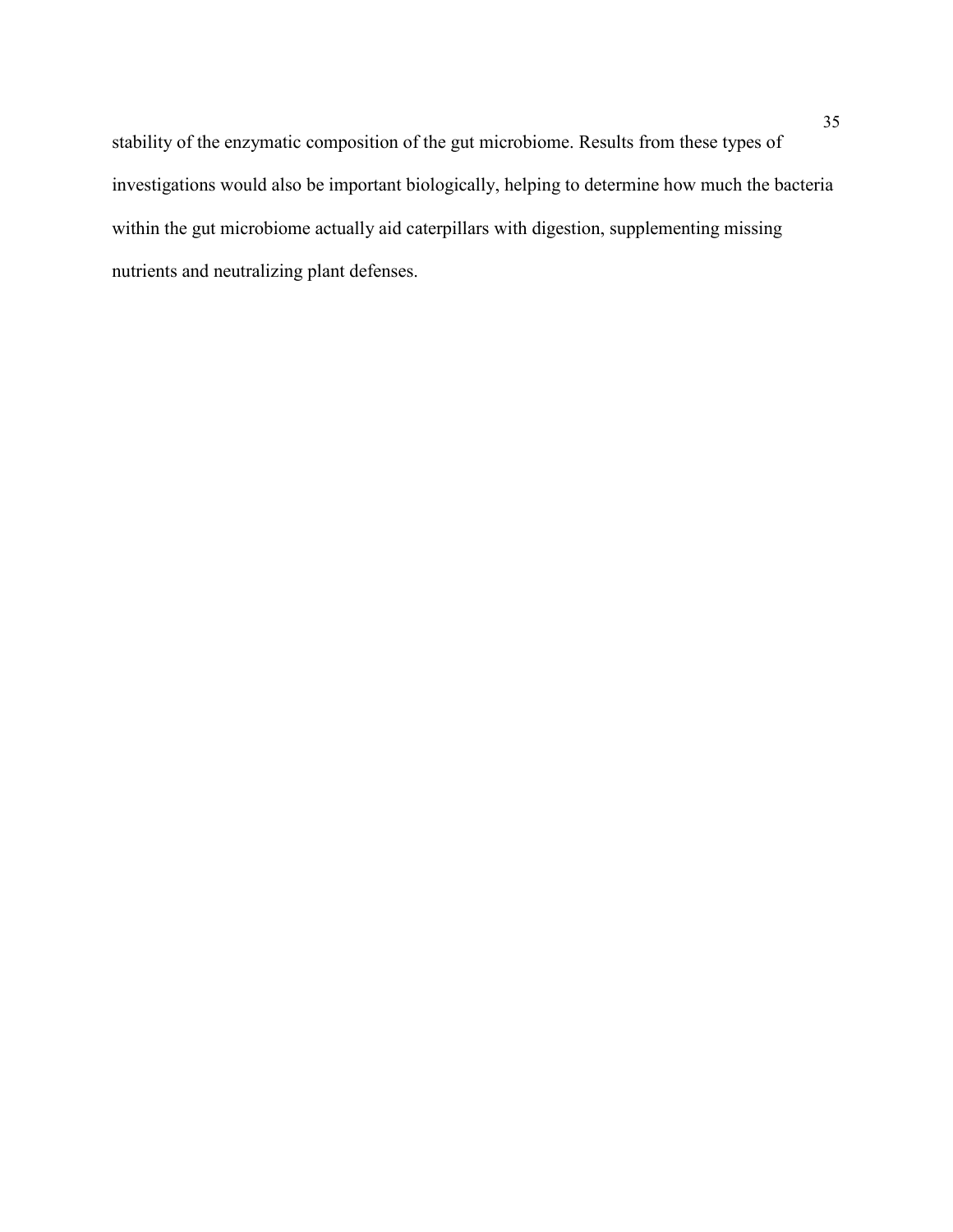#### **BIBLIOGRAPHY**

- <span id="page-41-0"></span>Aune, T. E. V., & Aachmann, F. L. (2010). Methodologies to increase the transformation efficiencies and the range of bacteria that can be transformed. *Applied Microbiology and Biotechnology*. https://doi.org/10.1007/s00253-009-2349-1
- Berkley, C. (n.d.). Teach Life Cycles with the Tobacco Hornworm. Retrieved January 3, 2019, from https://www.carolina.com/teacher-resources/Interactive/teach-life-cycles-with-thetobacco-hornworm/tr30179.tr
- Bogs, J., Bruchmüller, I., Erbar, C., & Geider, K. (1998). Colonization of Host Plants by the Fire Blight Pathogen *Erwinia amylovora* Marked with Genes for Bioluminescence and Fluorescence. *Phytopathology*. https://doi.org/10.1094/PHYTO.1998.88.5.416
- Chavshin, A. R., Oshaghi, M. A., Vatandoost, H., Yakhchali, B., Raeisi, A., & Zarenejad, F. (2013). Escherichia coli expressing a green fluorescent protein (GFP) in Anopheles stephensi: A preliminary model for paratransgenesis. *Symbiosis*, *60*(1), 17–24. https://doi.org/10.1007/s13199-013-0231-5
- Chavshin, A. R., Oshaghi, M. A., Vatandoost, H., Yakhchali, B., Zarenejad, F., & Terenius, O. (2015). Malpighian tubules are important determinants of Pseudomonas transstadial transmission and longtime persistence in Anopheles stephensi. *Parasites and Vectors*, *8*(1), 1–7. https://doi.org/10.1186/s13071-015-0635-6
- Chen, B., Teh, B.-S., Sun, C., Hu, S., Lu, X., Boland, W., & Shao, Y. (2016). Biodiversity and Activity of the Gut Microbiota across the Life History of the Insect Herbivore Spodoptera littoralis. *Scientific Reports*. https://doi.org/10.1038/srep29505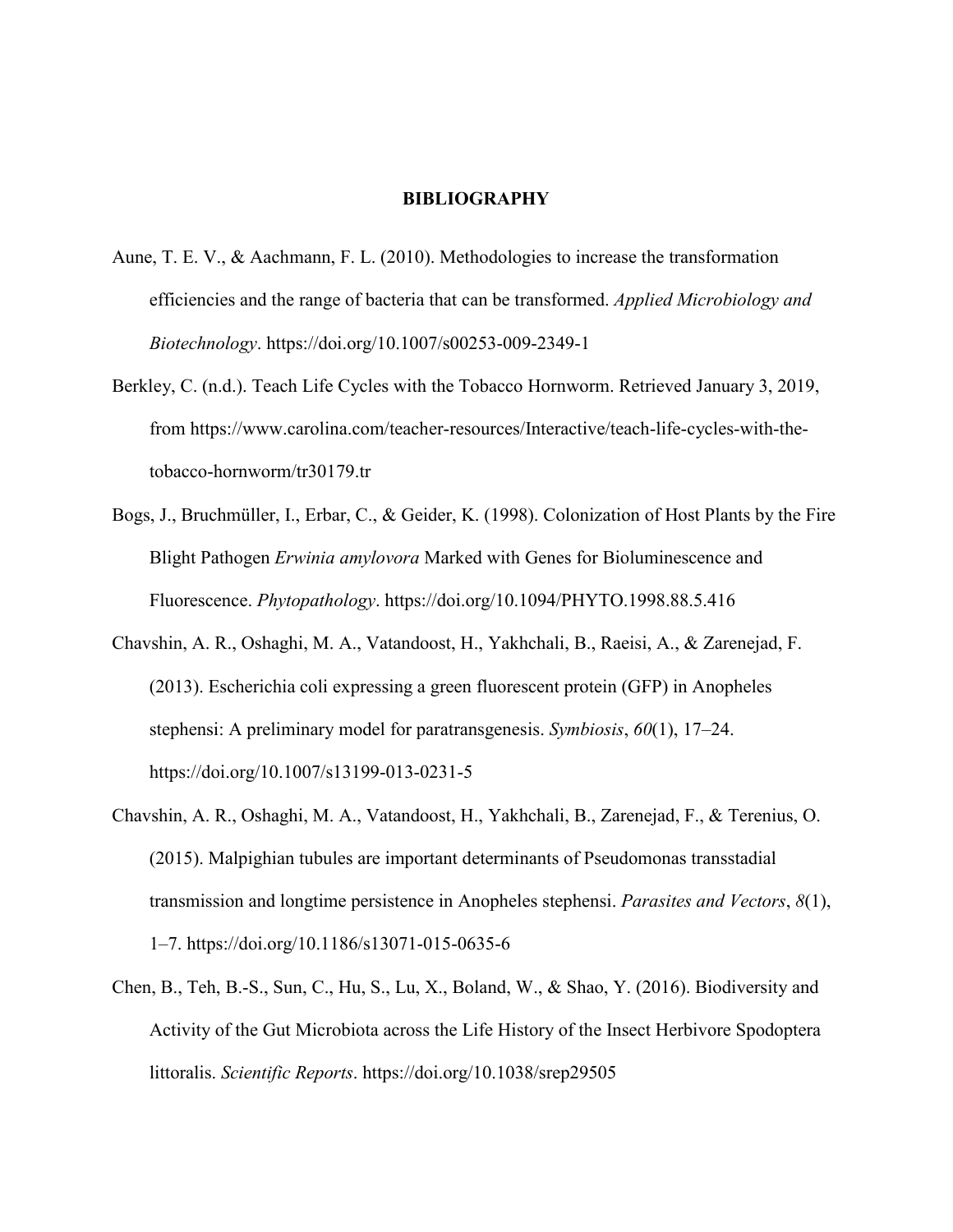- Cubitt, A. B., Woollenweber, L. A., & Heim, R. (1999). Understanding structure-function relationships in the Aequorea victoria green fluorescent protein. *Methods in Cell Biology*, *58*, 19–30.
- Daborn, P. J., Waterfield, N., Silva, C. P., Au, C. P. Y., Sharma, S., & Ffrench-Constant, R. H. (2002). A single Photorhabdus gene, makes caterpillars floppy (mcf), allows Escherichia coli to persist within and kill insects. *Proceedings of the National Academy of Sciences*, *99*(16), 10742–10747. https://doi.org/10.1073/pnas.102068099
- Geider, K., Baldes, R., Bellemann, P., Metzger, M., & Schwartz, T. (1995). Mutual adaptation of bacteriophage fd, pfd plasmids and their host strains. *Microbiological Research*, *150*(4), 337–346. https://doi.org/10.1016/S0944-5013(11)80015-7
- Hammer, T. J., & Bowers, M. D. (2015). Gut microbes may facilitate insect herbivory of chemically defended plants. *Oecologia*, *179*(1), 1–14. https://doi.org/10.1007/s00442-015- 3327-1
- Hammer, T. J., Janzen, D. H., Jaffe, S. P., Hallwachs, W., & Fierer, N. (2017). Caterpillars lack a resident gut microbiome. *Proceedings of the National Academy of Sciences*, *114*(36), 9641– 9646. https://doi.org/10.1073/pnas.1707186114
- Hanshew, A. S., Mason, C. J., Raffa, K. F., & Currie, C. R. (2013). Minimization of chloroplast contamination in 16S rRNA gene pyrosequencing of insect herbivore bacterial communities. *Journal of Microbiological Methods*. https://doi.org/10.1016/j.mimet.2013.08.007
- Heerman, M., Weng, J. L., Hurwitz, I., Durvasula, R., & Ramalho-Ortigao, M. (2015). Bacterial infection and immune responses in lutzomyia longipalpis sand fly larvae midgut. *PLoS Neglected Tropical Diseases*, *9*(7), 1–18. https://doi.org/10.1371/journal.pntd.0003923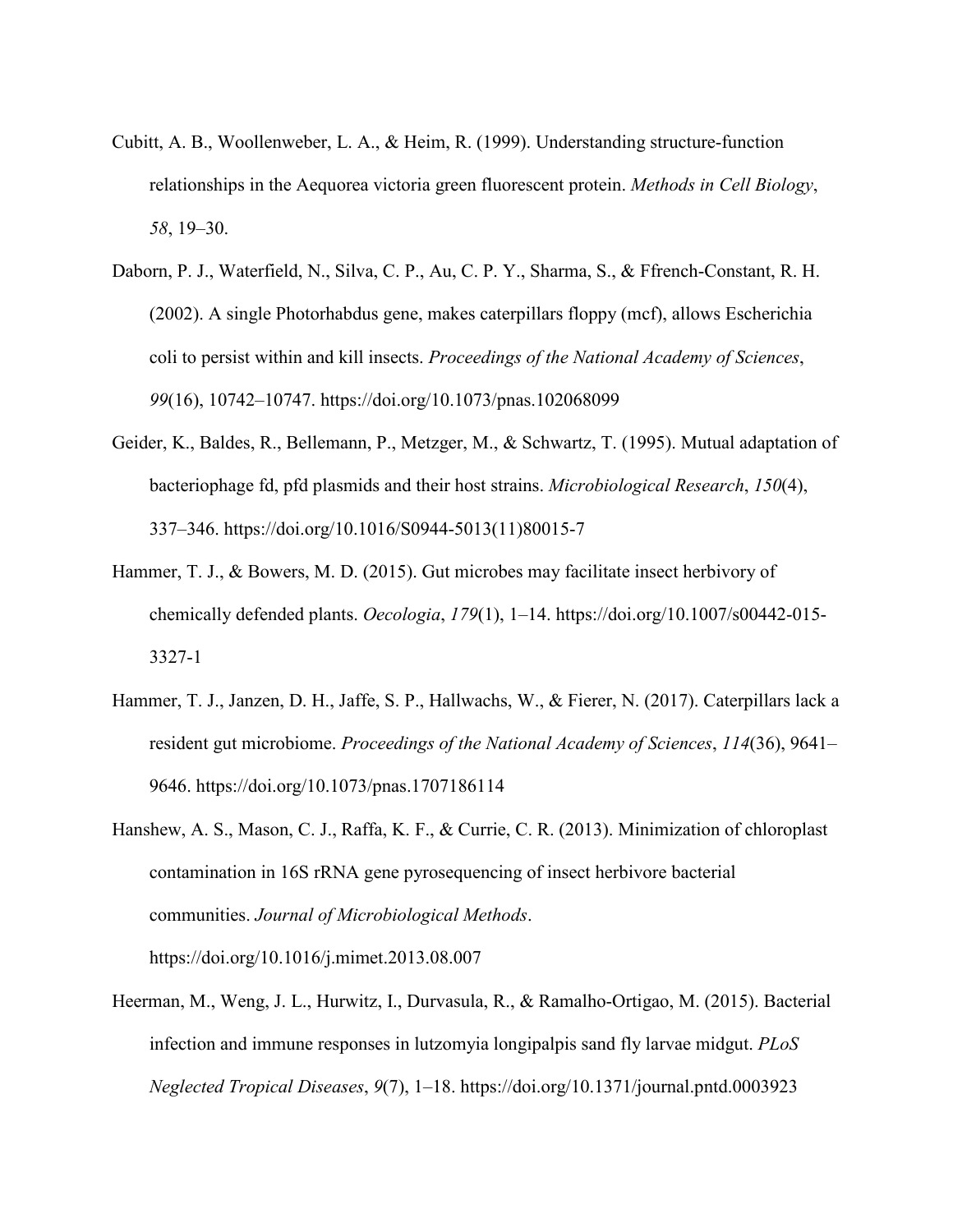- Iwasaki, K., Uchiyama, H., Yagi, O., Kurabayashi, T., Ishizuka, K., & Takamura, Y. (1994). Transformation of pseudomonas putida by electroporation. *Bioscience, Biotechnology and Biochemistry*. https://doi.org/10.1080/bbb.58.851
- Jones, A. C., Seidl-Adams, I., Engelberth, J., Hunter, C. T., Alborn, H., & Tumlinson, J. H. (2018). Herbivorous Caterpillars Can Utilize Three Mechanisms to Alter Green Leaf Volatile Emission. *Environmental Entomology*, (X), 1–7. https://doi.org/10.1093/ee/nvy191
- Jones, A. G., Mason, C. J., Felton, G. W., & Hoover, K. (2019). Host plant and population source drive diversity of microbial gut communities in two polyphagous insects. *Scientific Reports*, *9*(1), 2792. https://doi.org/10.1038/s41598-019-39163-9
- Knight, R., Dominguez-Bello, M. G., Fierer, N., Magris, M., Costello, E. K., Hidalgo, G., & Contreras, M. (2010). Delivery mode shapes the acquisition and structure of the initial microbiota across multiple body habitats in newborns. *Proceedings of the National Academy of Sciences*. https://doi.org/10.1073/pnas.1002601107
- Margulis Lynn. (1981). Symbiosis in Cell Evolution: Life and its Environment on the Early Earth. *W.H Freeman & Co.* https://doi.org/10.1002/jobm.19820220615
- Mason, C. J., Jones, A. G., & Felton, G. W. (2018). Co-option of microbial associates by insects and their impact on plant–folivore interactions. *Plant Cell and Environment*, (May 2018), 1078–1086. https://doi.org/10.1111/pce.13430
- Mason, C. J., & Raffa, K. F. (2014). Acquisition and Structuring of Midgut Bacterial Communities in Gypsy Moth (Lepidoptera: Erebidae) Larvae. *Environmental Entomology*, *43*(3), 595–604. https://doi.org/10.1603/en14031
- Ormo, M., Cubitt, A. B., Kallio, K., Gross, L. A., Tsien, R. Y., & Remington, S. J. (1996). Crystal structure of the Aequorea victoria green fluorescent protein. *Science (New York,*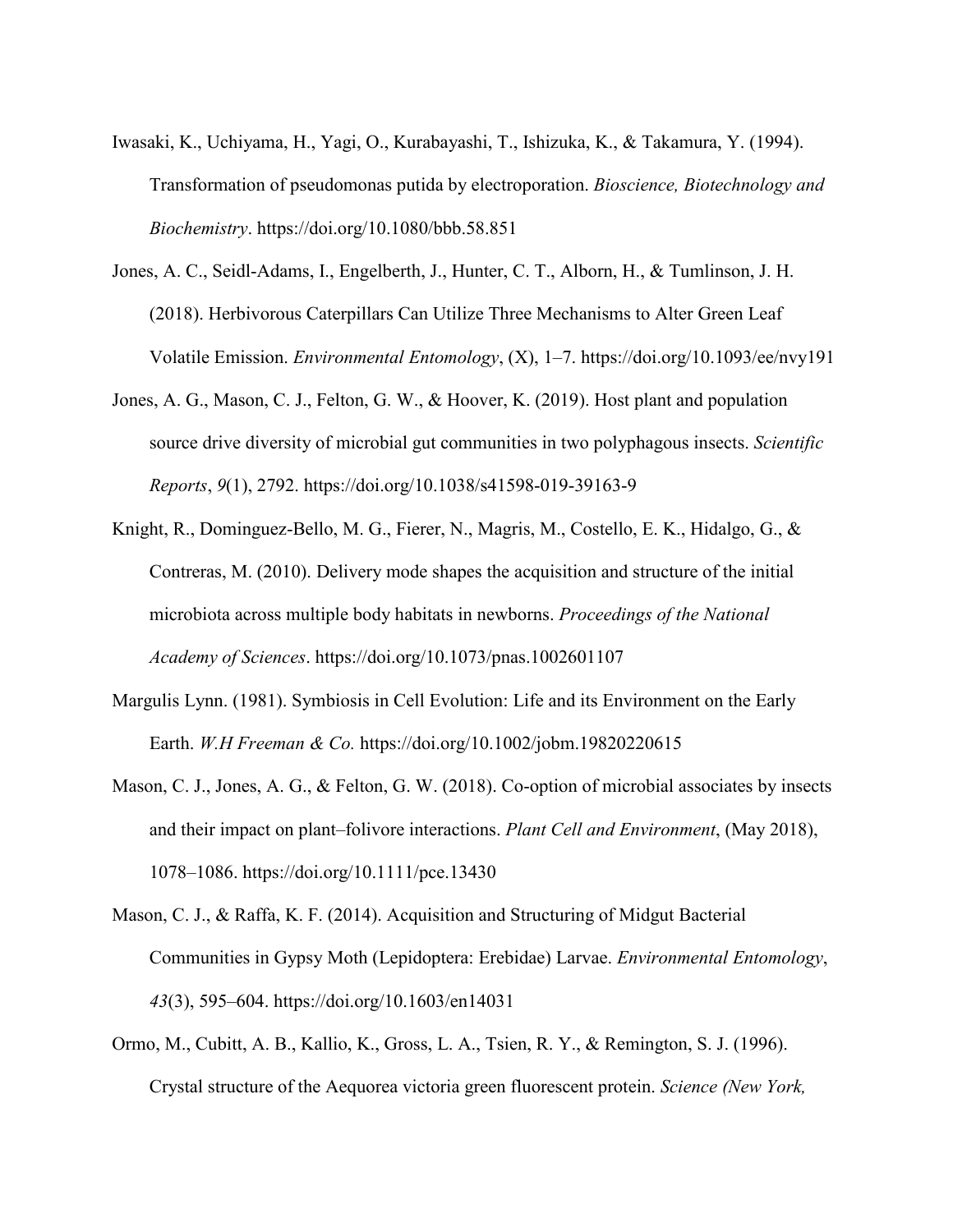*N.Y.)*, *273*(5280), 1392–1395.

- Ramakrishna, B. S. (2013). Role of the gut microbiota in human nutrition and metabolism. *Journal of Gastroenterology and Hepatology (Australia)*. https://doi.org/10.1111/jgh.12294
- Scala, A., Allmann, S., Mirabella, R., Haring, M. A., & Schuurink, R. C. (2013). Green leaf volatiles: A plant's multifunctional weapon against herbivores and pathogens. *International Journal of Molecular Sciences*, *14*(9), 17781–17811. https://doi.org/10.3390/ijms140917781
- Spinelli, F., Ciampolini, F., Cresti, M., Geider, K., & Costa, G. (2005). Influence of stigmatic morphology on flower colonization by Erwinia amylovora and Pantoea agglomerans. *European Journal of Plant Pathology*, *113*, 395–405. https://doi.org/10.1007/s10658-005- 4511-7
- Spiteller, D., Dettner, K., & Boland, W. (2000). Gut bacteria may be involved in interactions between plant, herbivores and their predators ... (1). *Biol. Chem., 381*(August), 755–762.
- Voirol, L. R. P., Frago, E., Kaltenpoth, M., Hilker, M., & Fatouros, N. E. (2018). Bacterial symbionts in lepidoptera: Their diversity, transmission, and impact on the host. *Frontiers in Microbiology*. https://doi.org/10.3389/fmicb.2018.00556
- Whitman, D. W., & Eller, F. J. (1990). Parasitic wasps orient to green leaf volatiles. *Chemoecology*, *1*(2), 69–76. https://doi.org/10.1007/BF01325231
- Wikoff, W. R., Anfora, A. T., Liu, J., Schultz, P. G., Lesley, S. A., Peters, E. C., & Siuzdak, G. (2009). Metabolomics analysis reveals large effects of gut microflora on mammalian blood metabolites. *Proceedings of the National Academy of Sciences*. https://doi.org/10.1073/pnas.0812874106

Wilson, I. D., & Nicholson, J. K. (2017). Gut microbiome interactions with drug metabolism,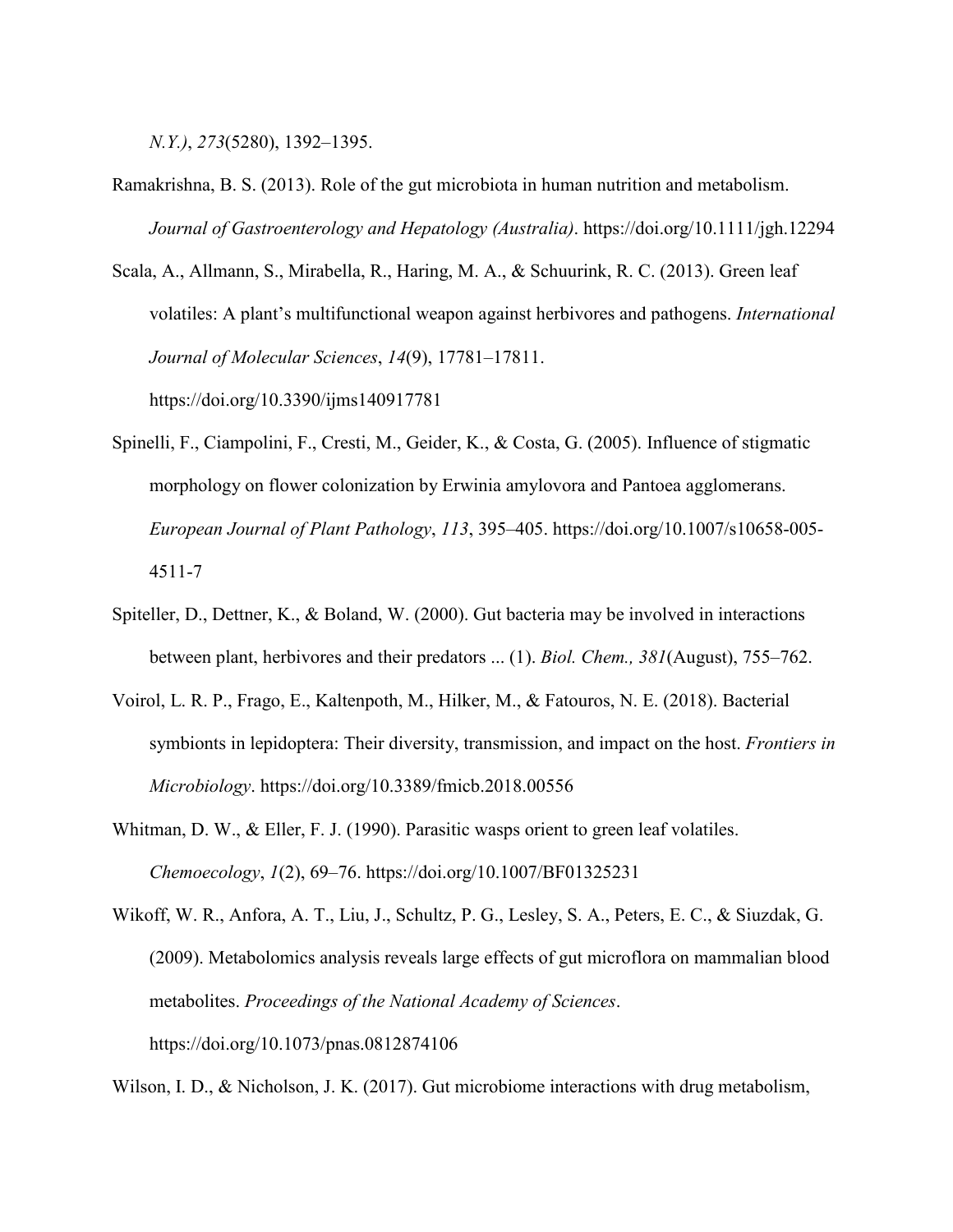efficacy, and toxicity. *Translational Research*. https://doi.org/10.1016/j.trsl.2016.08.002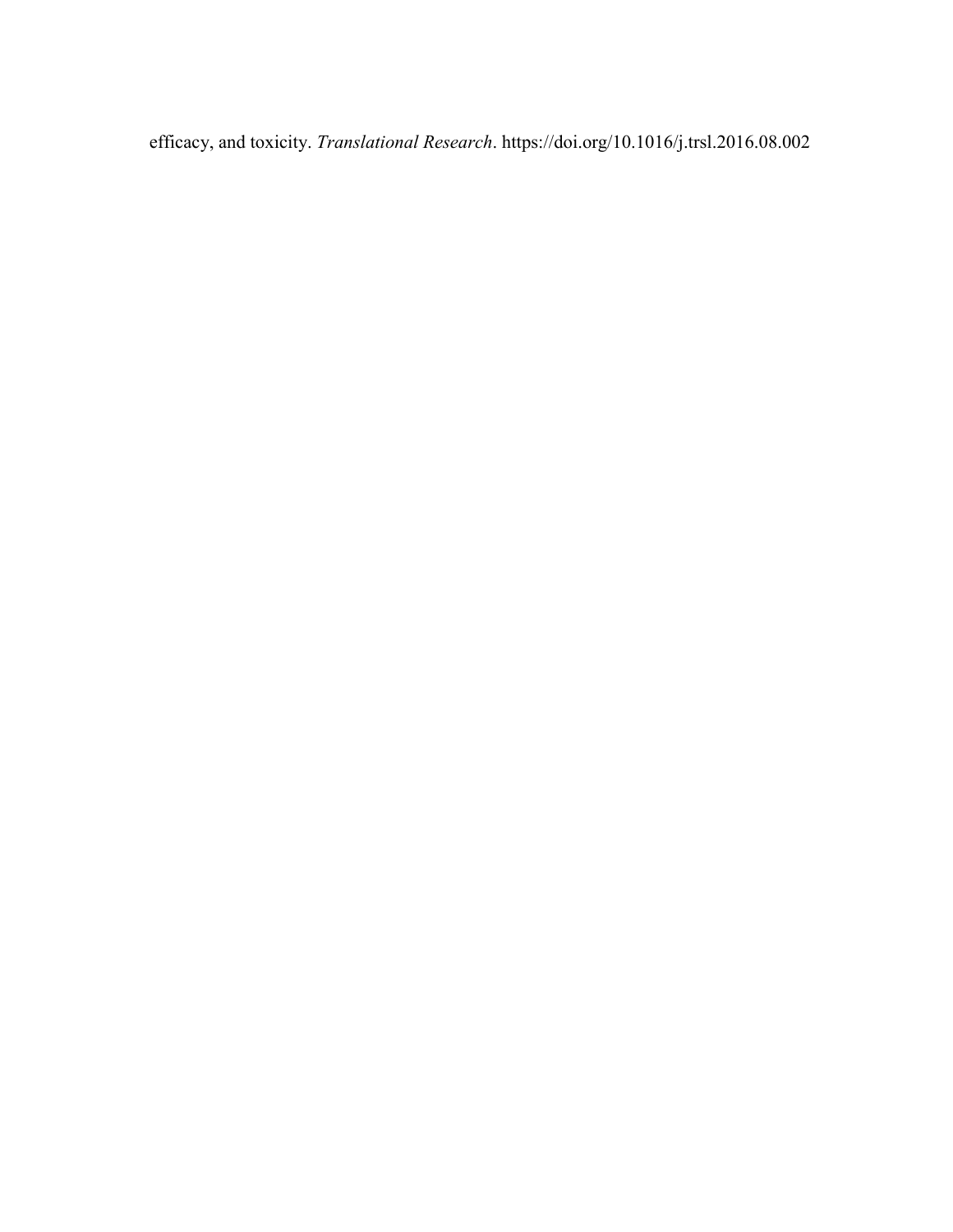# **ACADEMIC VITA Noah Yoskowitz**

## noahyoskowitz@gmail.com

## <span id="page-46-0"></span>**Education:**

**The Pennsylvania State University**, University Park, Pennsylvania Schreyer Honors College Class of May 2019 B. S. in Toxicology, Minors in Biology and Psychology Honors in Toxicology

**Thesis Title:** Do Manduca Sexta Have a Resident Gut Microbiome? **Thesis Supervisor:** Dr. James H. Tumlinson

## **Work Experience:**

**Chemical Ecology Lab – The Pennsylvania State University,** University Park, PA Spring 2017-Present Undergraduate Researcher, Chemical Ecology Lab, Dr. James H. Tumlinson Examined green leaf volatiles and bacterial volatiles to understand the interactions between plants, insects and bacteria. Designed and conducted bacterial persistence experiments using caterpillars. Cared for insects and plants including caterpillars, coffin flies, corn and tobacco. Transformed bacteria using GFP plasmids.

#### **FDA – National Center for Toxicological Research**, Jefferson, AR Summer 2018

Summer Student Researcher; Dr. Steven Foley & Dr. Bijay Khajanchi Project Title: "Evaluation of Plasmid Encoded Factors in Virulence Potential of *Salmonella* Schwarzengrund Isolates from Different Food Sources"

Biosafety Level-2 Training; worked with virulent *Salmonella enterica* and human epithelial cells (Caco-2) Presented findings at an internal conference capping off the program

Presented a poster at the Seventh Annual Central Arkansas Undergraduate Summer Research Symposium at UAMS

Seawanhaka Corinthian Yacht Club / SUNY Maritime / Centerport Yacht Club Taught kids in groups of 5-20 (aged 6 to 16) to sail optimists, keelboats and 420s. My duties included keeping them safe, making sure they were having fun, getting them comfortable with being on the water, fostering the independence, skills and knowledge necessary to sail alone. Other duties included applying first aid or CPR if necessary, repairing boats and equipment, preparing lesson plans, and coaching from a powerboat. Learned how to stay calm and in control while defusing high tension or dangerous situations and emphasize safety at all times.

## **Publications:**

Khajanchi, B. K., **Yoskowitz, N. C.,** Han, J., Wang, X., & Foley, S. L. (2019). Draft Genome Sequences of 27 *Salmonella enterica* Serovar Schwarzengrund Isolates from Clinical Sources. *Microbiology Resource Announcements*, *8*(12), e01687-18.

## **Abstracts Presented:**

- Bijay Khajanchi, **Noah Yoskowitz**, Jing Han, Christopher Grim, Shaohua Zhao and Steven Foley, 2019. Evaluation of Genetic Relatedness and Plasmid Mediated Virulence of *Salmonella* schwarzengrund Strains Isolated from Food and Clinical Sources. International Association for Food Protection, KICC Louisville, Kentucky July 22.
- Yokowitz N., S. L. Foley and B. K. Khajanchi. 2018. Evaluation of plasmid encoded factors in virulence potential of *Salmonella* Schwarzengrund isolates from different food sources. 7th Annual Central Arkansas Undergraduate Summer Research Symposium, UAMS July 25th.

**Sailing Coach** Summer 2013-2017, 2019